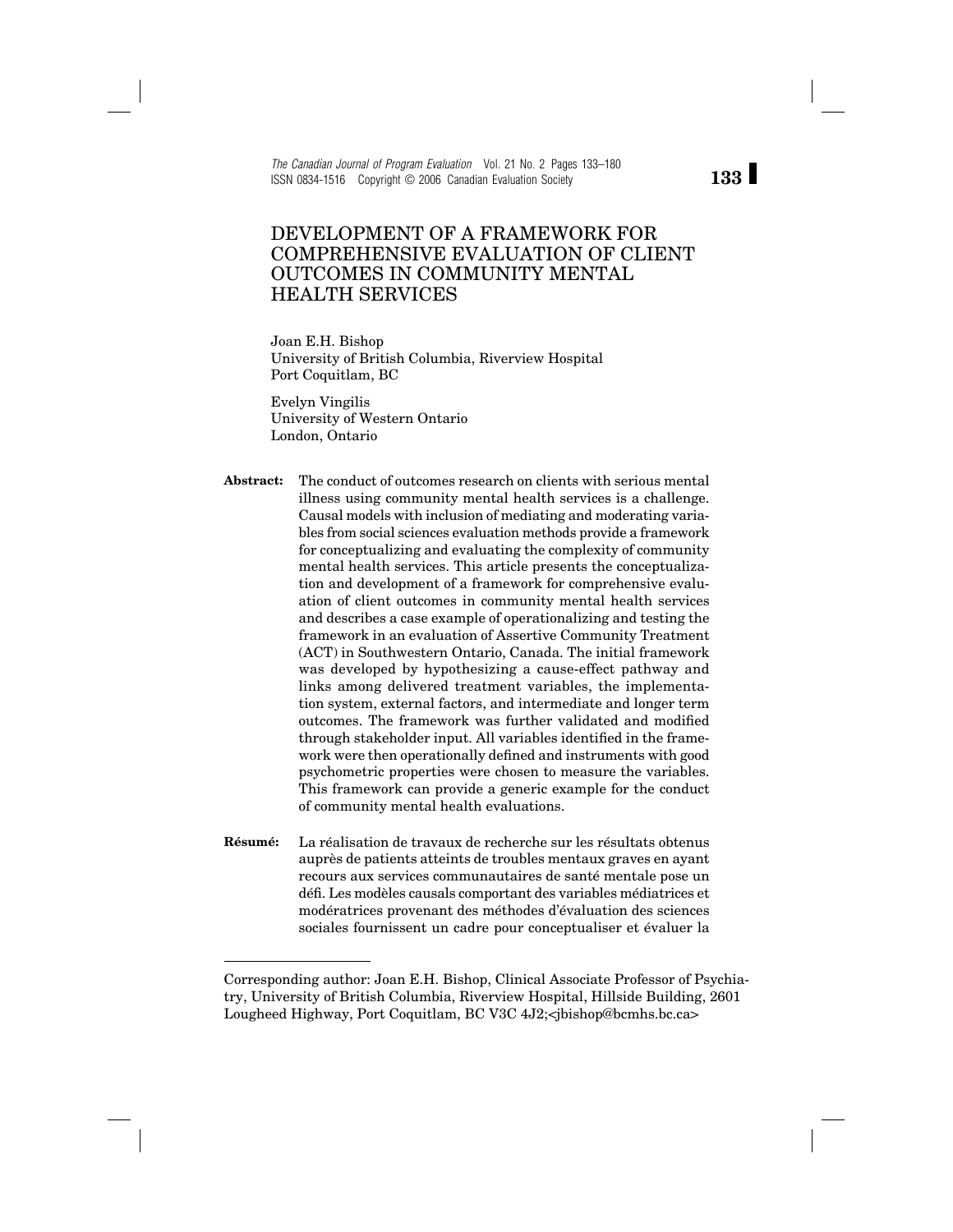complexité des services communautaires de santé mentale. Cet article présente la conceptualisation et l'élaboration d'un cadre de travail visant à permettre une évaluation détaillée des résultats chez les clients des services communautaires de santé mentale et décrit, à titre d'exemple, un cas où ce cadre a été opérationalisé et mis à l'essai dans une évaluation du Suivi intensif dans le milieu (SIM) dans le sud-ouest de l'Ontario, Canada. Le cadre initial a été élaboré en supposant un lien de causalité et des liens entre les variables de traitement, le système de mise en œuvre, les facteurs externes, ainsi que les résultats à moyen et à plus long terme. Le cadre a été validé plus à fond et modifié suite aux commentaires et suggestions des intervenants. Toutes les variables recensées dans le cadre ont ensuite été définies opérationnellement, et on a sélectionné des instruments possédant de bonnes propriétés psychométriques pour les mesurer. Ce cadre de travail peut servir d'exemple générique pour la réalisation d'évaluations en santé mentale communautaire.

Complex processes for delivering health and social services are obscure without some theoretical model or framework that identifies relevant variables and expected causal relations, and that provides some basis for organizing information and interpreting research results (Lipsey, 1988; Rossi, Freeman, & Lipsey, 1999; Vingilis & Burkell, 1996; Vingilis & Pederson, 2001; Vingilis et al., 2003; Weiss, 1998). In the absence of such a framework, there is no basis for understanding how and why the system worked (or not) or for reproducing its effects on a broader scale (Rossi et al., 1999). This is particularly true when evaluating mental health services in the community. The complexity of seriously mentally ill (SMI) clients' needs, and of services and systems of care required to meet those needs, presents a major challenge to evaluating outcomes of mental health services. To date, in the medical/psychiatric, mental health services evaluation literature, few descriptions of evaluation frameworks are available that have examined both the therapeutic process of change within clients—that is, a hypothesized process by which clients journey through recovery—and other person and system variables including treatment implementation and policy-driven variables that can influence treatment outcomes.

This article will present conceptual and methodological problems in community mental health services outcomes studies and describe the conceptualization and development of an evaluation framework, adapted from current social sciences program evaluation literature. Our framework seeks to obviate some conceptual and methodological problems and improve the validity of comprehensive evaluations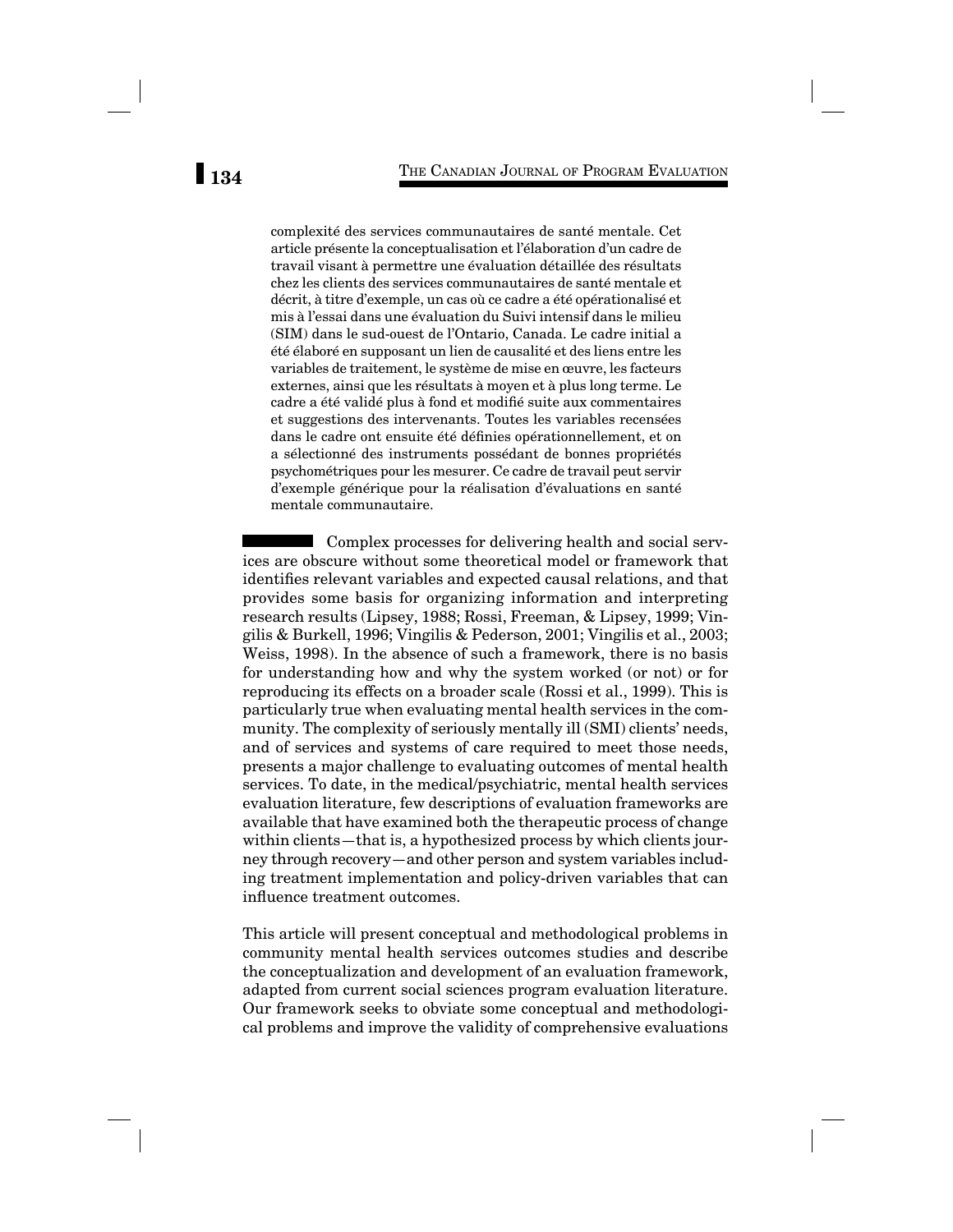of client outcomes in community mental health services. We will describe a case example with suggestions for operationalizing and testing the framework in an evaluation of Assertive Community Treatment (ACT).

The framework is based on the causal or results chain approach used in current program evaluation methods (Chen, 1990, 2005; Chen & Rossi, 1980; Grembowski, 2001; Petrosino, 2000; Vingilis & Pederson, 2001; Weiss, 1998). Related are Judd and Kenny's (1981) "process analysis" of treatment effects, which begins with a theory-driven causal chain that links the "treatment at one end with the outcome variable at the other end" (p. 604), and Greenberg's (1986) "change process research" for psychotherapy. The framework is also based on other health-related and mental health models, previous research on variables influencing outcomes, stakeholder consultations, and clinical experience with the recovery and outcome process of clients with SMI. It provides a conceptual understanding of the many person and system factors that can affect community mental health outcomes. The framework elements can be conceptualized as moderators and mediators. Moderators are variables that precede clients' assignment to treatment and can interact with the treatment variable to affect the outcome variable, while mediators are intervening variables that occur after clients have been assigned to treatment but before measurement of ultimate client outcomes (Calsyn, 2003; Kenny et al., 2004). This framework is not intended as a final, omnibus framework to be used by all, but rather as an example of how both a hypothesized causal process of change (the intervening steps) occurring within the client and relevant person and system variables affecting outcomes can be brought into a single analysis plan. Certainly other hypothesized causal processes and relevant variables can be considered.

## BACKGROUND

To date, most community mental health services research has used randomized controlled trial (RCT) methods and a "black box" paradigm (Gehrs et al., 2004; Mechanic, 1996) with no explicit causal process of change included. As a consequence, it is still unclear how community mental health services such as ACT and other factors influence persons with SMI, since causal processes reflecting the intervening steps to recovery are typically not captured (Burns & Santos, 1995; Hoagwood, 2005; Rush, Norman, Hirsh, & Wild, 1999). Studies have synthesized the research on active ingredients of effective case management (Rapp, 1998); related some critical ingredients of ACT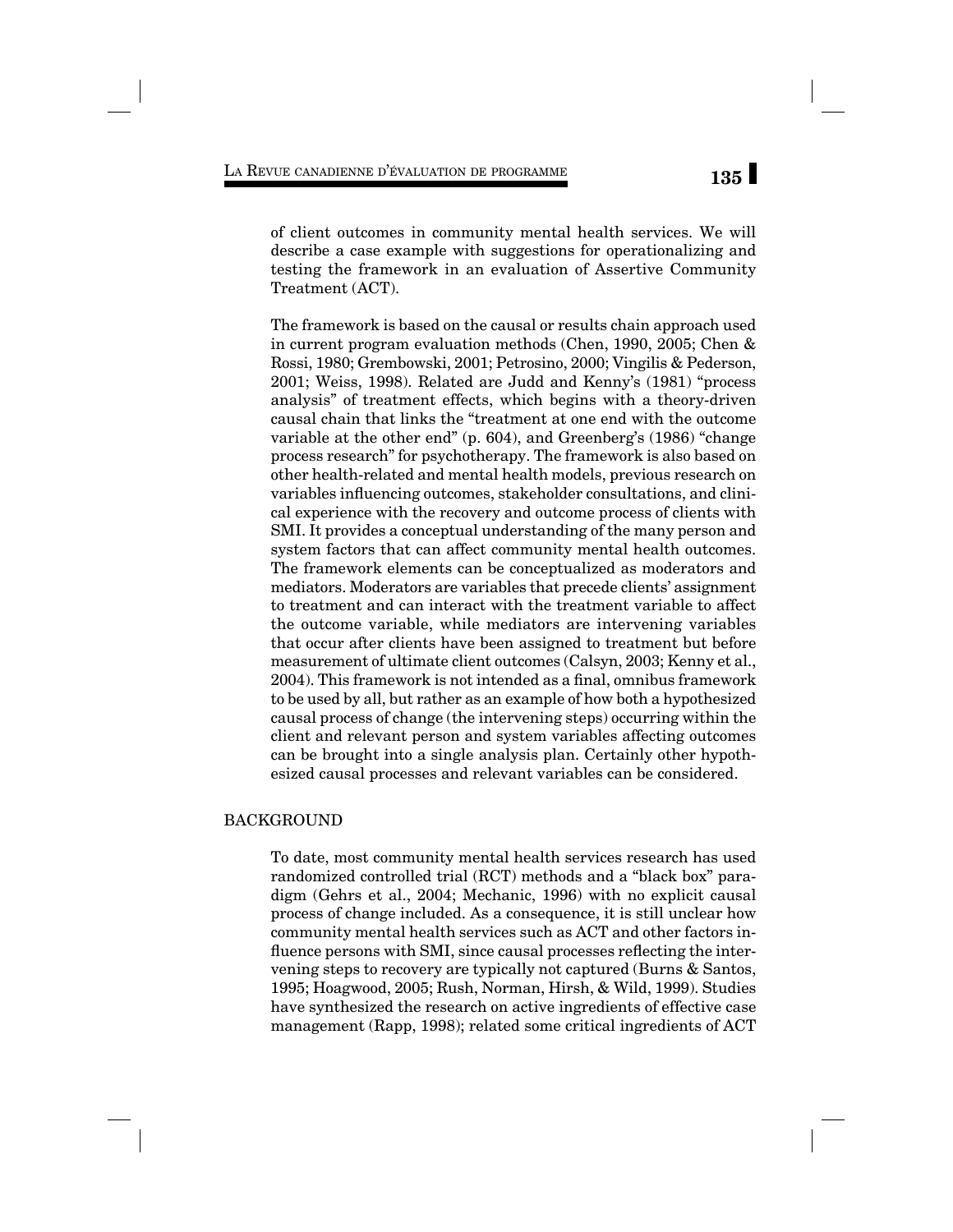to outcomes such as reduction of hospitalization (Teague, Drake, & Ackerson, 1995; Teague, Bond, & Drake, 1998); summarized critical ingredients (Bond, Drake, Mueser, & Latimer, 2001); described which critical ingredients patients (Calsyn, Morse, Klinkenberg, Yonker, & Trusty, 2002; McGrew & Bond, 1995; McGrew, Wilson, & Bond, 1996, 2002) and case managers consider important (McGrew, Pescosolido, & Wright, 2003); and documented satisfaction with aspects of ACT (Chue, Tibbo, Wright, & Van Ens, 2004; Redko, Durbin, Wasylenki, & Krupa, 2004). Recently researchers have begun to explore the intervening steps (mediators) leading to ultimate expected outcomes and what person and system variables affect ultimate expected outcomes (mediators and moderators) in community mental health services (Calsyn, 2003; Gehrs et al., 2004). As Kenny et al. (2004) write: "The study of mediators allows researchers and clinicians to explain better how a program produces its effects" (p. 295).

Clarke et al. (2000) examined several adverse outcomes in clients with SMI in a three-year RCT of two ACT programs versus usual care (*N* = 163) and conducted exploratory analyses of factors moderating or mediating these outcomes. Using survival analyses, they found no main effect of ACT on hospitalization, homelessness, or ER visits, which is inconsistent with other literature. Using Cox proportional hazards models, they found sex, diagnosis, high symptomatology, and provider case load predictors of time to first hospitalization; Brief Psychiatric Rating Scale (BPRS) symptomatology predictive of ER visits; case manager-rated working alliance (Working Alliance Inventory) a predictor of homelessness; and client minority status and experimental condition a predictor of time to arrest. However, the predictor data for these analyses were from the baseline interview only, and thus the potential intervening causal processes leading to expected outcomes were not assessed. Calsyn, Morse, et al. (2002) reanalyzed the Morse et al. (1997) dataset to study moderators and mediators of client satisfaction in ACT at 18-month follow-up using a series of hierarchical regression equations (*N* = 129). They found that intensity of program contacts, continuity of care, assistance with daily living, and strength of the helping alliance were important mediators of satisfaction. They used their own measure of helping alliance and suggested that replication of findings was needed with a more conventional measure such as Working Alliance Inventory. They noted limitations such as the small number of moderators and mediators studied. Specifically, only one person mediator (helping alliance) and few system mediators (i.e., specific services) were included. Again, the potential intervening causal processes leading to expected outcomes were limited to one variable: working alliance.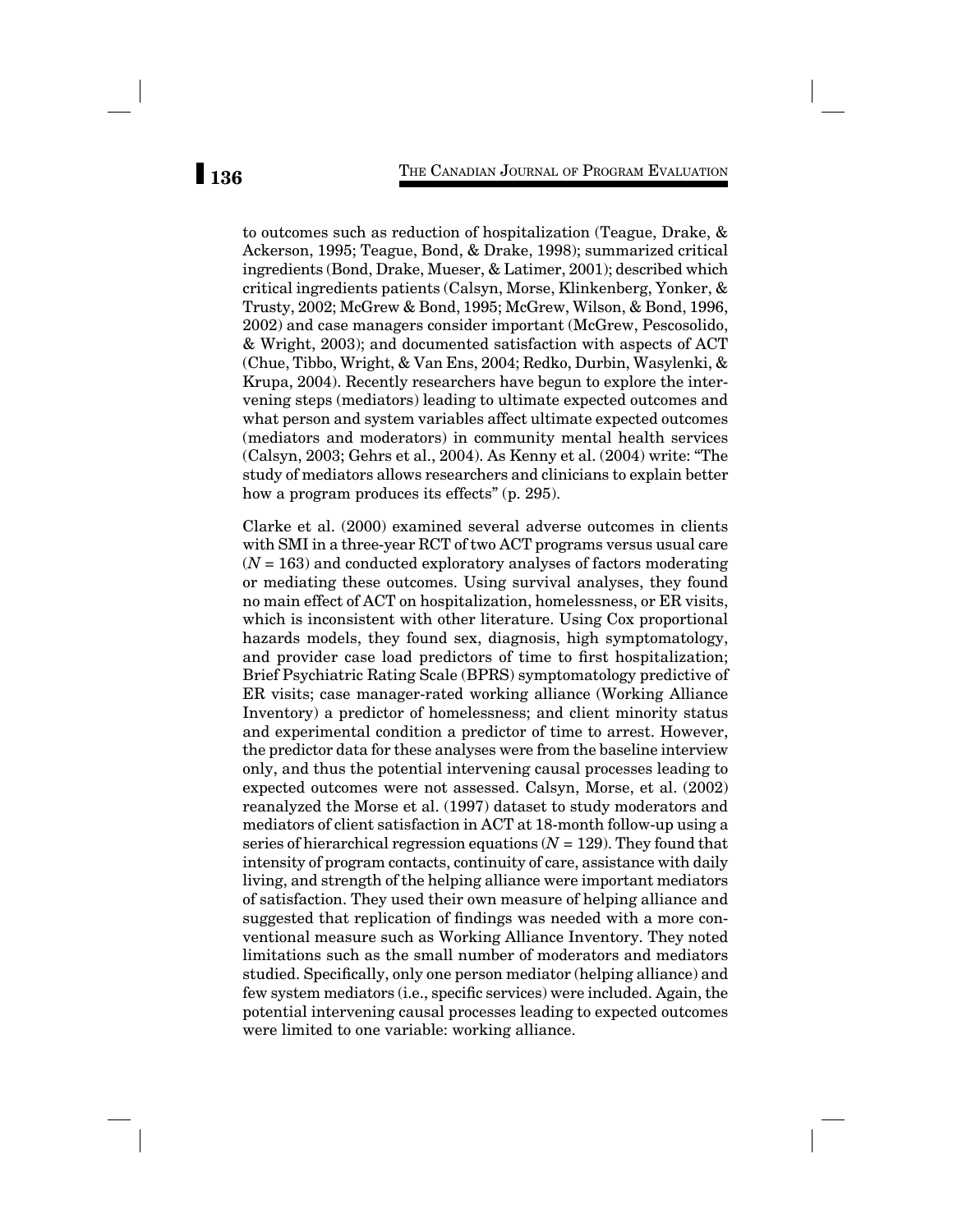Kenny et al. (2004), also reanalyzing the Morse et al. (1997) dataset  $(N = 155)$ , used Hierarchical Linear Modelling (HLM) to identify appropriate analysis of longitudinal data. They estimated treatment effects of ACT in a randomized longitudinal experiment comparing ACT to brokered case management, and identified mediators and moderators of improved outcomes in stable housing and psychiatric symptoms over a two-year period. Mediators included system variables of service intensity, continuity, and specificity (types of services used) and one person variable of medication adherence. Moderators were age, sex, race, and diagnosis (schizophrenia, substance abuse, and personality disorder). Apart from an overall treatment effect for ACT, they found no moderator effects, and the only mediator effect was specific services used (case management, housing assistance, and financial assistance), which partially mediated housing outcomes. Similarly, no moderator effects were found for reduced symptoms. Although medication adherence strongly led to fewer symptoms, it was not considered a mediator of the treatment effect for psychiatric symptoms because medication adherence was not affected by treatment. The strength of the Kenny et al. study was that it made significant advances in statistical analysis of longitudinal data, but the authors recommended that future researchers should study therapeutic alliance and should not rely exclusively on client self report to measure service variables.

Most evaluations of mental health services are done at the level of the individual patient/client, using the widely accepted practice of collecting both process and outcome data (Posavac & Carey, 2003; Sederer & Dickey, 1996). However, this method is often inadequate for interpreting outcomes in the real world (Donenberg, Lyons, & Howard, 1999; Mowbray, Collins, Plum, Masterton, & Mulder, 1997; National Institutes of Mental Health, 1991; Williams & Garner, 2002). Many evaluations use only 1–2 outcome measures (e.g., readmission rates) and do not measure variables representing the target population, implementation system, or external factors. Interpreting such outcome data out of context is exceedingly difficult. For example, if clients with SMI in community-based programs have higher levels of readmission, is it because the community program did not implement their service fully or did not actually deliver the planned services? Or is the higher rate of readmission due to a target population that is in need of more inpatient care to prevent severe decompensation or inappropriate incarceration in jail? In other words, single variable outcomes are very difficult to interpret without a framework to show the bigger picture with all potential variables, expected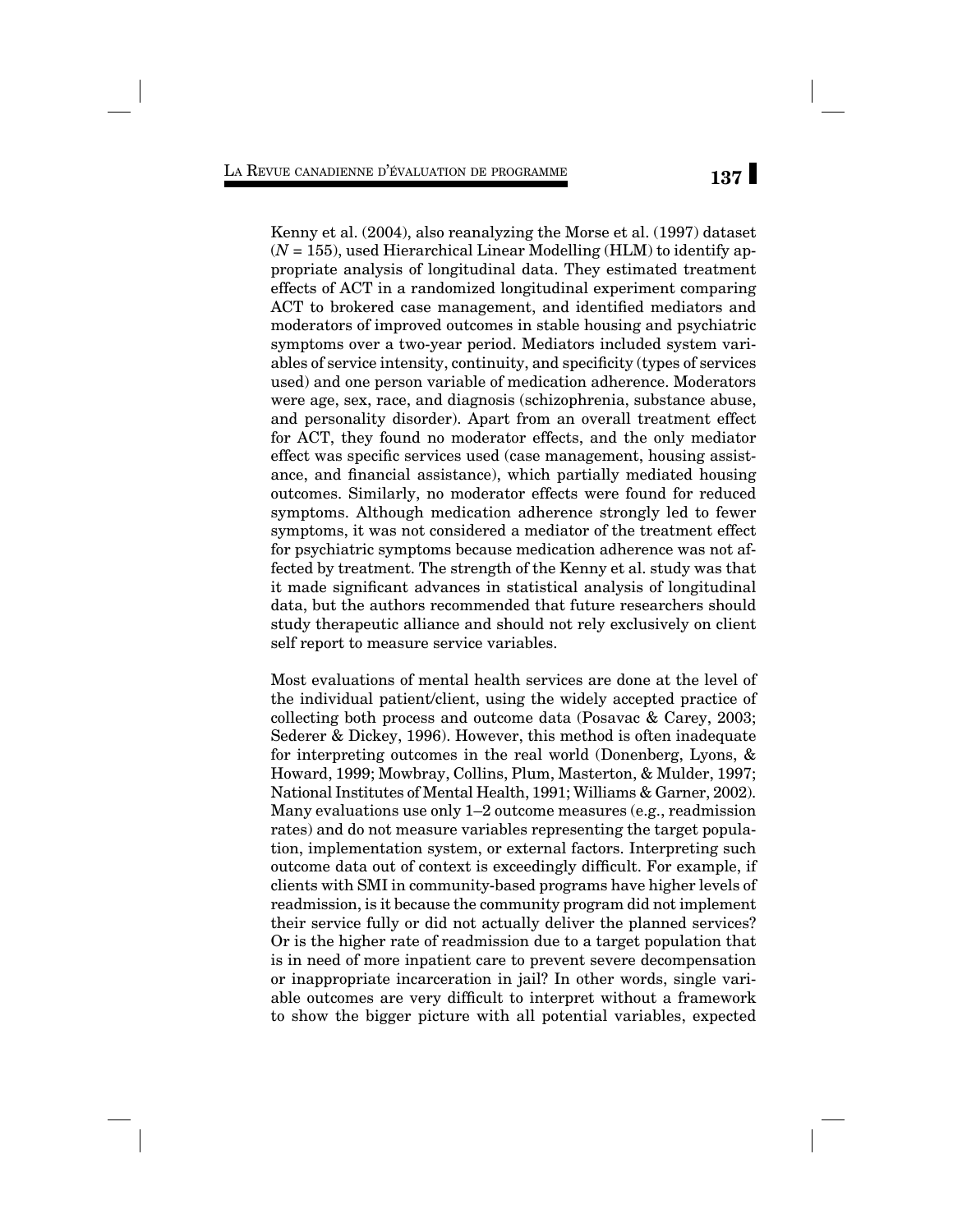outcomes, and the causal chain required to achieve those outcomes. Evaluators must consider a wider array of factors at the same time, including the moderators (characteristics of the target population), person mediators (steps in a causal chain toward achieving longer term outcomes), and system mediators (content of services, ways to implement the delivery of services, the clients' natural supports in the community, and external or contextual influences) that could affect the outcomes.

This problem of having to simultaneously consider a wide array of variables has been evident to researchers for many years (Brugha & Lindsay, 1996; Donabedian, 1980; Jenssen, 1995; Mechanic, 1996; National Institutes of Mental Health, 1991; Rosenblatt & Attkisson, 1993; Ruggeri, 1995; Ruggeri & Tansella, 1996). Rosenblatt and Attkisson (1993), Rush et al. (2004) and others identified the need for multiple measures and approaches to measuring outcomes for persons with SMI. Mechanic (1996) discussed research findings on ACT programs to illustrate that experimental trials have limitations in mental health services research and that even when studies are well designed and carefully replicated, investigators often remain uncertain about the key elements of a complex intervention. He concluded that we still have a great deal to learn about for whom ACT works and how. He suggested improving the design of research to better understand key elements in successful interventions, which he called "looking inside the black box," but did not say how this should be done. In a National Institute of Mental Health (NIMH) monograph, Ciarlo, Brown, Edwards, Kiresuk, and Newman (1986) developed and recommended a multidimensional model for mental health outcome measures which included: (a) type of assessment, that is, individualized, partially standardized, and standardized methods; (b) the nature of respondent, that is, measures from the client, therapist, and other observers; and (c) the functional domain measured, that is, individual/self, personal/family relations, and community settings. This model was further expanded by Rosenblatt and Attkisson (1993).

The mental health service evaluation literature continues to reiterate the importance of comprehensive evaluation of the quality of health care (Busch & Sederer, 2000; Dickey, 2001; Hansson, 2001; Hermann, 2002) using a distinction among structure, process, and outcome information originally developed by Donabedian (1980). Hafner and an der Heiden (1989a, 1989b) describe an observational design that allowed for a "more or less reliable" analysis of cause and effect in evaluation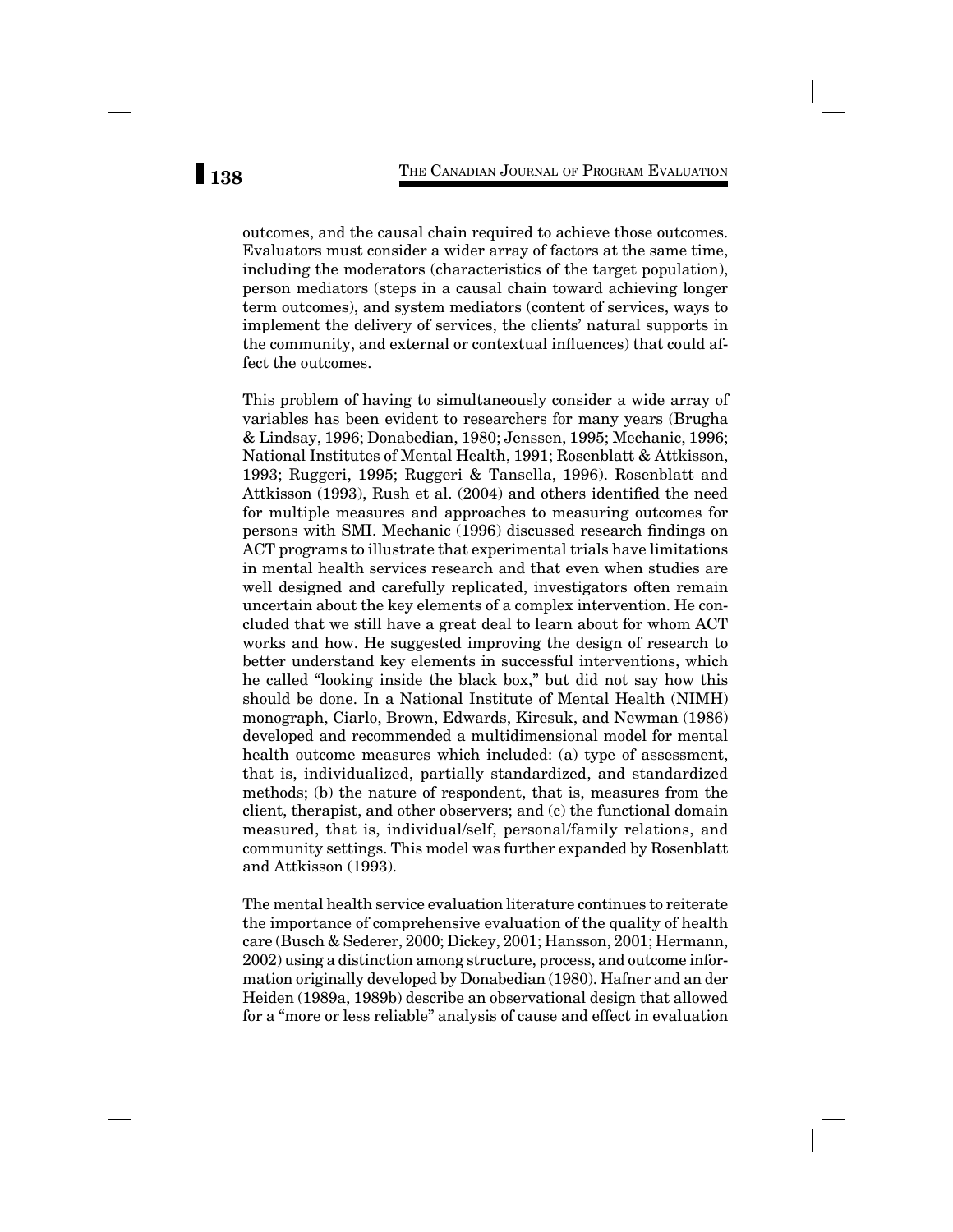of care for disabled mentally ill persons. Their model included interventions, outcomes, intervening variables, confounders, and external influences, but it was not tested in a long term follow-up study. Thornicroft and Tansella (1999) adapted Donabedian's classification to create a "mental health matrix" that specifies information needs for evaluating services at regional, local, and patient levels. Although their matrix can organize a comprehensive description of the whole mental health system and facilitates the bridging of information among different levels of analysis (country/region, local, patient), it does not illustrate ways to test causal relations among inputs, processes, and outcomes or among regional, local, and patient levels. Others propose or use logic models to study both system- and client-level issues (Goldman et al., 1990; Goldman, Morrissey, & Ridgely, 1994; Goldman et al., 2002; Hernandez, 2000; Morrissey et al., 1994, 2002; Randolph et al., 2002; Rosenheck et al., 2002). However, the logic models either did not include (or did not test) steps in a causal chain at the client level—an essential prerequisite for examining the intervening processes that occur in clients and that lead to recovery. Thus, despite the advocacy by many over the last two decades to use multi-dimensional models for community health services evaluation, actual practice is limited. Our proposed framework builds on concepts of previous models by including different types of assessments, various respondents (i.e., not relying only on self-reports), measuring a variety of domains, and testing causal relations among inputs, processes and outcomes.

Moreover, the testing of frameworks/models with longitudinal data necessitates advanced statistical modelling methods. Gibbons (2000) states:

Despite recent advances in statistical methods for longitudinal research, the cost of mental health services research is not always commensurate with the quality of the analyses which often consist of little more than a correlation of variables measured at various times, or group means plotted at successive time points … These [mixed-effects] models are critical to mental health services research in that they provide statistically rigorous approaches to both the definition and analysis of outcome which is invariably multi-dimensional and based on qualitative factors. (p. 91)

Longitudinal studies play an extremely important role in mental health services research, yet are a challenge for researchers in what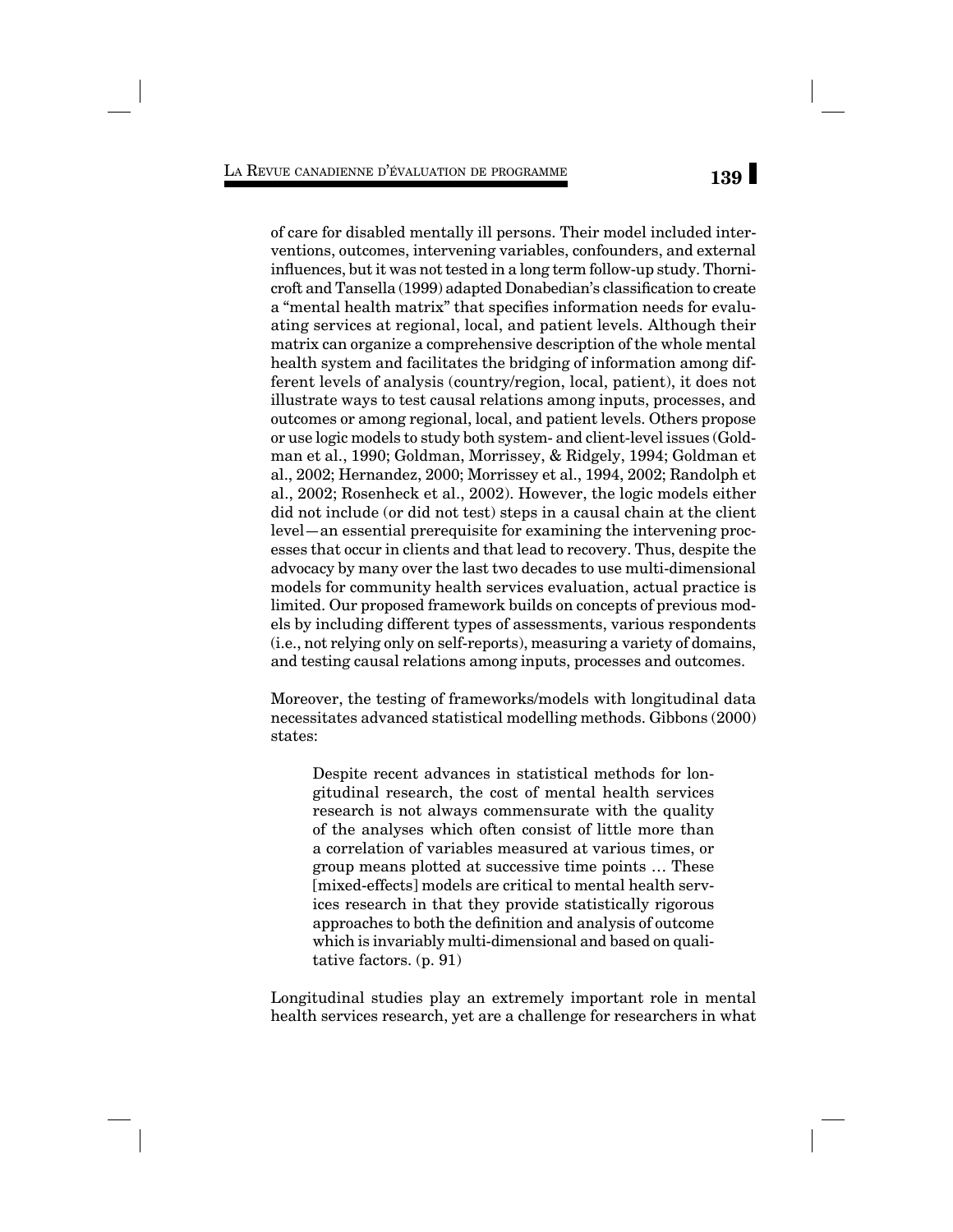to do with repeated (intra-individual) measures collected on the same individual over time (Gibbons, 2000). Traditional approaches generally use baseline and post-intervention data and compute a change score (Gibbons, 2000) that leads to the loss of important information. When dropouts occur, endpoint analysis is conducted that eliminates subjects regardless of the length of treatment to which the subject was exposed (Gibbons, 2000). Or one-way ANOVAs are used at each follow-up time point, which causes multiple-comparison problems (Gibbons, 2000). Additionally, some studies include only study completers, leading to internal and external validity problems. Recent advances in longitudinal research recommend that modelling should begin at the individual client level because in mental health research response to treatment is quite individualized (Gibbons, 2000). This method allows for the assessment of *intra-individual level* and *interindividual level* differences in change (Boyle & Willms, 2001; Brekke, Long, Nesbitt, & Sobel, 1997; Snijders & Bosker, 1999; Willett, Ayoub, & Robinson, 1991). Individual change across time is modelled, and subsequently the effects of covariates (mediators and moderators) are examined to determine whether there are systematic differences in rate or type of change. This dual aim can be accomplished with growth curves and HLM, and is a recommended method of analysis (Boyle & Willms, 2001; Brekke et al., 1997; Gibbons, 2000; Snijders & Bosker, 1999; Willett et al., 1991).

If advances are to be made in our understanding of causal pathways of outcomes for SMI clients who receive community mental health services, the challenge is to move beyond the rhetoric on the importance of developing causally complex models to actually operationalizing and testing such models. Judd and Kenny (1981) expound that the causal processes that mediate treatment effects should be an important part of evaluation studies, since this aids generalization, improvements in the efficacy of interventions, and knowledge acquisition about "causal" mechanisms that produce socially significant outcomes" (p. 617).

## DEVELOPMENT OF A CONCEPTUAL FRAMEWORK

Programs are generally based on a set of explicit or implicit assumptions about how and why a program will work, which is called "program theory" (Chen, 2005; Grembowski, 2001; Weiss, 1998). There are two types of underlying assumptions: the program's *theory of cause and effect* (also called explanatory theory or change model) and the program's *theory of implementation* (also called change theory or action model) (Chen, 1990; Chen & Rossi, 1983; Grembowski,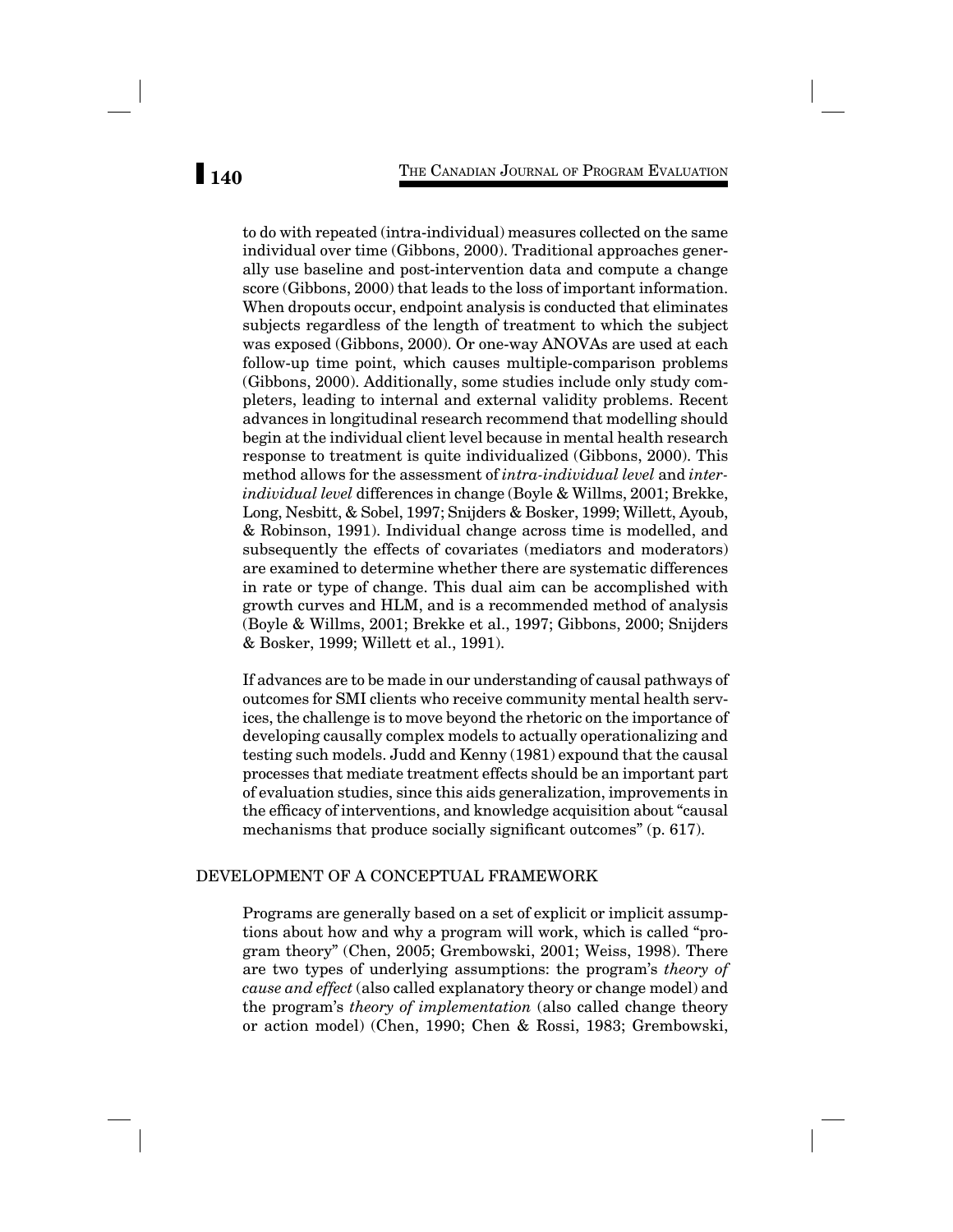2001; National Institutes of Health, 2003; Vingilis & Pederson, 2001; Weiss, 1998). The program's theory of cause and effect consists of the hypothesized assumptions about causal processes through which a program will cause specific outcomes. These "causal connections" are often captured by "if-then" statements about the program and pictorial representations of hypothesized causal pathways (results chain) (Chen, 2005; Grembowski, 2001; Weiss, 1998; W.K. Kellogg Foundation, 2001). Chen (1990, 2005), Grembowski (2001), Weiss (1998), and other evaluation scholars articulate the importance, as Weiss (1998) suggests, of "setting down the expected paths of change," although she also charges that "[u]se of program theory as a map for evaluation doesn't necessarily imply that every step of every possible theory has to be studied" (p. 62).

The central element in our framework illustrated in Figure 1 is a *theory-driven causal path* that includes an hypothesized *series of intermediate outcomes* or incremental changes that occur in clients as they move toward recovery. This causal path illustrates a possible mechanism of impact of community mental health services by hypothesizing a sequence of changes that occur in clients as they are exposed to services. Figure 1 shows how different mental health services can describe the causal path with a series of intermediate outcomes that correspond to a theory of how that particular program exerts its influence on persons with SMI. The number of intermediate steps included in any causal path will vary and is based on the theory underlying the model. Researchers can articulate their own hypothesized causal steps based on the recovery model that is being used by the program they are evaluating. It is important to realize that any model that is constructed is conceptual and needs to be tested empirically.

The program's theory of implementation defines the strategy for implementing a program and focuses on whether the program is actually implemented as intended (Chen, 1990; Grembowski, 2001; Weiss, 1998). The framework is informed by the hypothesis that for desired outcomes to occur: (a) the mental health program or service to be evaluated must be organized as identified in efficacy trials  $("implementation system")$ ; (b) specific treatment, rehabilitation, and/or support services must actually be delivered; (c) family and natural supports must be available and not be burdened; and (d) no major changes should occur to external factors, which could affect SMI client's expected longer term outcomes. The *implementation system* and *treatment, rehabilitation, and support services actually*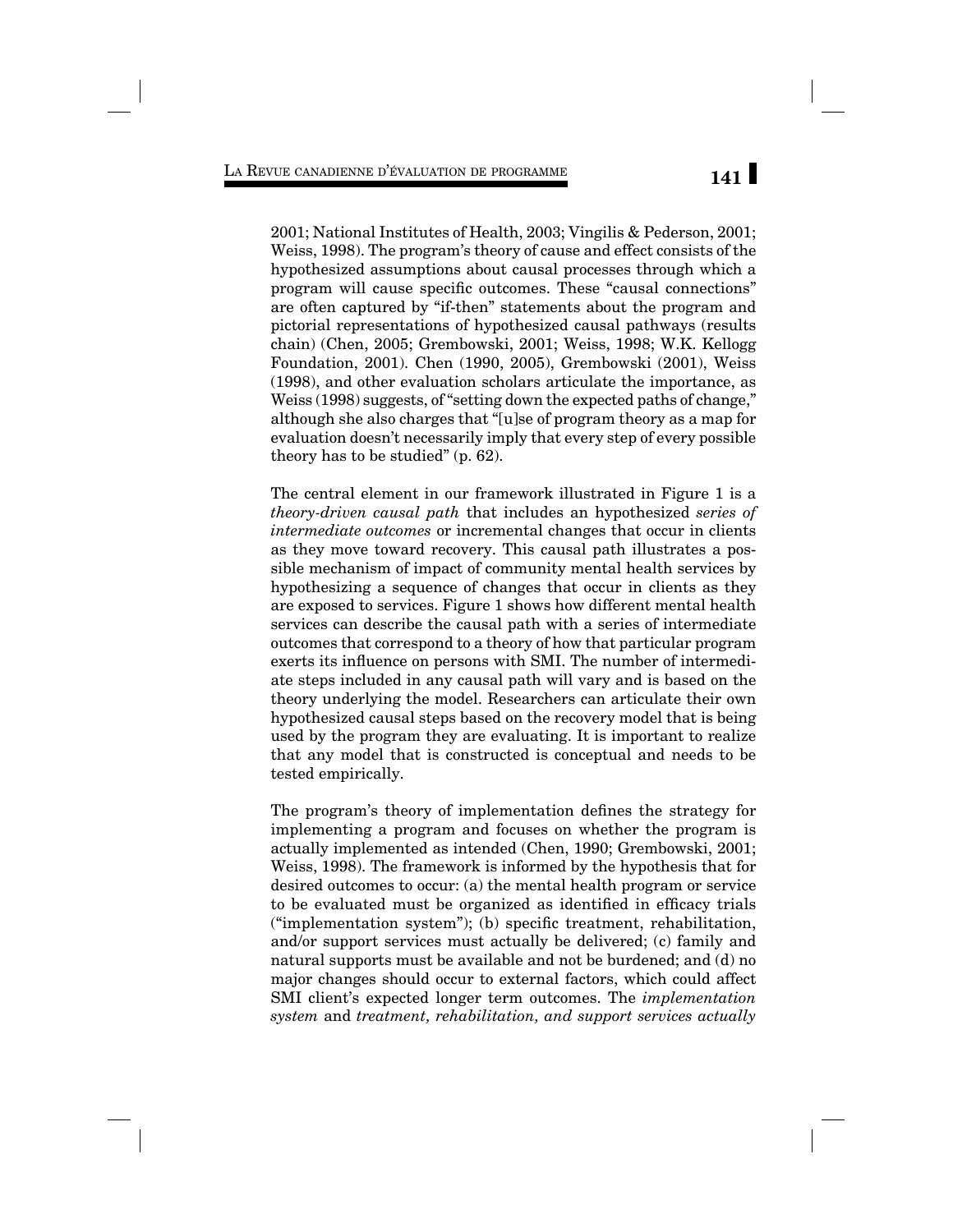## **Figure 1 Framework for Comprehensive Evaluation of Client Outcomes in Community Mental Health Services**

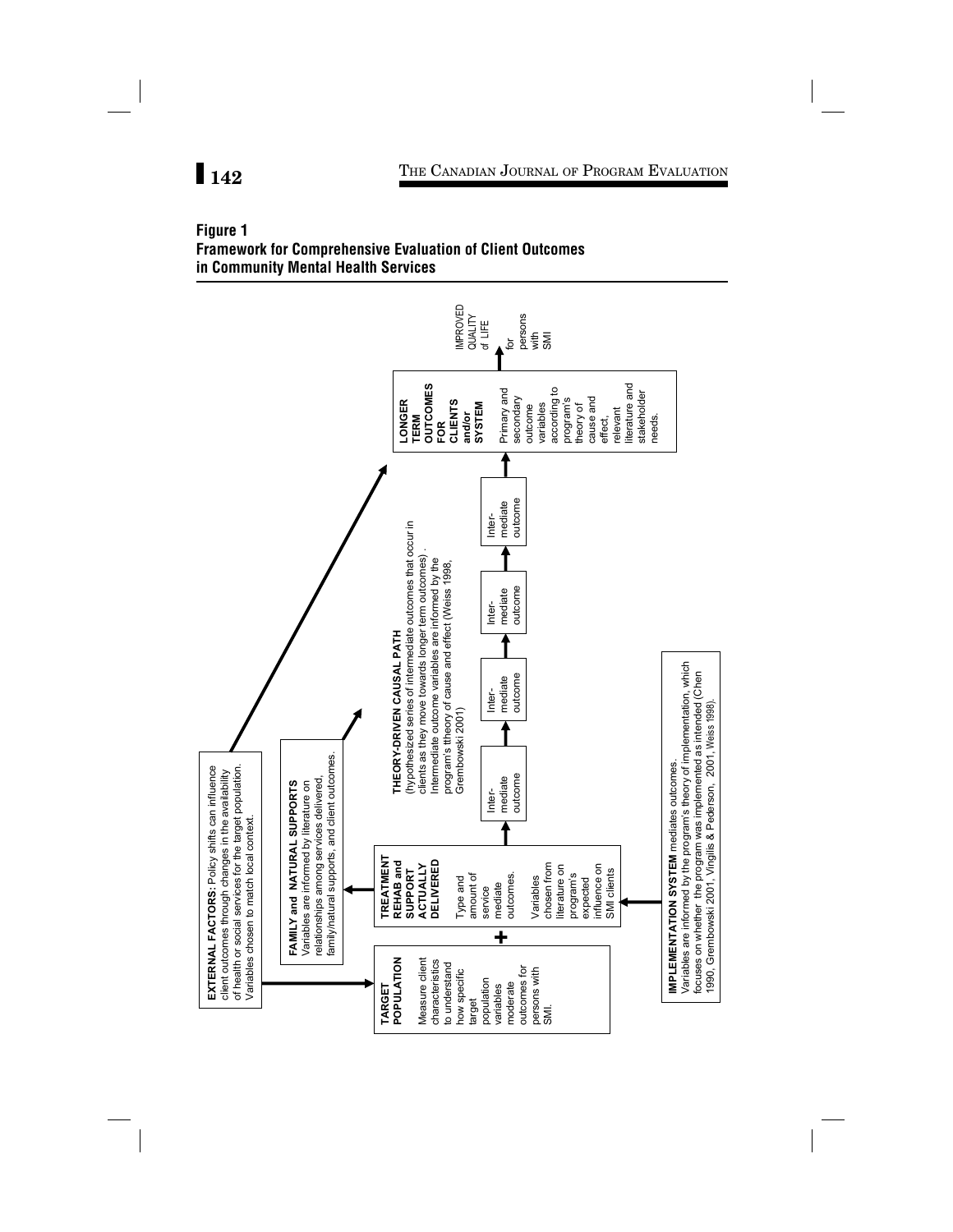*delivered* for any mental health service are important mediators of outcomes*.* The variables to be included are informed by the service's theory of implementation, which focuses on whether the program was implemented as intended and the type and amount of services were actually provided to each client (Chen, 1990, 2005; Grembowski, 2001; Vingilis & Pederson, 2001; Weiss, 1998). For example, Rapp (1998) describes eight structural and seven service requirements for effective case management. Supported employment is most effective when it is carried out using the Individual Placement and Support (IPS) model of vocational rehabilitation (Cook et al., 2005; Latimer, 2005) in which clinical and vocational services are very closely integrated, according to the IPS theory of implementation (Drake, Becker, Bond, & Mueser, 2003). Evidence-based reviews document the details of specific treatment and rehabilitation interventions, such as supported employment (Bond, 2004), social skills training (Pilling, Bebbington, Kuipers, Garety, Geddes, Martindale, et al., 2002), psychoeducation (Pekkala & Merinder, 2003), Cognitive Behavioural Therapy (Mueser et al., 2002; Pilling, Bebbington, Kuipers, Garety, Geddes, Orbach, et al., 2002), illness management (Mueser et al., 2002; Mueser, Torrey, Lynde, Singer, & Drake, 2003), and integrated mental health and substance abuse treatment (Drake, Mueser, Brunette, & McHugo, 2004), which may be included in this element of the framework as mediating variables, depending on the specific mental health program being evaluated. *Family and natural supports* and *external factors* are included in the framework elements as potential mediators to acknowledge the importance of other social influences and policy shifts that can influence SMI client outcomes through changes in the actual availability or delivery of health and social services. Evaluators would choose variables that are pertinent to the local context.

The next element in the framework describes *longer term outcome for clients* for both the cause-effect and implementation theories. This can include primary and secondary outcome variables according to the program's theory of cause and effect, relevant literature, and stakeholder needs. A final element that needs to be considered in a conceptual framework and analysis plan includes the moderators of mental health outcomes. In order to eventually improve the quality of life of clients with SMI, it is important to understand how specific *target population* variables moderate outcomes for persons with SMI.

The remainder of this article presents, for heuristic purposes, a case example of operationalizing and testing the framework in an ACT evaluation (Ministry of Health and Long-Term Care, 2005). ACT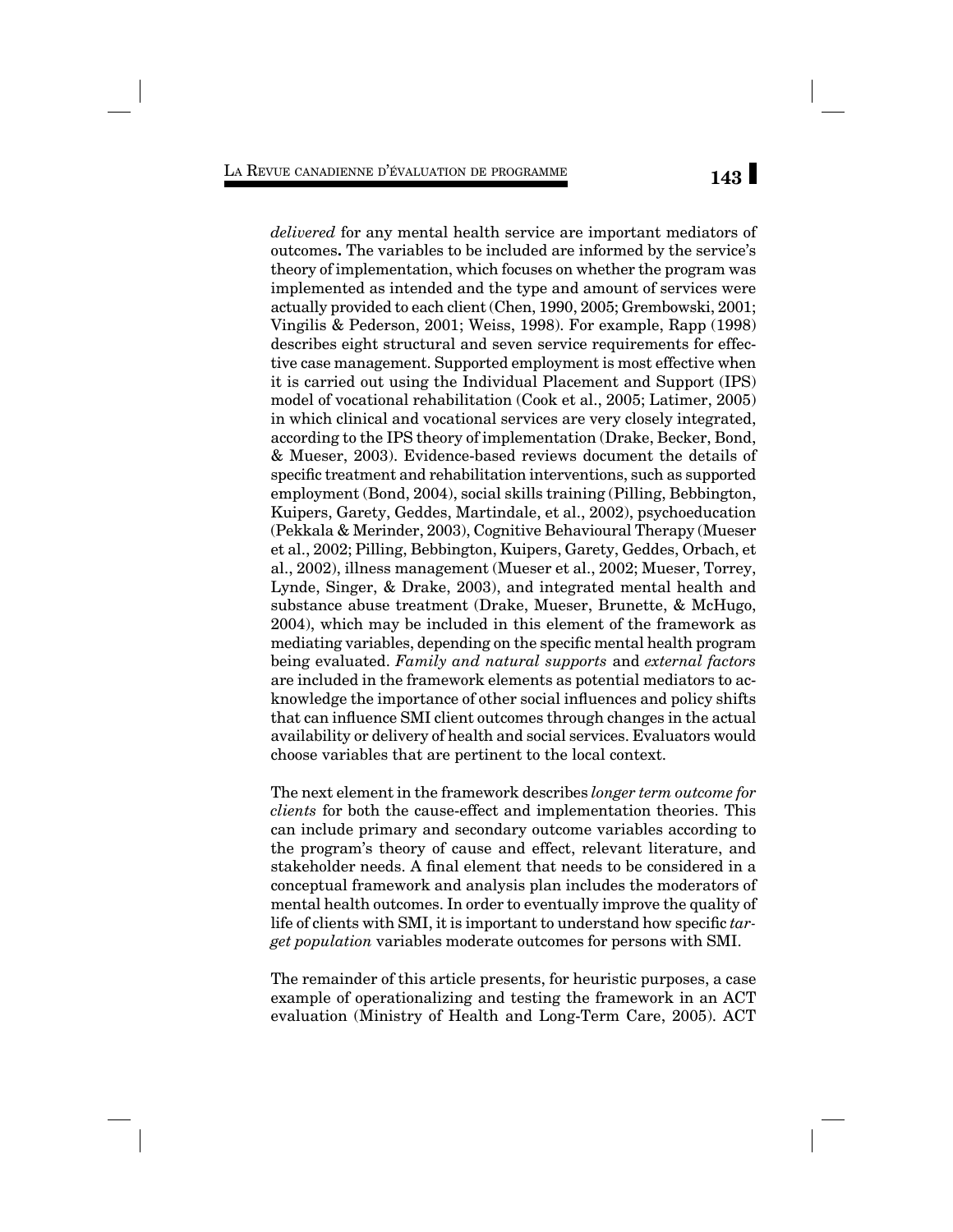was chosen to test the framework because it already has established overall treatment effects through efficacy and effectiveness RCTs in the USA, Britain, Australia, Africa and Canada (Allness, 1997; Bond et al., 2001; Bond, McGrew, & Fekete, 1995; Bond, Miller, Krumwied, & Ward, 1988; Bond et al., 1990; Marx, Test, & Stein, 1973; McGrew & Bond, 1995; Morse et al., 1997; Scott & Dixon, 1995; Stein & Test, 1980; Stein, Test, & Marx, 1975; Test & Stein, 1978; Thompson, Griffith,  $&$  Leaf, 1990).

## CASE EXAMPLE: CONCEPTUALIZING, OPERATIONALIZING, AND TESTING A FRAMEWORK IN AN ACT EVALUATION

ACT is a community-based service in which a multidisciplinary team delivers comprehensive treatment, rehabilitation, and support services (a "mini-system of care") to clients with persistent SMI. Most services are provided within this team without referring clients to multiple community mental health providers (Allness, 1997; Lehman, Dixon, Kernan, DeForge, & Postrado, 1997) because of the number and variety of staff available to flexibly deploy therapeutic resources (Latimer, 2005) with a level of intensity that is titrated to meet individual client needs. According to the updated Ontario Program Standards for ACT teams (Ministry of Health and Long-Term Care, 2005) an urban/fullsize ACT team will have 12.8 FTE (full-time equivalent) multidisciplinary staff including nurses, social workers, occupational therapists, vocational specialists, peer support staff, an addictions specialist, a part-time psychiatrist, and a program assistant. Rural/small ACT teams should have 9.5 FTE with a similar range of disciplines. The client to staff ratio at capacity (excluding the psychiatrist and program assistant) is 10 for urban teams, 8 for rural/smaller teams, and 5.5 for rural teams with distant travel requirements.

Using the approach described by many program evaluation scholars (Chen, 1990, 2005; Chen & Rossi, 1980; Cordray, 1989; Grembowski, 2001; Lipsey, 1988; Mayne, 2001; Petrosino, 2000; Posavac & Carey, 2003; Rossi et al., 1999; Vingilis & Pederson, 2001; Weiss, 1998), we will present an hypothesized conceptual framework to pictorially capture both program cause and effect and implementation theories, a conceptualization of key variables that can influence longer term outcomes of SMI clients, and a method to empirically test the framework in an ACT evaluation.

Findings from other health-related models and previous de-institutionalization outcome studies on variables influencing outcomes and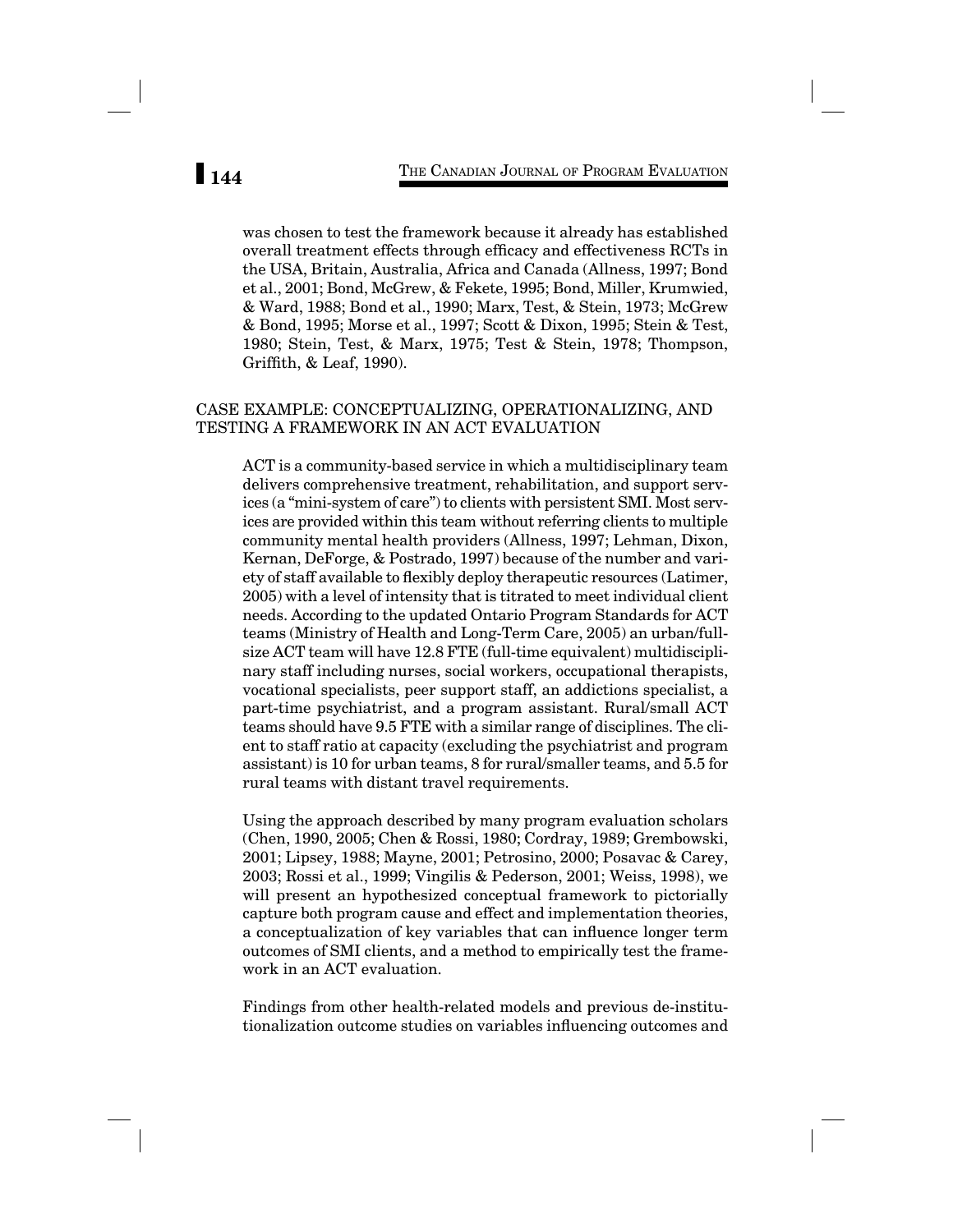possible cause-effect pathways provided input for our hypothesized framework. Construct validity was further enhanced through three stakeholder consultations. In 1999, a colloquium was held in Southwestern Ontario to use the knowledge and experience of service providers, health planners, and service users to identify issues related to community-based mental health outcomes in anticipation of the projected closing of two local psychiatric hospitals (Schrecker, 1999). A list of potential participants was generated, and, using purposive maximum variation sampling (Flick, 1998) to include a range of stakeholders from both rural and urban jurisdictions, 35 stakeholders, who were blinded to the original draft framework, were facilitated to identify what they considered to be important mediators, moderators, outcomes, and causal pathways to community-based mental health services and to generate a model independently (Flick, 1998). The stakeholders included clients with SMI and their families, community psychiatrists, mental health service providers of all disciplines, representatives and administrators of social service and community mental health agencies, police, and mental health planners in Southwestern Ontario (Schrecker, 1999; Vingilis et al., 2003). The responses of participants were recorded by both audiotapes and flip charts, and used to revise the model. A second colloquium continued on the track of identifying issues related to community-based mental health outcomes which further informed the developing framework (Schrecker, 2001). The revised framework, including participants' suggestions for operational definitions/indicators, was presented at the third colloquium, and further input was generated to refine the details of the framework (Vingilis et al., 2003). The framework illustrated in Figure 2 will be described using details from the psychiatric and mental health services literature, other mental health models and health belief theories, and colloquia findings as it applies to persons with SMI.

Hypothesized Program Theory of Cause and Effect

The causal path that was identified to test in our framework includes therapeutic alliance, empowerment, attitude to medications, and medication adherence, as illustrated in Figure 2, although there are others that could be included. Substantive evidence is available on the importance of medication adherence for improved outcomes of clients with SMI (Fernandez, Evans, Griffiths, & Mostacchi, 2006; Magura, Laudet, Mahmood, Rosenblum, & Knight, 2002; Svedberg, Backenroth-Ohsako, & Lutzen, 2003; Tabor & Lopez, 2004) and therefore represents an important variable for recovery. Yet, medication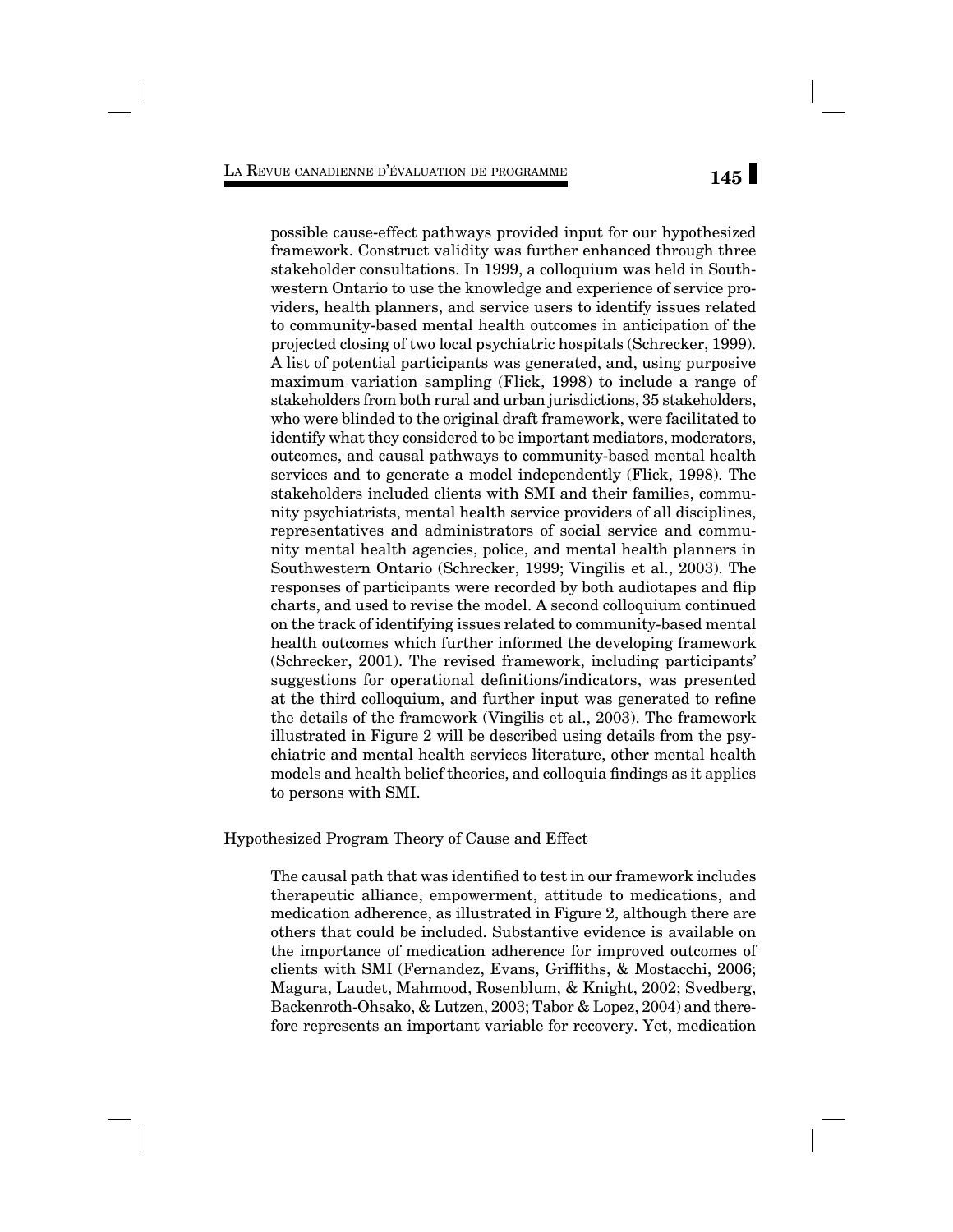## **Figure 2 Framework for Testing in an ACT Evaluation**

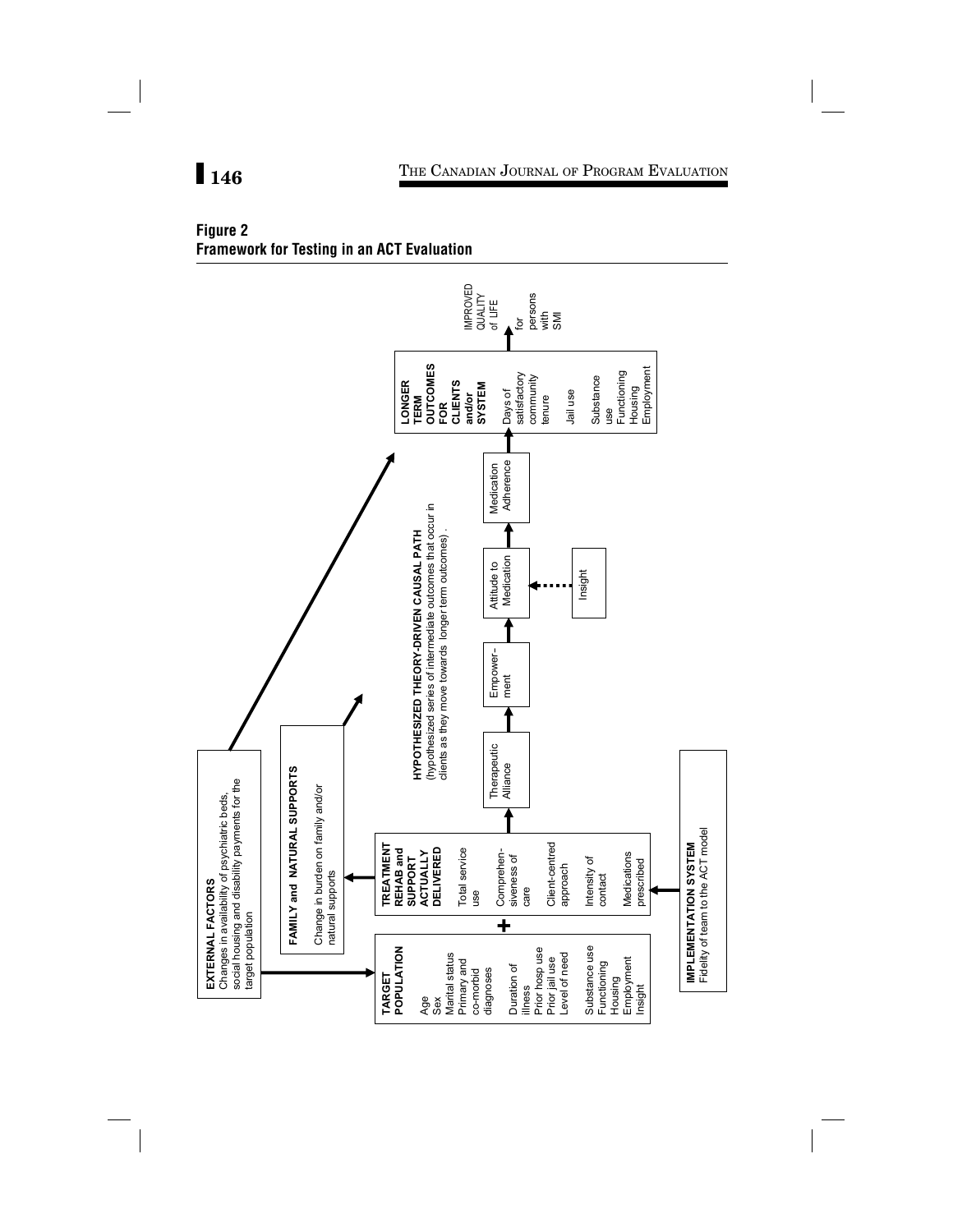non-adherence is common, with researchers finding a non-adherence rate up to 50% in community-based persons with SMI (Fernandez et al., 2006; Wale & Moon, 2005). Many scholars have examined barriers to adherence and have identified various interpersonal factors that play an important role in supporting medication adherence. Key interpersonal factors found to influence medication adherence have been the therapeutic relationship and empowerment. Additionally, other research and health belief theories have indicated that attitudes are central to medication adherence (Corrigan, 2002a; Ellis & King, 2003; Svedberg et al., 2003; Tabor & Lopez, 2004; Usher & Arthur, 1997). The Health Belief Model and the Theory of Reasoned Action assert that individuals behave in ways to reduce perceived threats (disease symptoms) and increase perceived benefits  $(e.g.,)$ medication adherence) (Corrigan, 2002a; Tabor & Lopez, 2004). For testing our framework, we have hypothesized that the theory-driven causal path starts with *therapeutic alliance*. Howgego, Yellowlees, Owen, Meldrum, and Dark (2003) write that the concept of client empowerment through the therapeutic relationship is fundamental to the aims of service delivery in attempts to reduce the impact of mental illness on the individual and help in recovery. Various scholars have asserted that collaborative therapeutic relationships can lead to empowered clients who are likely to be active participants in the management of their illness, which should enhance their motivation to take medication, thereby leading to better outcomes (Corrigan, 2002b; Fernandez et al., 2006; Greenall, 2006; Usher & Arthur, 1997). In response to arguments that empowered clients might be less likely to take medications, Corrigan (2002b) asserts that the common psychological response of "reactance," that is, the clients' perceptions of threats to their freedom or control that may induce non-adherence to medication (Fogarty, 1997), should only occur if a therapeutic relationship is perceived as coercive and not empowering. However, empirical testing of the model will determine what variables are significant mediators along the causal path. Bordin's (1994) model of therapeutic alliance, whereby collaborative endorsement of goals occur, is the most commonly used model and offers the most utility for case management treatment models (Howgego et al., 2003). Two meta-analyses, one descriptive review, and numerous other studies concluded that therapeutic alliance was a "robust" predictor of outcomes (Anthony, Rogers, & Farkas, 2003; Barker, 2001; Calsyn et al., 2002; Clarke et al., 2000; Gehrs & Goering, 1994; Horvath & Symonds, 1991; Howgego et al., 2003; Klinkenberg, Calsyn, & Morse, 1998; Martin, Garske, & Davis, 2000; McGrew et al., 1996; Mowbray, Cohen, & Bybee, 1993; Neale & Rosenheck, 1995; Priebe & Gruyters,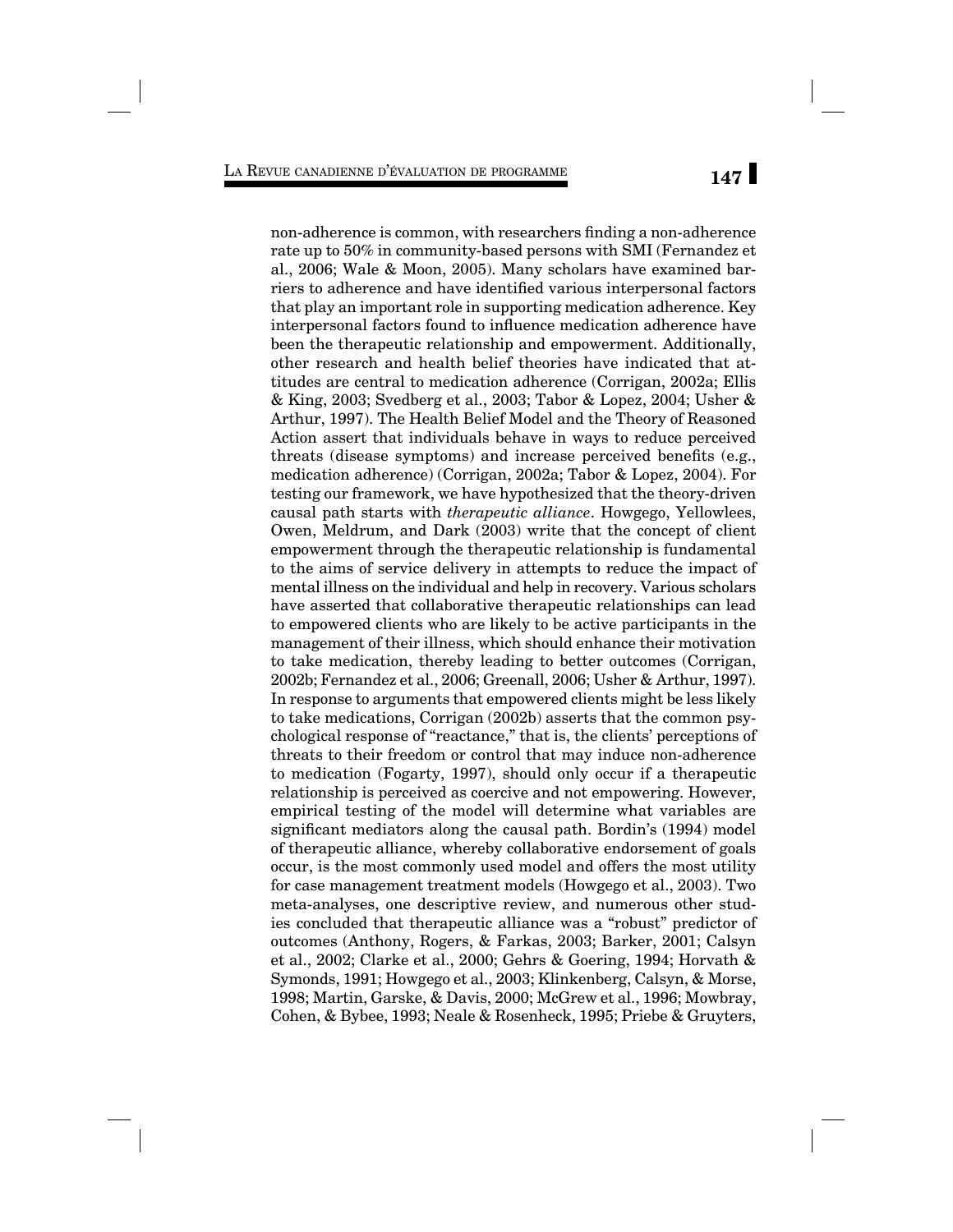1993; Solomon, Draine, & Delaney, 1995; Tait, Birchwood, & Trower, 2003). Moreover, alliance ratings were also significantly associated with both attitude toward medication (Solomon et al., 1995) and medication adherence (Howgego et al., 2003). *Empowerment* is associated with clients' participation in their own recovery (Anthony, 1993; Davidson & Strauss, 1995; Fisher, 1994; Freund, 1993; Kirsh, Krupa, Horgan, Kelly, & Carr, 2005; Spaniol, Koehler, & Hutchinson, 1994) and is consistent with the consumer empowerment movement, a nursing management model, and the "strengths" model of case management (Franklin, Solovitz, Mason, Clemons, & Miller, 1987; Mueser, Bond, Drake, & Resnick, 1998; Rapp, 1998; Saleebey, 1996; Usher & Arthur, 1997). It continues to be an important theme in recent literature (Barker, 2001; Barry, Zeber, Blow, & Valenstein, 2003; Malm, Ivarsson, Allebeck, & Falloon, 2003; Mueser et al., 2002; Young et al., 2000). *Attitude to medications* is considered an important predictor of adherence and plays an important mediating role in health belief models (Corrigan, 2002a; Razali & Yahya, 1995; Tabor & Lopez, 2004; Voruganti & Awad, 2002). Many have written about the importance of "compliance" or "*adherence*" for persons with SMI (Azrin & Teichner, 1998; Bhanji, Chouinard, & Margolese, 2004; Corrigan, Liberman, & Engel, 1990; Cramer & Rosenheck, 1999; Dolder, Lacro, Dunn, & Jeste, 2002; Fenton, Blyler, & Heinssen, 1997; Gilmer et al., 2004; Tait et al., 2003; Weiss, Smith, Hull, Piper, & Huppert, 2002; Zygmunt, Olfson, Boyer, & Mechanic, 2002)*.* Adherence is included because stopping medications is a very common reason for relapse and re-hospitalization (Fenton et al., 1997; Lieberman et al., 2005). There is considerable literature on the possible influence of *insight* on outcomes, but there does not appear to be agreement on the direction or nature of its influence (Birchwood et al., 1994; David, 1990; Tait et al., 2003; Weiler, Fleisher, & Arthur-Campbell, 2000). Differing views exist on how level of insight into psychotic symptoms might predict future outcomes and thus it is included as a possible mediating variable.

Hypothesized Program Theory of Implementation

The *implementation system* is measured by fidelity of ACT teams to the research-based model (i.e., implementing ACT with the critical ingredients) since fidelity influences efficacy and effectiveness in RCTs, especially the main outcome of reduced hospitalization (Bond et al., 2001; Brekke et al., 1997; Latimer, 1999; Marshall & Lockwood, 2002; McGrew, Bond, Dietzen, & Salyers, 1994; Minghella, Guantlett, & Ford, 2002; Rosenheck & Neale, 1998; Salyers et al., 2003).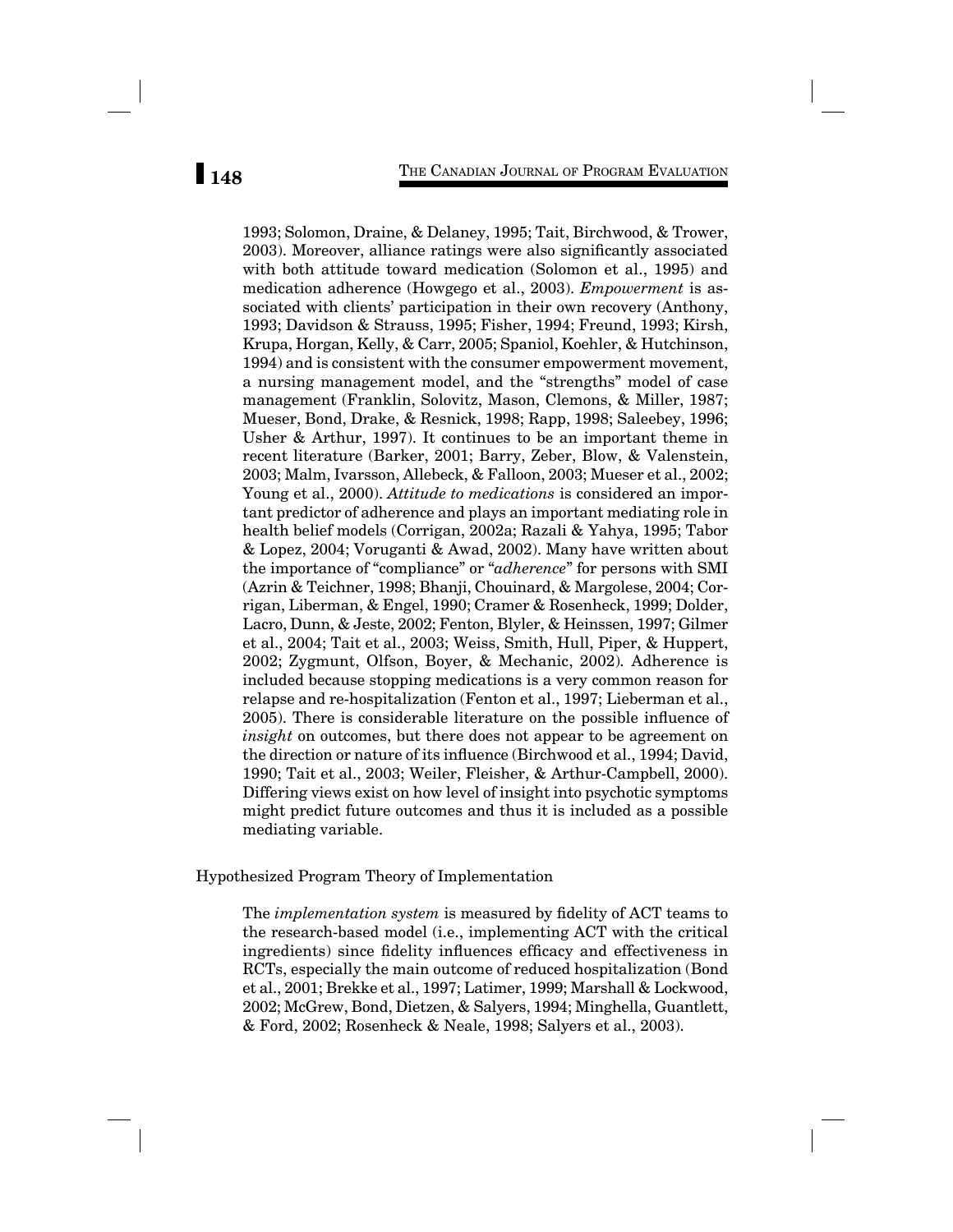The next element in our framework describes *treatment, rehabilitation and support services actually delivered* to the clients. These service variables that mediate outcomes are informed by the literature on the program's expected influence on SMI clients. For example, total service use, comprehensiveness of treatment, client-centred approach, intensity of contacts, and medications prescribed have all been shown to influence SMI clients' community outcomes (Allness, 1997; Allness & Knoelder, 1998; Anthony et al., 2003; Bond et al., 2001; Brekke et al., 1997; Everett et al., 2003; Frese, Stanley, Kress, & Vogel-Scibilia, 2001; Jacobsen, 2003; Jacobsen & Greenley, 2001; Kenny et al., 2004; Lehman et al., 2003; Lehman et al., 2004; McGrew et al., 1994; Rapp, 1998; Rosen & Teesson, 2001; Stein & Santos, 1998). *Family and natural support* variables are chosen from literature showing positive relationships among family support, reduced burden, and desired longer term client outcomes (McFarlane, Dushay, Stastny, Deakins, & Link, 1996) and from Cochrane reviews that found that family interventions may improve medication compliance and reduce relapse frequency in schizophrenia (Pharoah, Rathbone, Mari, & Streiner, 2005; Pilling, Bebbington, Kuipers, Garety, Geddes, Orbach, et al., 2002). *External factors*—for example, changes in availability of psychiatric beds, social housing, or disability payments—can mediate the outcomes of SMI clients receiving community mental health services.

For *longer term outcome for clients*, *days of satisfactory community tenure* as a *primary outcome* is frequently cited in the literature as the "collateral outcome" (Brown, Burlingame, & Lambert, 2000) of greatest interest to policy makers. It is a valid outcome measure when the framework includes as a mediator external influences such as changes in availability of psychiatric beds. Days of community tenure are also affected by adequacy of services provided ("treatment rehabilitation and support actually delivered"). *Secondary outcomes*  include variables that will help interpret the results of the evaluation of the primary outcome. For example, if the primary outcome is community tenure, it may be difficult to "distinguish efficiency from under-treatment," according to Lehman, Carpenter, Goldman, and Steinwachs (1995), who suggested measuring a wider range of client outcomes, not just symptoms and hospitalization. Incarceration is an important negative outcome of deinstitutionalization (Hartford, Heslop, Stitt, & Hoch, 2005; Pandiani, Banks, & Scjacht, 1998; Robertson, Pearson, & Gibb, 1996). Jail use as a secondary outcome reflects research on the high prevalence of mental illness in jails and the expanding role of criminal justice as a system of last resort in the era of de-institutionalization (Gunn, 2000; Hartford et al., 2005; Lamb &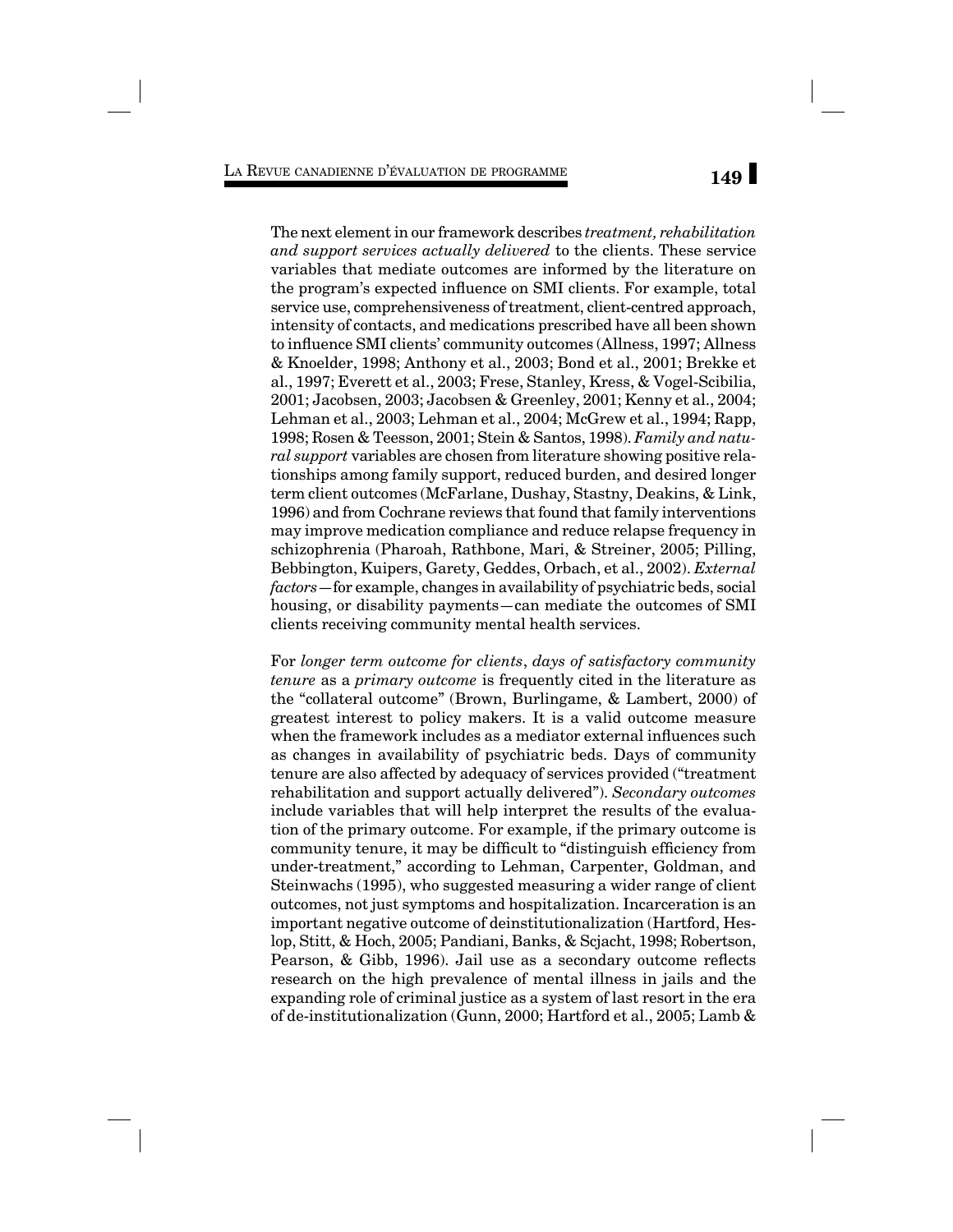Weinberger, 1998; Lamb, Weinberger, & DeCuir, 2002). Other longer term client outcomes related to community tenure include substance use, functioning, housing, and employment (Bond et al., 2001; Marshall & Lockwood, 2002). Different programs may measure different longer term primary and secondary outcome variables depending on their unique context and stakeholder needs.

A final set of variables are the moderators of mental health outcomes which include *target population* characteristics. For example, studies have found associations between younger age, male sex, previous hospitalization, previous incarceration, level of need, and substance use and longer term outcomes such as hospitalization, homelessness, and incarceration (Clarke et al., 2000; Essock et al., 2006; Goering, Wasylenki, Lancee, & Freeman, 1984; Joannette, Lawson, Eastabrook, & Krupa, 2005; Klinkenberg & Calsyn, 1998; Swartz et al., 1998). Moderators such as history of high hospital utilization, a primary psychotic diagnosis, long duration of illness, high level of client needs, low level of functioning, and co-morbid disorders describe the target population of SMI persons for whom ACT is cost effective, as measured mostly by reduced hospital use (Allness & Knoelder, 1998; Bond et al., 1990, 1995, 2001; Lehman et al., 2004; Marshall & Lockwood, 2002; Rosenheck & Cicchetti, 1998; Stein & Santos, 1998). Substance abuse is important to measure due to its potential role as a moderator because it can influence both the likelihood that SMI clients will receive ACT services and the outcomes such as hospital use (Essock et al., 2006; Green, Salomon, Brenner, & Rawlins, 2002; Rosenheck et al., 1999). In evaluations of other community mental health services, these moderating variables could be client eligibility criteria for the specific program being evaluated.

In the development of an evaluation framework, once the theoretical constructs are identified, indicators are chosen. Ideally, the outcome indicators for measuring the effectiveness of clinical services should be those that can be changed by the interventions provided by the program being evaluated. This is hard to achieve because of the complexity of needs of people with SMI and because of the multiple domains of intervention. Thus, multiple indicators are needed to improve the validity of the findings. A mixed-method, multi-measures, repeated measures approach with at least a two-year follow-up period is used as a way to enhance validity via convergence of findings, to assess the plausibility of identified threats to validity, and to enhance the interpretability of the causal paths (Cook & Campbell, 1979; Posavac & Carey, 2003; Rossi et al., 1999).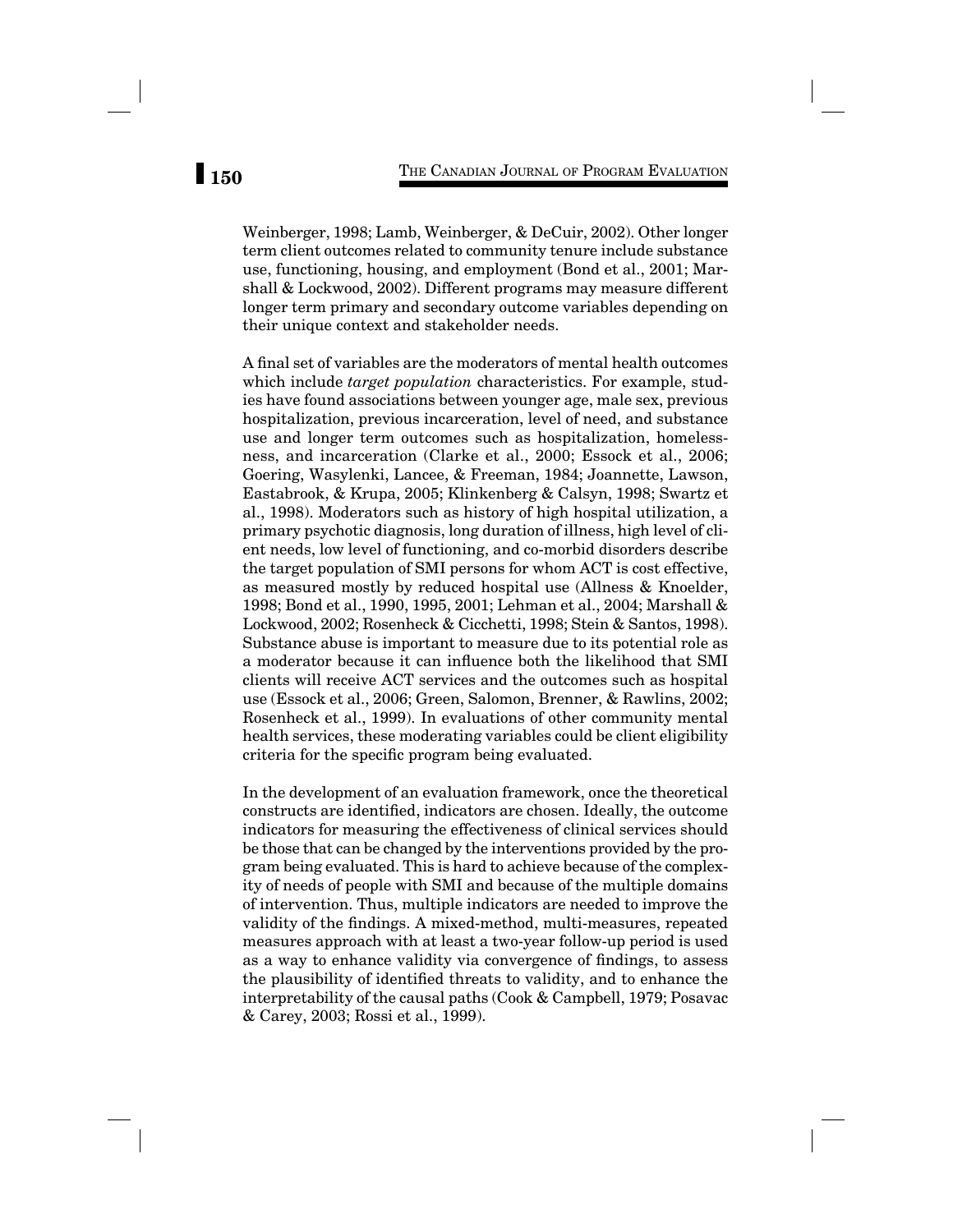Figure 2 illustrates how our framework has been operationalized for testing in an ACT evaluation, and Table 1 presents our choice of variables and indicators. However, we recognize there are many different choices that could be made by other evaluators depending on the program being evaluated, their own context, and stakeholder needs. For the purposes of illustration, we have included a list of the variables, operational definitions and suggested frequency of measurement.

Instruments for the study were chosen with the following criteria: validated psychometric properties, commonly used, seen as clinically meaningful by front line staff, "do-able" in ordinary settings, appropriate for clients with SMI, and brevity. In keeping with the recommendations of the NIMH monograph (Ciarlo et al., 1986), we chose data that could be successfully collected from six sources (Table 1): (a) client self-reports, (b) ACT clinicians, (c) client records, (d) ACT team's staff activity records, (e) ACT coordinators, and (f) client families.

To test the program theory of cause and effect, the mediating effects of the intermediate variables can be examined using structural equation modelling (Calsyn & Winter, 2002) or hierarchical multiple regression (Watson & Geller, 2005) techniques. According to Judd and Kenny (1981) and Baron and Kenny (1986), to demonstrate mediation it is necessary to find a relationship between mediator and the outcome variable and to demonstrate that the size of the treatment effect on the outcome variable is reduced when controlling for the mediator. The hypothesized "mediating causal chain" to be tested is as follows: treatment delivered → therapeutic alliance → empowerment → attitude to medication  $\rightarrow$  medication adherence  $\rightarrow$  community tenure. If our hypothesis is correct, treatment delivered should predict alliance; treatment delivered should predict community tenure; alliance should predict community tenure when entered into the equation with treatment delivered. Total mediation is observed if all these conditions are met and the inclusion of therapeutic alliance in the analysis renders the correlation between the treatment delivered and community tenure insignificant, while partial mediation is observed when the treatment effect size is reduced. On the other hand, if the correlation is still significant, it means that both treatment and alliance directly and independently affect community tenure, that is, alliance is not a mediator of treatment delivered. The other variables are assessed in similar fashion and mediation is similarly observed. The analyses will examine the adjusted effects of system and person mediators on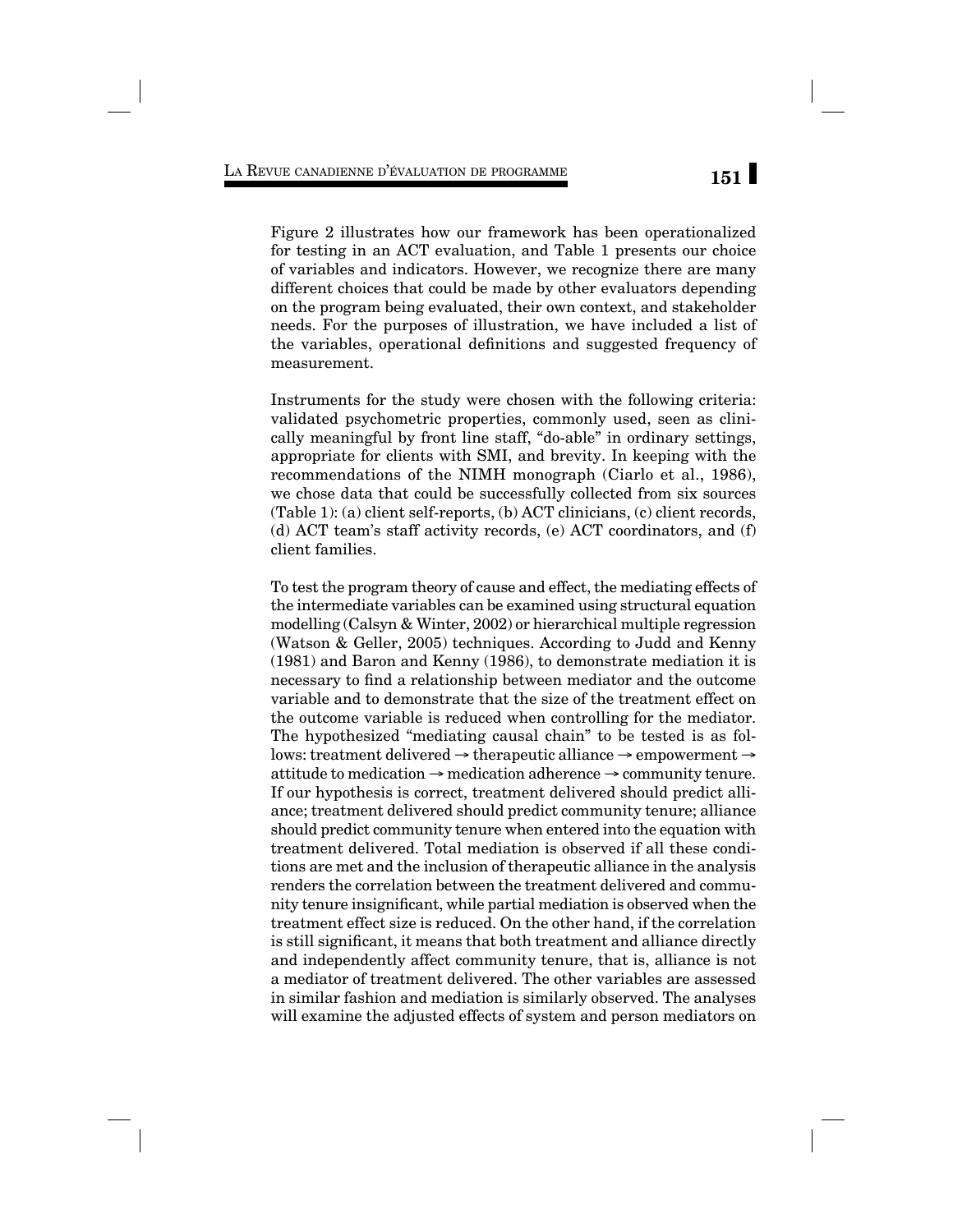| ı<br>ŗ.  |
|----------|
| ć        |
| anc<br>í |
| q<br>Ξ   |

| Element in the<br>comorbidities,<br>sis of psycho-<br>POPULATION<br>long duration<br>main diagno-<br>low function-<br>ACT include:<br>sis, multiple<br>hospital use,<br>high needs,<br>(criteria for<br>tramework<br>of illness,<br>high prior<br>TARGET | Variables and Operational Definitions<br>Substance use<br>Marital status<br>Prior hospital<br>Level of need<br>Prior jail use<br>Functioning<br>Duration of<br>Diagnosis<br>Variable<br>Housing<br>illness<br>use<br>Age<br>Sex | Operational definition or   Frequency<br>CCAR level of function-<br>hospital = av. number<br>Primary DSM IV Axis I<br>Number of co-morbid<br>of days/yr over 5 yr<br>CCAR substance use<br><b>Overall CCAR</b> score<br>CCAR housing data<br>Ever in jail yes/no<br>5 yr prior days in<br>Lifetime days in<br>Years since first<br>Marital status<br>ing subscale<br>Age in years<br>diagnoses<br>diagnosis<br>diagnosis<br>instrument<br>subscale<br>Sex (M/F)<br>hospital | <b>Baseline</b><br>Baseline,<br>Baseline,<br><b>Baseline</b><br><b>Baseline</b><br>Baseline,<br><b>Baseline</b><br><b>Baseline</b><br><b>Baseline</b><br><b>Baseline</b><br><b>Baseline</b><br><b>Baseline</b><br>Baseline<br>q 12mo<br>q 12mo<br>q 12mo | Primary and co-morbid dx by ACT psychiatrist according to DSM-IV criteria (APA 1994).<br>hospital use in the 5 yr before ACT is counted and then averaged in order to get a stable<br>2001)]. Construct validity demonstrated in clinical studies (Bartsch et al., 1995; Durbin,<br>Ellis, Wackwitz, & Foster, 1991; Ellis, Wilson, & Foster, 1984) was adapted for Ontario<br>Colorado Client Assessment Record or CCAR (Bartsch, Shern, Coen & Wilson, 1995;<br>Cochrane, Goering, & Macfarlane, 2001). Internal consistency reliability for the Daily<br>Living and Community Functional Skills scales were: self-care (5 items) = .86; com-<br>Internal consistency reliability coefficients .5-.8 (Altschul, Wackwitz, Coen & Ellis,<br>Ministry of Health, 1999) as a measure of level of need for mental health services.<br>Prior hospital use is the average number of days per year before entering ACT. All<br>Lifetime hospital use (total days) extracted from participant's clinical records<br>Duration of illness is the number of years since first psychiatric diagnosis.<br>Jail use is extracted from participants clinical record<br>and conservative estimate of prior hospital use.<br>Description |
|----------------------------------------------------------------------------------------------------------------------------------------------------------------------------------------------------------------------------------------------------------|---------------------------------------------------------------------------------------------------------------------------------------------------------------------------------------------------------------------------------|-----------------------------------------------------------------------------------------------------------------------------------------------------------------------------------------------------------------------------------------------------------------------------------------------------------------------------------------------------------------------------------------------------------------------------------------------------------------------------|----------------------------------------------------------------------------------------------------------------------------------------------------------------------------------------------------------------------------------------------------------|---------------------------------------------------------------------------------------------------------------------------------------------------------------------------------------------------------------------------------------------------------------------------------------------------------------------------------------------------------------------------------------------------------------------------------------------------------------------------------------------------------------------------------------------------------------------------------------------------------------------------------------------------------------------------------------------------------------------------------------------------------------------------------------------------------------------------------------------------------------------------------------------------------------------------------------------------------------------------------------------------------------------------------------------------------------------------------------------------------------------------------------------------------------------------------------------------------------------------|
|                                                                                                                                                                                                                                                          | Employment                                                                                                                                                                                                                      | <b>CCAR</b> employment<br>status                                                                                                                                                                                                                                                                                                                                                                                                                                            | Baseline,<br>$q 12$ mo                                                                                                                                                                                                                                   | 89; interpersonal (7 litems) = .85; vocational (5 litems) = .64; health care needs (3 litems)<br>munity living (13 items) = .95; appearance (3 items) = .78; communication (6 items) =<br>= .65; and for Maladaptive Behaviours & Symptomatology scales were: aggression (6                                                                                                                                                                                                                                                                                                                                                                                                                                                                                                                                                                                                                                                                                                                                                                                                                                                                                                                                               |
|                                                                                                                                                                                                                                                          |                                                                                                                                                                                                                                 |                                                                                                                                                                                                                                                                                                                                                                                                                                                                             |                                                                                                                                                                                                                                                          | items) = .85; irascibility (7 items) = .89; demoralization (6 items) = .87; psychoticism                                                                                                                                                                                                                                                                                                                                                                                                                                                                                                                                                                                                                                                                                                                                                                                                                                                                                                                                                                                                                                                                                                                                  |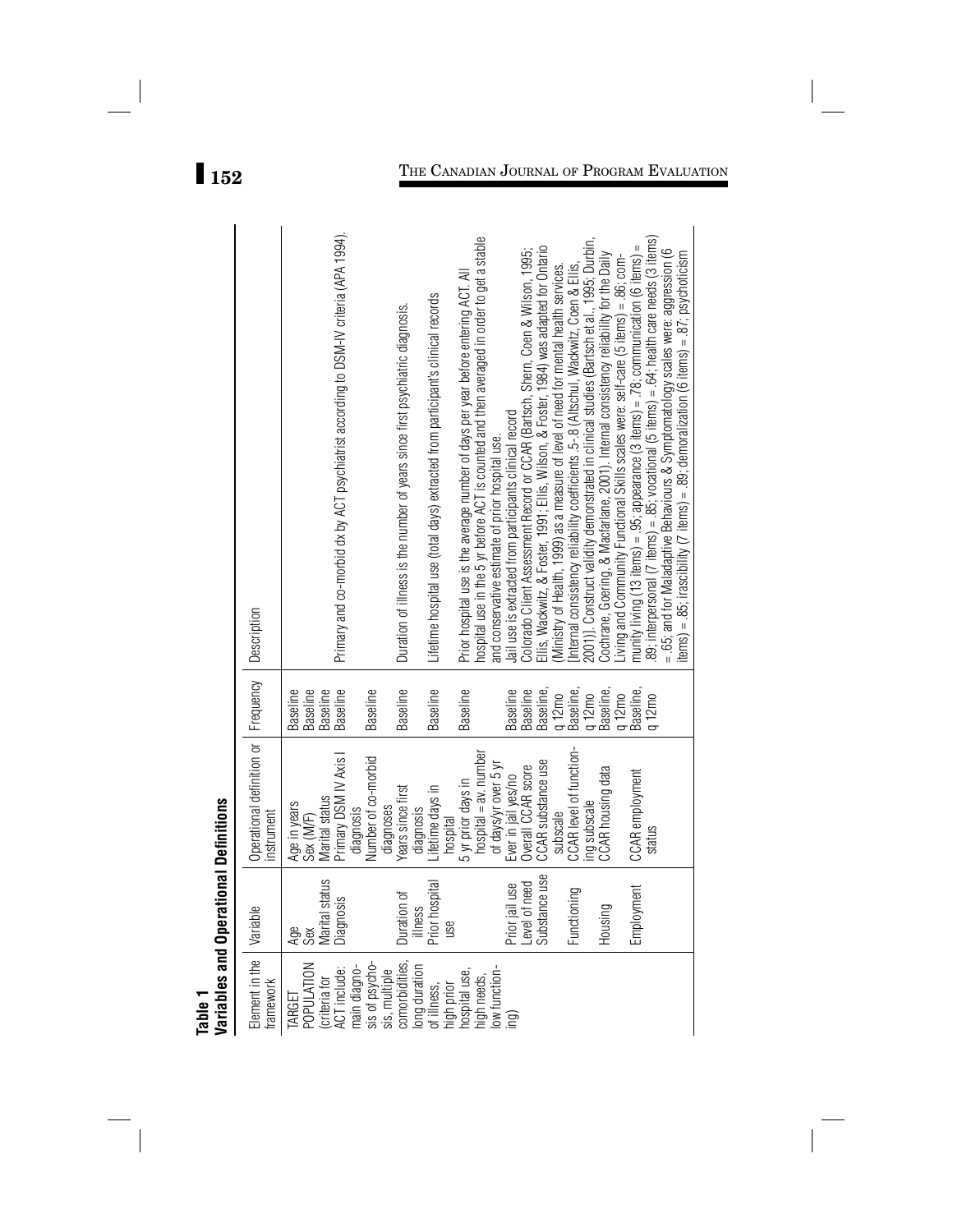| Element in the Variable<br>framework                                     |                                                                                                                                             | Operational definition or   Frequency   Description<br>nstrument                                                                                                                    |                       |                                                                                                                                                                                                                                                                                                                                                                                                                                                                                                                                                                                                                                                                                                                                                                                                                                   |
|--------------------------------------------------------------------------|---------------------------------------------------------------------------------------------------------------------------------------------|-------------------------------------------------------------------------------------------------------------------------------------------------------------------------------------|-----------------------|-----------------------------------------------------------------------------------------------------------------------------------------------------------------------------------------------------------------------------------------------------------------------------------------------------------------------------------------------------------------------------------------------------------------------------------------------------------------------------------------------------------------------------------------------------------------------------------------------------------------------------------------------------------------------------------------------------------------------------------------------------------------------------------------------------------------------------------|
| TARGET<br>POPULATION<br>(continued)                                      | Insight                                                                                                                                     | (PSE) - insight score<br>Present State Exam                                                                                                                                         | Baseline,<br>$q12$ mo | PSE item #17 is a rating of insight into psychotic symptoms (Wing, Cooper, & Sartorius,<br>evels of severity to improve reliability, and was designed for use by front line clinicians.<br>that improve reliability of ratings. Concurrent validity shown when PSE insight catego-<br>Mowbray, 1991). CCAR has detailed behavioural descriptions of all anchor points and<br>1974) is a single item with 4 response categories which have behavioural descriptors<br>(7 items) = .89; attentiveness (4 items) = .83; social deviancy (4 items) = .67; phobic<br>(4 items) = 81; suicidal (2 items) = .72; substance abuse (2 items) = .83 (Herman &<br>Subscales measure substance use, level of functioning, housing and employment<br>ries were differentiated by a self report insight scale (Birchwood et al., 1994).         |
| TREATMENT,<br>REHABILITA-<br>TION and<br>SUPPORT<br>ACTUALLY<br>ACTUALLY | use<br>Comprehen-<br>siveness of<br>siveness of<br>client-centred<br>approach<br>henications<br>contact<br>Total service<br>cribed<br>preso | Client signature on plan<br>Medications prescribed<br>Number of months in<br>categorical variable<br>Care plan score as a<br>Number contacts by<br>ACT staff/month<br>by categories | q 6 mo<br>All are     | Psychotropic medications & maximum doses prescribed in each 6 mo period for catego-<br>Total service = number of months in ACT (measured from participant's date of registra-<br>Comprehensiveness of treatment, rehabilitation and support care plan in each 6 month<br>Intensity of service is extracted from staff activity sheets as number of contacts by ACT<br>period: 0 = no new plan in any domain of treatment, rehabilitation or support; 1 = one<br>ries: typical antipsychotics, atypical antipsychotics, mood stabilizers, antidepressants<br>Client-centred approach is indicated by presence of client signature on the plan (yes/<br>domain has a plan; 2 = two domains have a plan; 3 = three domains have a plan<br>and antianxiety or benzodiazepine medications.<br>tion to the ACT team)<br>staff per month |
| IMPLE-<br>MENTATION<br>SYSTEM                                            | I to the<br>model<br>Fidelity of<br>team to th<br>ACT mod                                                                                   | Dartmouth ACT Scale<br>(DACTS)                                                                                                                                                      | Baseline,<br>$q12$ mo | cally and theoretically derived criteria address multiple dimensions of program structure<br>degree to which services are implemented according to best practice standards. Empiri-<br>and process; Cronbach's alpha .92; construct validity shown by high scores on DACTS<br>DACTS (Teague, Bond, & Drake, 1998) provides a reliable and valid measure of the<br>related to lower hospital use by clients.                                                                                                                                                                                                                                                                                                                                                                                                                       |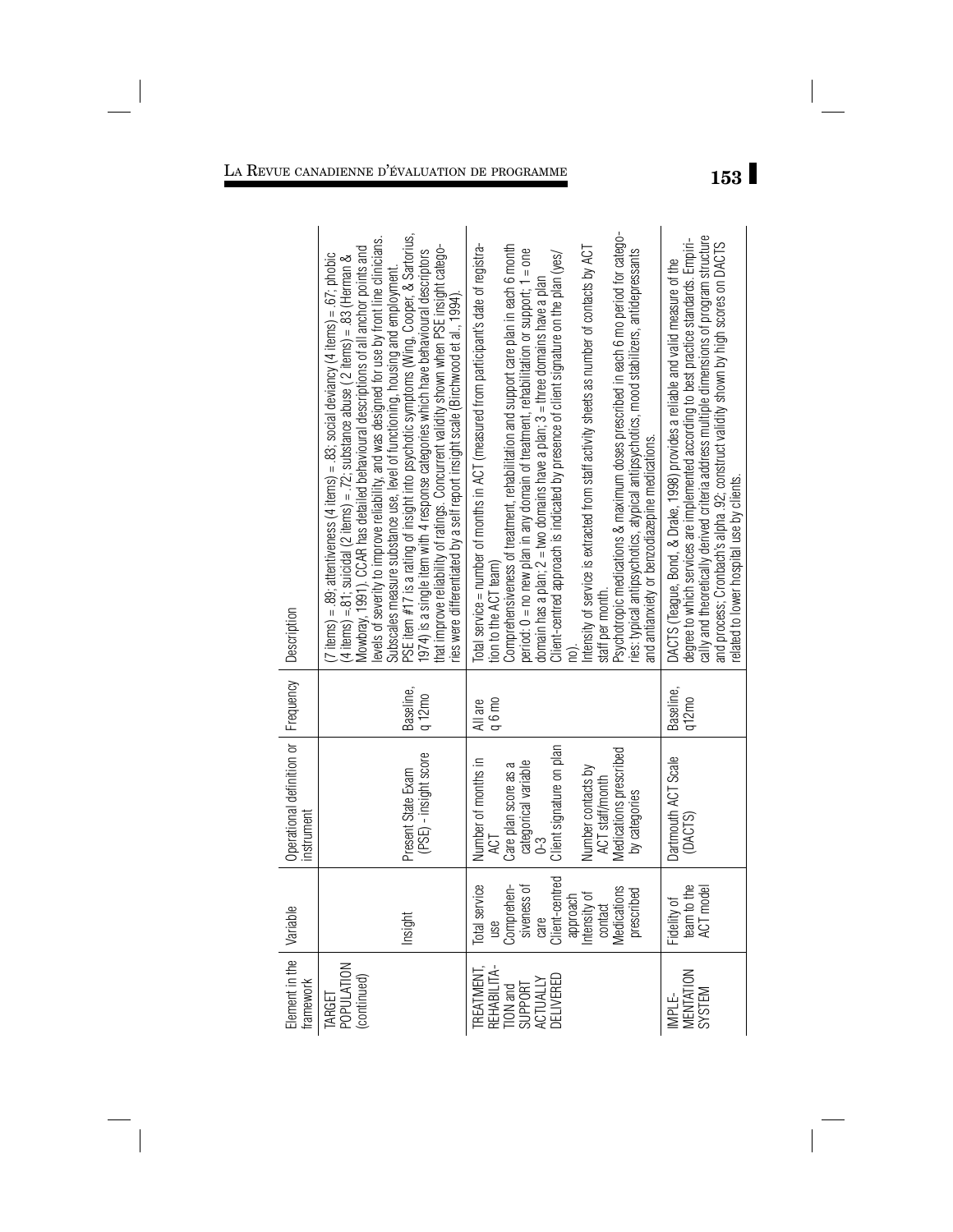| Element in the<br>framework                                                                                                                | Variable                                                                                  | Operational definition or   Frequency<br>Instrument                      |                            | Description                                                                                                                                                                                                                                                           |
|--------------------------------------------------------------------------------------------------------------------------------------------|-------------------------------------------------------------------------------------------|--------------------------------------------------------------------------|----------------------------|-----------------------------------------------------------------------------------------------------------------------------------------------------------------------------------------------------------------------------------------------------------------------|
| EXTERNAL<br>FACTORS                                                                                                                        | Availability<br>of psychiatric<br>beds, social<br>housing and<br>disability<br>disability | 100,000 population<br>n areas served by<br># Psych beds per<br>ACT teams | $q12$ mo                   | Data from Southwestern Ontario mental health planning bodies                                                                                                                                                                                                          |
|                                                                                                                                            |                                                                                           | Social housing units<br>per 100,000 popula-<br>tion in same area         |                            | Data from social housing agencies in areas where the participants' ACT teams are<br>located                                                                                                                                                                           |
|                                                                                                                                            |                                                                                           | Monthly disability<br>payments in \$                                     |                            | Data from Ontario Disability Support Program (ODSP) and Canada Pension Plan dis-<br>ability benefits                                                                                                                                                                  |
| THEORY<br>DRIVEN<br>CAUSAL<br>CAUSAL<br>Mermediate<br>Internes<br>Outcomes<br>Cilents as they<br>conget term<br>Conget term<br>Conget term | Therapeutic<br>alliance                                                                   | Working Alliance Inven-<br>tory (WAI)                                    | measured<br>variables<br>₹ | WAI is a self report scale. Cronbach's alpha .93; evidence supporting convergent validity<br>1993). This assesses the bond between patient and therapist, mutual endorsement of<br>of the scales (Goering et al. 1984; Horvath & Greenberg, 1989; Horvath & Luborsky, |
|                                                                                                                                            | Empowerment                                                                               | Empowerment Scale                                                        | q 6 months                 | Self report scale (Rogers, Chamberlin, Ellison, & Crean, 1997); measures empowerment<br>treatment goals and mutual responsibility for the tasks of treatment.                                                                                                         |
|                                                                                                                                            |                                                                                           |                                                                          |                            | as defined by mental health consumers; Cronbach's alpha .86; can discriminate amongst<br>groups of respondents in self help vs institutionalized patients and non-patients; a                                                                                         |
|                                                                                                                                            |                                                                                           |                                                                          |                            | second study confirmed Cronbach's alpha .85 and factor structure (Wowra & McCarter,                                                                                                                                                                                   |
|                                                                                                                                            |                                                                                           |                                                                          |                            | 1999). Construct validity demonstrated in a study on partial hospitalized patients with<br>SMI (Corrigan, Faber, Rashid, & Leary, 1999).                                                                                                                              |
|                                                                                                                                            | Attitude to                                                                               | Drug Attitude Inventory                                                  |                            | DAI-10 is a self report scale with reliability .93; 4 week retest reliability .82; items                                                                                                                                                                              |
|                                                                                                                                            | medication                                                                                | $(DA-10)$                                                                |                            | discriminated between adherent and non-adherent patients (Hogan, Awad, & Eastwood                                                                                                                                                                                     |
|                                                                                                                                            |                                                                                           |                                                                          |                            | 1983; Awad, Hogan, Voruganti, & Heselgrave, 1995)                                                                                                                                                                                                                     |
|                                                                                                                                            | 00 <sup>0</sup><br>Ξ<br>Adhereno<br>medicati                                              | Medication Adherence<br>Scale                                            |                            | A single item scale with 5 response choices covering the 6 month preceding period<br>$=$ never missed medication; $2 =$ missed a couple of times but essentially took all                                                                                             |
|                                                                                                                                            |                                                                                           |                                                                          |                            | prescribed doses; 3 = missed several times, but took at least half; 4 = took less than half;<br>5 = stopped taking medications altogether (Miklowitz, Goldstein, Nuechterlein, Snyder,                                                                                |
|                                                                                                                                            |                                                                                           |                                                                          |                            | & Doane, 1986)                                                                                                                                                                                                                                                        |
|                                                                                                                                            | Insight into<br>psychosis                                                                 | (PSE) insight score<br>Present State Exam                                |                            | PSE item $#17$ rating of insight (Wing et al., 1974)                                                                                                                                                                                                                  |

# **154** THE CANADIAN JOURNAL OF PROGRAM EVALUATION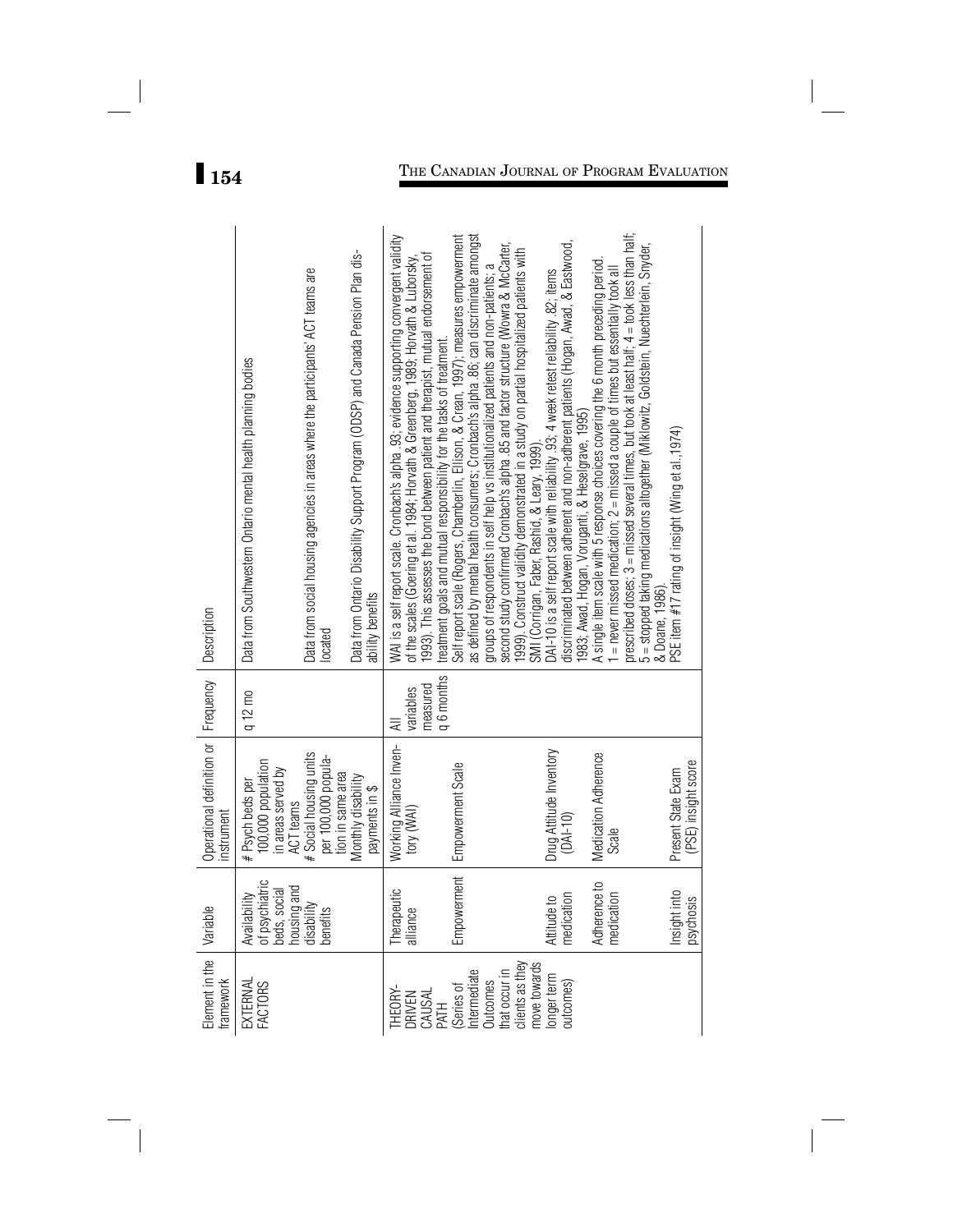|                                                                   | of the participants. It has acceptable psychometrics as a self-administered scale in family<br>members of SMI clients. Inter-rater reliability of the 24 items: reliability coefficient was<br>ache, 1994) is administered by a mail survey to family/natural supports with permission<br>with a correlation coefficient of .72 (df=1) between overall objective burden assessed by<br>above 90% for 20 items and between 87-89% for the other 4 items. Validity was tested<br>Family Burden Interview Schedule (Pai & Kapur, 1981, 1982; Schene, Tessler, & Gam-<br>the raters with the subjective burden as reported by the relatives (Pai & Kapur, 1982) |                     | Data to calculate days of satisfactory community tenure are extracted from participants'<br>clinical records.<br>q 6 mo |              | Days in jail are extracted from participants' clinical records<br>q 6 mo |                        | These four secondary outcomes are measured with subscales in CCAR. (See above<br>psychometrics re: CCAR)<br>q 12 mo | q 12 mo                             |                                   | q 12 mo<br>q 12 mo        |
|-------------------------------------------------------------------|-------------------------------------------------------------------------------------------------------------------------------------------------------------------------------------------------------------------------------------------------------------------------------------------------------------------------------------------------------------------------------------------------------------------------------------------------------------------------------------------------------------------------------------------------------------------------------------------------------------------------------------------------------------|---------------------|-------------------------------------------------------------------------------------------------------------------------|--------------|--------------------------------------------------------------------------|------------------------|---------------------------------------------------------------------------------------------------------------------|-------------------------------------|-----------------------------------|---------------------------|
| Operational definition or   Frequency   Description<br>instrument | Family Burden Interview   q12 mo<br>Schedule                                                                                                                                                                                                                                                                                                                                                                                                                                                                                                                                                                                                                |                     | days in hospital minus<br>6 month period minus<br>Total days in the                                                     | days in jail | Days in jail in previous<br>6 months                                     |                        | CCAR substance use                                                                                                  | subscale<br>CCAR level of function- | CCAR housing data<br>ing subscale | CCAR employment<br>status |
|                                                                   | burden shift to<br>family or natu-<br>al supports<br>Potential                                                                                                                                                                                                                                                                                                                                                                                                                                                                                                                                                                                              | outcome:<br>Primary | satisfactory<br>community<br>Days of                                                                                    | tenure       | Jail use                                                                 | Secondary<br>outcomes: | Substance use                                                                                                       | Functioning                         | Housing                           | Employment                |
| Element in the Variable<br>tramework                              | FAMILY and<br><b>SUPPORTS</b><br>NATURAL                                                                                                                                                                                                                                                                                                                                                                                                                                                                                                                                                                                                                    | TERM OUT-<br>LONGER | CLIENTS and/<br>Dr SYSTEM<br>COMES for                                                                                  |              |                                                                          |                        |                                                                                                                     |                                     |                                   |                           |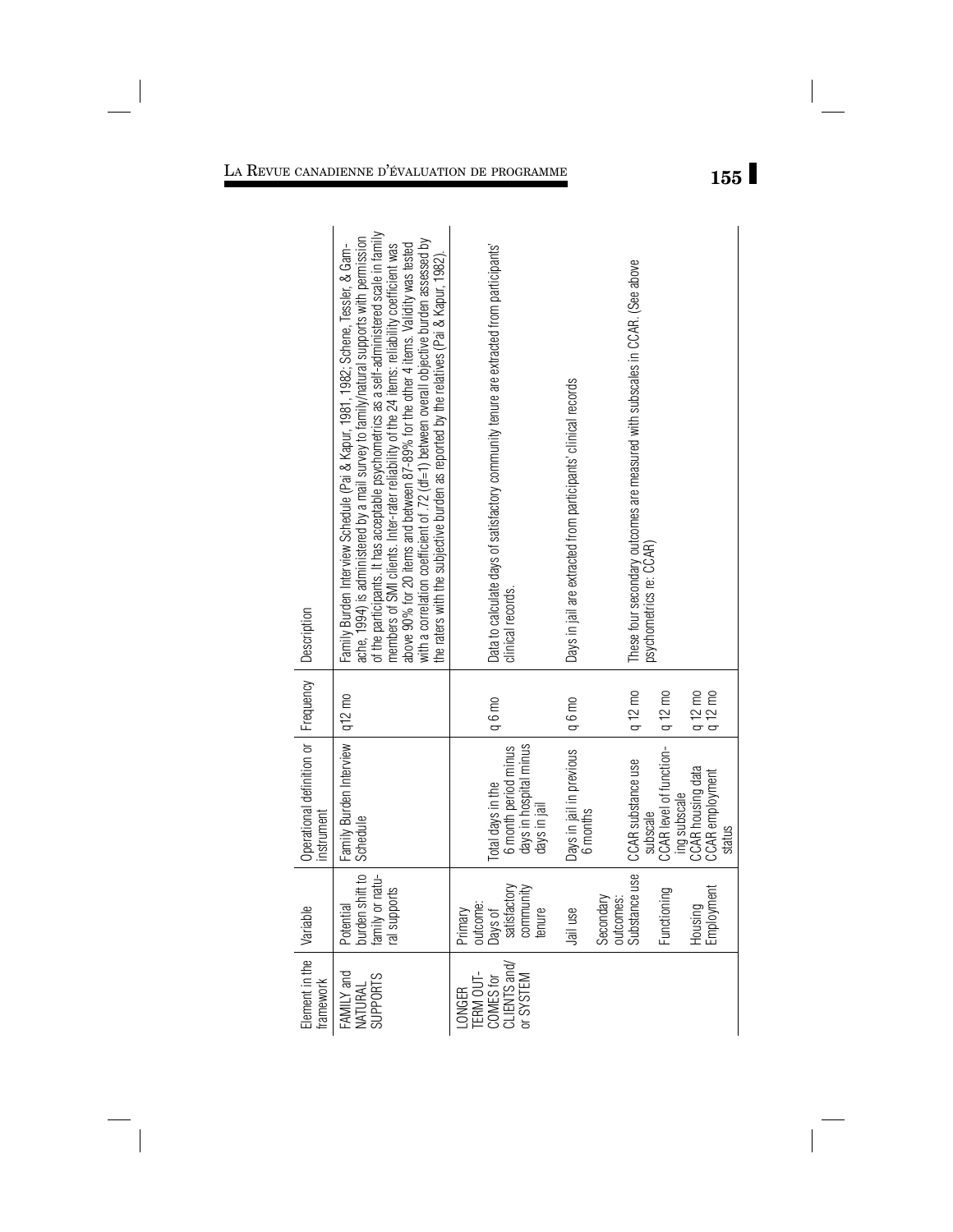the *primary* (satisfactory community tenure), and *secondary* (jail use, and Colorado Client Assessment Record [CCAR]-subscale scores for level of function, housing, and employment) outcomes. These analyses will assist in determining what variables directly and indirectly affect community tenure and the other outcome variables, that is, whether the relationship among hypothesized mediating variables is "linear" or not.

To test the utility of the hypothesized comprehensive evaluation framework, a two-level Poisson model (HLM) is proposed to test the conceptualized relationships (mediators and moderators) within the evaluation framework (Raudenbush & Bryk, 2002). This approach could also validate the analyses suggested above. The primary outcome is the satisfactory community tenure (the number of days in a half-year period that a client is not in hospital or in jail). For this count response, a Poisson model is appropriate. Secondary outcomes to also be modelled could include CCAR subscale scores, including level of function, employment, and living arrangements.

Other dependent variables include time-varying variables such as mediators within the causal model (therapeutic alliance, empowerment, satisfaction with medication, medication adherence, insight) over the course of the study. There are also many baseline dependent variables as listed in Table 1. The differences between ACT teams may affect the outcomes, so this must be given consideration by our model.

The first level models the time-varying covariates through the logarithm of the outcomes. That is, Level One will measure intra-individual changes in the event rate over time and will include time-varying variables such as the causal chain mediators over the course of the study. As a simple example, the model can be specified as:

> $Log(y_{ii}) = \pi_0 + \pi_1 * time_i + \pi_2 * causal model mediators$ (e.g. therapeutic alliance,  $etc$ ) +  $\varepsilon$

where *yij* denotes the days of satisfactory community tenure for client *i* during the time = *j*th 6-month period.  $\varepsilon$  is assumed to be random with mean 0 and variance  $\tau^2$ . Other time-varying variables can be added to the model.

Note that this model is not the same as an ordinary generalized linear model. The covariate coefficients  $\pi$ 's are assumed to be random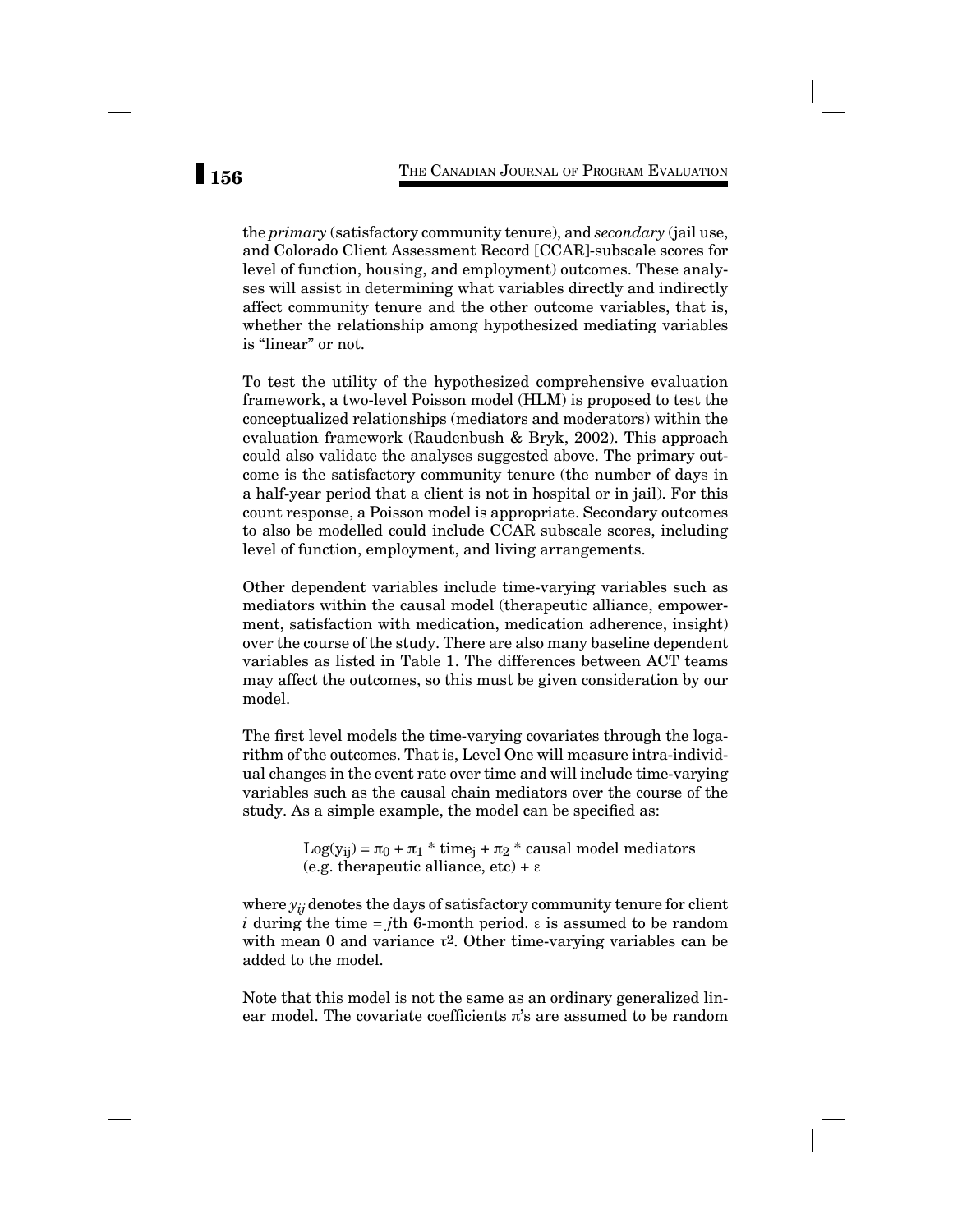variables, and they may be affected by the individual factors or items such as treatments actually delivered, family supports, and/or fidelity to the ACT model. Level Two will measure differences among individuals, such as target population characteristics (moderators). For example, these relations may be approximately linear as in:

> $π_k = β_{k0} + β_{k1} *$  target pop characteristics (e.g., sex) +  $β_{k2}$ fidelity +  $\beta_{\rm k3}$  \* fidelity \* (treatment delivered) +  $\epsilon_{\rm k}$

where these  $\varepsilon_{k's}$  are assumed to be random with mean 0 and variance  $\tau_k^2$ .

A number of statistical methods can be used to study inference questions arising from the model. If parametric distributions (e.g., normal distributions for the  $\varepsilon$ 's) are assumed, the maximum likelihood method can be applied in a straightforward manner. From a robustness standpoint, we may envision situations in which the assumed distributional conditions are violated but where the assumptions on the mean and variance of the  $\varepsilon$ 's still hold; in such cases, we may proceed by employing an estimating equation methodology.

The factors that affect the outcomes significantly may be interpreted as factors that influence the outcomes. Interactions among the factors should also be considered, especially between mediators and moderators; these could be added into the second level; the interpretation of such interactions is as usual. It may be possible, or necessary, to model the data using a three-level model. In that case, the  $\tau_{k's}$  from the second level could be modelled as linear combinations of variables such as ACT teams.

## CONCLUSIONS

This article reviews the challenges in conducting comprehensive evaluation of SMI client outcomes in community mental health services. Two issues precipitated our interest in developing and testing a more comprehensive model to evaluate community mental health services. The first issue related to the health care policy in Ontario in the mid 1990s on the planned downsizing of psychiatric hospitals. The worry, as described in the media and academic journals alike, was that further de-institutionalization of persons with SMI without sufficient community resources would augment their challenges, whereby lack of housing and community mental health service options could lead to homelessness, inconsistent use of services and treatments, crimi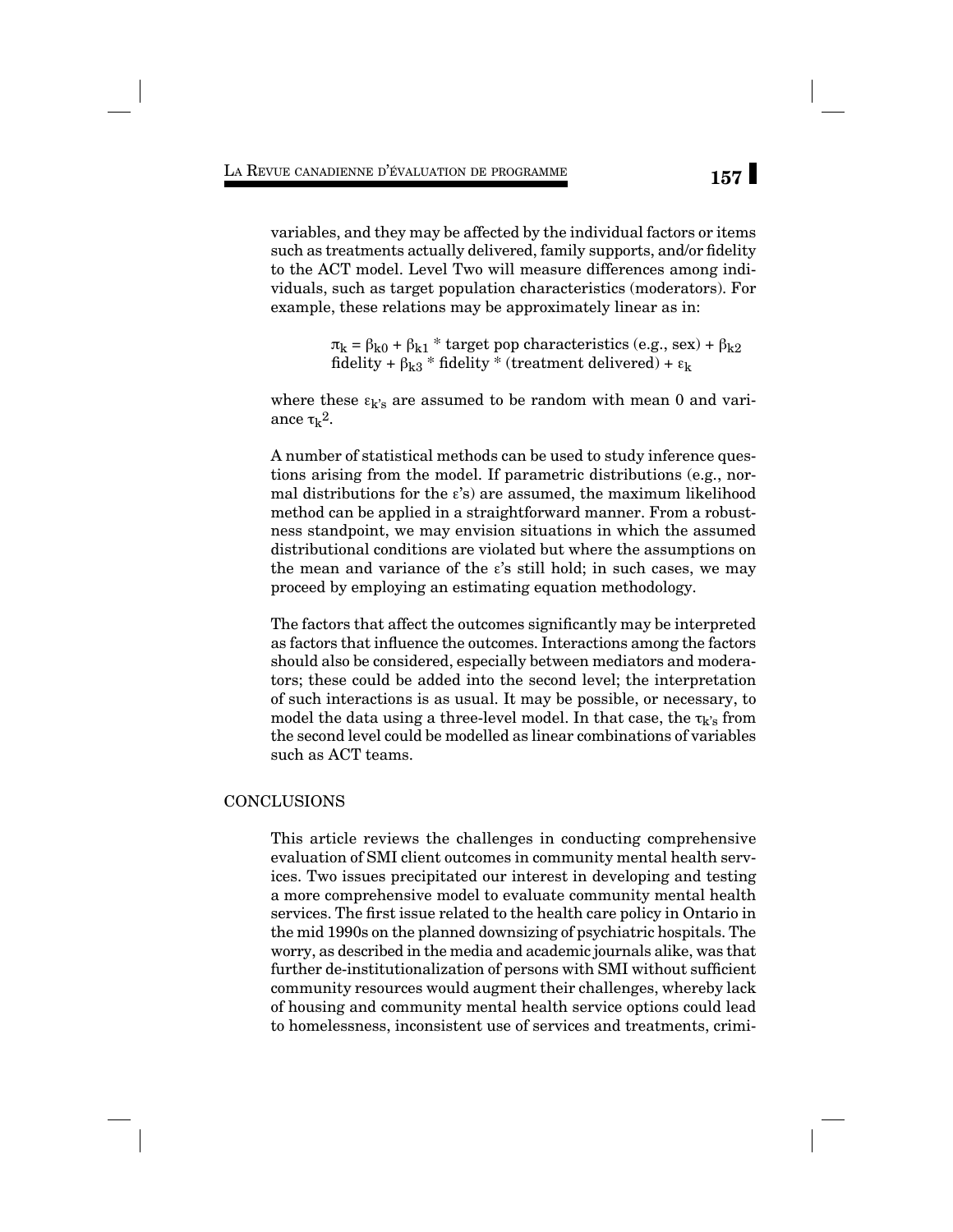nalization, and so on. The interest in the community mental health services that were being implemented and concern about potential negative consequences brought about demands to evaluate the current mental health reform policy and to provide feedback to governments interested in outcome information. Yet, it was clear to us as clinicians that the RCT methodology, using very circumscribed and controlled treatments and with very strict inclusion and exclusion criteria, would not work as an evaluation model when many different persons with SMI were living in the community, using a wide range of services. The evaluation methods that were commonly used in community psychiatry then did not reflect the complicated realities of our SMI clients' lives, appeared unable to capture the causal complexity of their care, and did not seem to evaluate the recovery process and outcomes of care in a valid manner. A second and related issue was the accountability movement during the same time period, which seemed to lead many health ministries and researchers to identify the need for performance indicators. For example, the Ontario Ministry of Health and Long Term Care has mandated mental health reporting using the Resident Assessment Instrument–Mental Health (RAI-MH) data collection system, which includes a Minimum Data Set for Mental Health (MDS-MH) with about 250 data elements, 28 Mental Health Assessment Protocols (MHAPs) for care planning, 32 Quality Indicators for Mental Health (QIMHs), a series of outcome measures, and the System for Classification of In-Patient Psychiatry (SCIPP) in all hospitals with adult inpatient mental health beds (Canadian Institute for Health Information, 2006). Although the development of indicators is to be commended, this push to identify indicators has been done rather independently of developing an overall conceptual framework by which to understand how and why persons with SMI recover and to interpret the 300+ measures that are being collected. It is not clear how the various measures are hypothesized to hang together conceptually both cross-sectionally and longitudinally, how the different measures are hypothesized to interact with each other, and how the different patterns of indicators are to be interpreted.

In our search for answers, we increasingly found in the evaluation and social sciences literature support for using a theory-driven, causal model approach to outcome evaluations. However, we also found that few evaluations had attempted to develop and test comprehensive frameworks of outcomes for SMI clients using community mental health services. The challenge for us was to conceptualize both a causal model and key mediators and moderators to bring into a single analysis plan. A thorough review of various program evaluation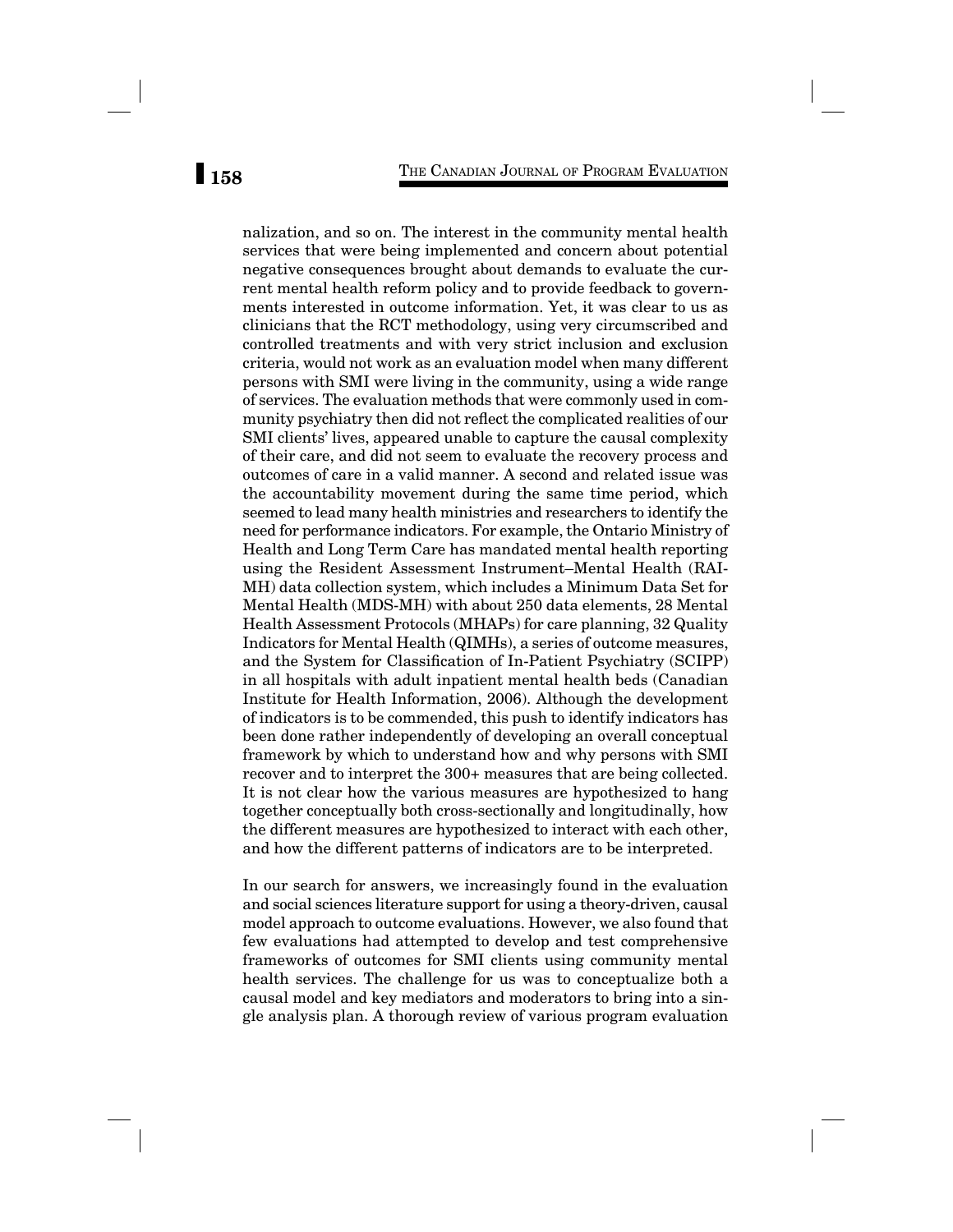methods, "change process research" approaches for psychotherapy, other health-related and mental health models, and previous research on variables influencing outcomes assisted in developing a broader understanding of relationships, linkages, and processes by which an initial framework could be developed. In order to flesh out the hypothesized framework for testing in an ACT evaluation (Figure 2), the biggest challenge was deciding on the sequence for the theory-driven causal path. We were guided by clinical experience with the recovery and outcome process of clients with SMI, and used a variety of publications, some of which were intended to explore the directionality/ sequence of some of these steps and some of which were not, but which did provide indirect support for making hypotheses about sequence. The stakeholder colloquia participants (described above) provided valuable input for making such decisions. The framework was then further refined through examination of the rudimentary statistical analyses of our feasibility study data. Finally, peer reviewers from our grant submissions provided comments and questions that helped us clarify and reframe our thinking on this theory-driven causal path. The final set of challenges came with decisions about operationalizing the framework for testing in an actual ACT evaluation. From a dizzying array of possibilities described in the literature, we had to choose specific indicators to measure all of the variables that we had already said were important for each element of the framework. To meet this challenge, we had to make choices on instruments that were informed by the literature as showing sound psychometric properties. However, to be able to maximize completeness of data collection by staff and clients, the choices had to have both face validity (that is, were supported by stakeholders at the colloquia, made sense to frontline ACT clinicians, were methodologically sound, yet were practical for an evaluation that occurred in ordinary ACT practice, and were able to be measured from client interviews, staff interviews, or chart extraction) and non-redundancy (that is, if there was a choice among similar valid instruments, then obviously the choice would be to include the government-mandated instrument and/or the instrument already being collected by the ACT teams so as to not put excessive burden on clients or staff).

This article presents an illustrative example of how a comprehensive evaluation framework can be conceptualized, developed, operationally defined, and tested. This article is not presented as a final answer, but rather as our attempt to provide a strategy for building an evaluation framework that captures the complexity of community mental health services, includes incremental steps toward change within SMI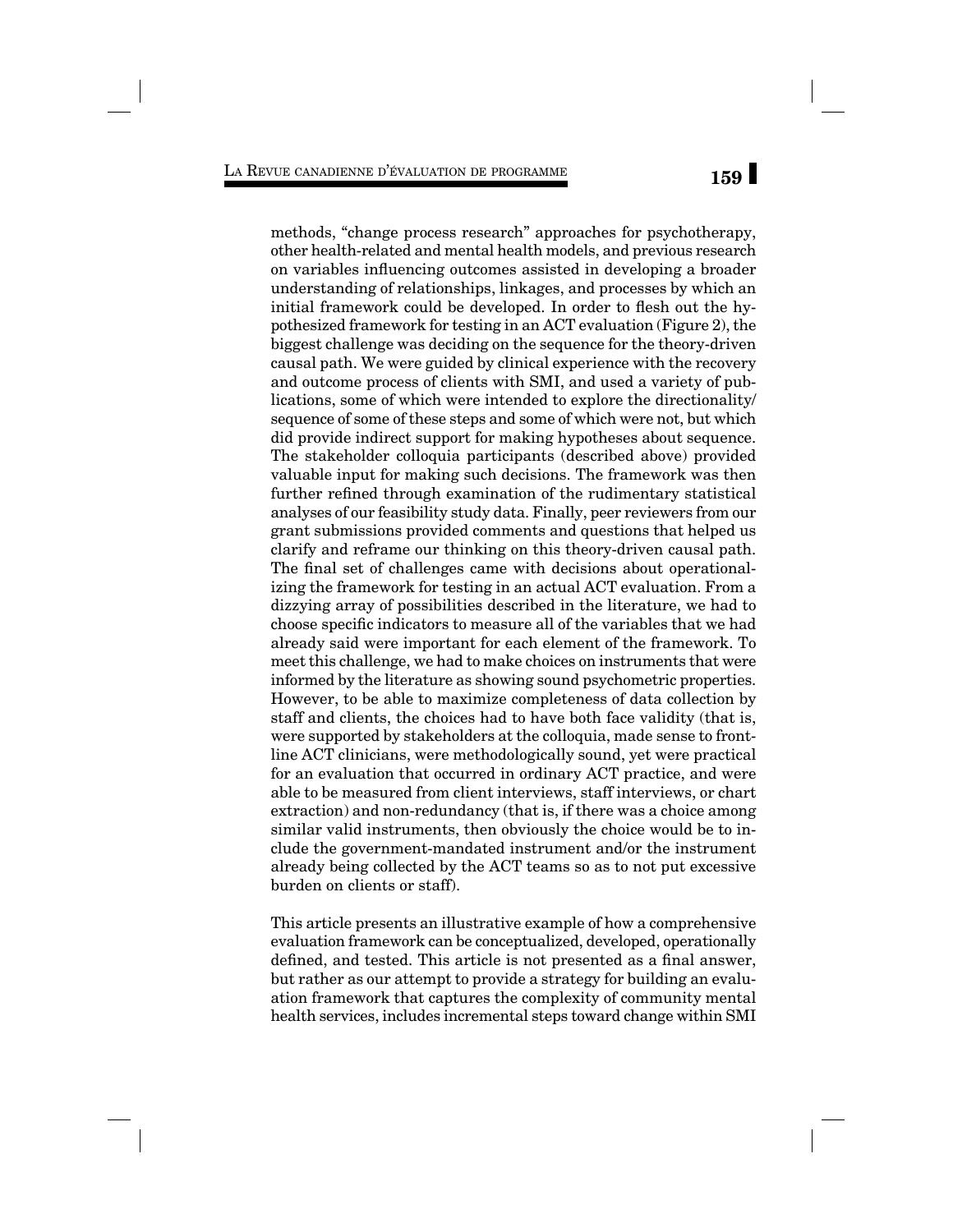clients, is based on previous models, and uses current social science evaluation methods. The real test of the framework, however, will be based on the findings of the statistical analyses. Importantly, advances in statistical modelling in the last few years have provided the opportunities to test empirically whether the conceptualized model is supported, as "the proof of the pudding" is really in the statistical analyses to determine the most parsimonious model. In conclusion, we realize that our decisions on aspects such as the causal path and choice of indicators may be challenged by readers for a variety of reasons, but we look forward to this peer input to further develop and test our framework.

## ACKNOWLEDGEMENTS

This study received support from the Donner Canadian Foundation and the Canadian Institutes for Health Research (CIHR), Interdisciplinary Capacity Enhancement Team (ICE-T) grants. The authors would like to thank Drs. Wenqing He and John Braun for their development of the multilevel modelling section of the article, and Drs. Beth Mitchell and Cheryl Forchuk for their contribution to the research study and the development of the original research proposal.

## REFERENCES

- Allness, D.J. (1997). The program of Assertive Community Treatment (PACT): The model and its replication. *New Direction for Mental Health Services, 74*, 17–26.
- Allness, D.J., & Knoelder, W.H. (1998). *The PACT model of community-based treatment for persons with severe and persistent mental illnesses: A manual for PACT start-up.* Arlington, VA: NAMI.
- Altschul, D.B., Wackwitz, J., Coen, A.S., & Ellis, D. (2001). Colorado assessment record inter-rater reliability study: Final report. Colorado: Colorado Mental Health Services.
- American Psychiatric Association. (1994). Diagnostic and statistical manual of the American Psychiatric Association—Version IV. Washington, DC: American Psychiatric Publishing.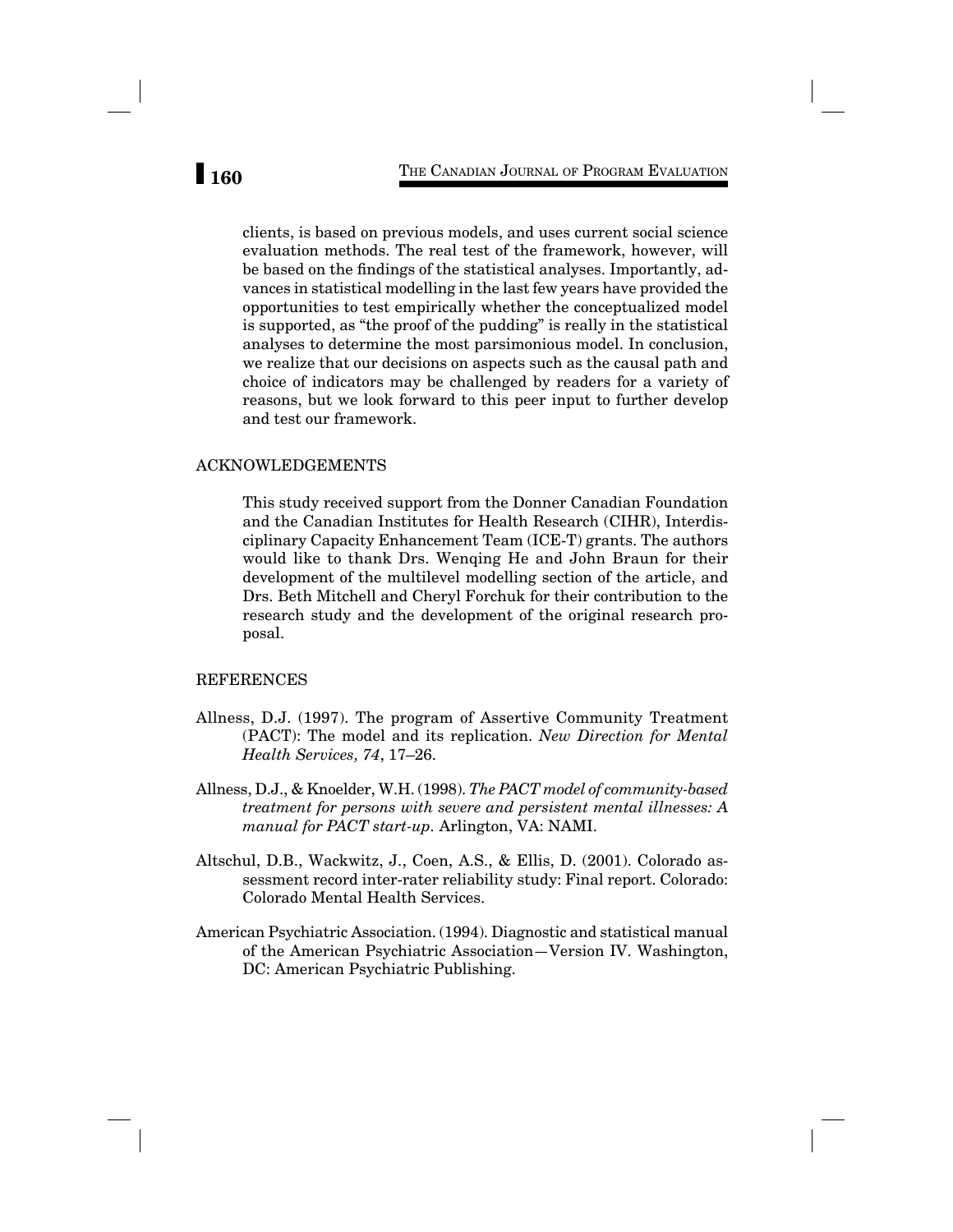- Anthony, W. (1993). Recovery from mental illness: The guiding vision of the mental health service system in the 1990's. *Psychosocial Rehabilitation Journal, 4,* 11–23.
- Anthony, W., Rogers, E.S., & Farkas, M. (2003). Research on evidence-base practices: Future directions in an era of recovery. *Community Mental Health Journal, 39*, 101–114.
- Awad, A.G., Hogan, T.P., Voruganti, L.N.P., & Heselgrave, R.J. (1995) Patients' subjective experience on antipsychotic medications. *International Clinical Psychopharmacology, 10*(Suppl. 3), 123–132.
- Azrin, N.H., & Teichner, G. (1998). Evaluation of an instructional program for improving medication compliance for chronically mentally ill outpatients. *Behavior, Research & Therapy, 36*, 849–861.
- Barker, P. (2001). The tidal model: Developing an empowering, personcentred approach to recovery within psychiatric and mental health nursing. *Journal of Psychiatric & Mental Health, 8*, 233–240.
- Baron, R.M., & Kenny, D.A. (1986). The moderator-mediator variable distinction in social psychological research: Conceptual, strategic and statistical considerations. *Journal of Personality and Social Psychology, 51*, 1173–1182
- Barry, K.L., Zeber, J.E., Blow, F.C., & Valenstein, M. (2003). Effect of strengths model versus assertive community treatment model on participant outcomes and utilization: Two year follow-up. *Psychiatric Rehabilitation Journal, 26*, 268–277.
- Bartsch, D.A., Shern, D.L., Coen, A.S., & Wilson, N.Z. (1995). Service needs, receipt, and outcomes for types of clients with serious and persistent mental illness. *Journal of Mental Health Administration, 22*, 388–400.
- Bhanji, N., Chouinard, G., & Margolese, H.C. (2004). A review of compliance, depot intramuscular antipsychotics and the new long-acting injectable antipsychotic risperidone in schizophrenia. *European Neuropsychopharmacology, 14*, 87–92.
- Birchwood, M., Smith, J., Drury, V., Healy, J., Macmillan, F., & Slade, M.A. (1994). A self-report insight scale for psychosis: Reliability, validity and sensitivity to change. *Acta Psychiatrica Scandinavica, 89*, 62–67.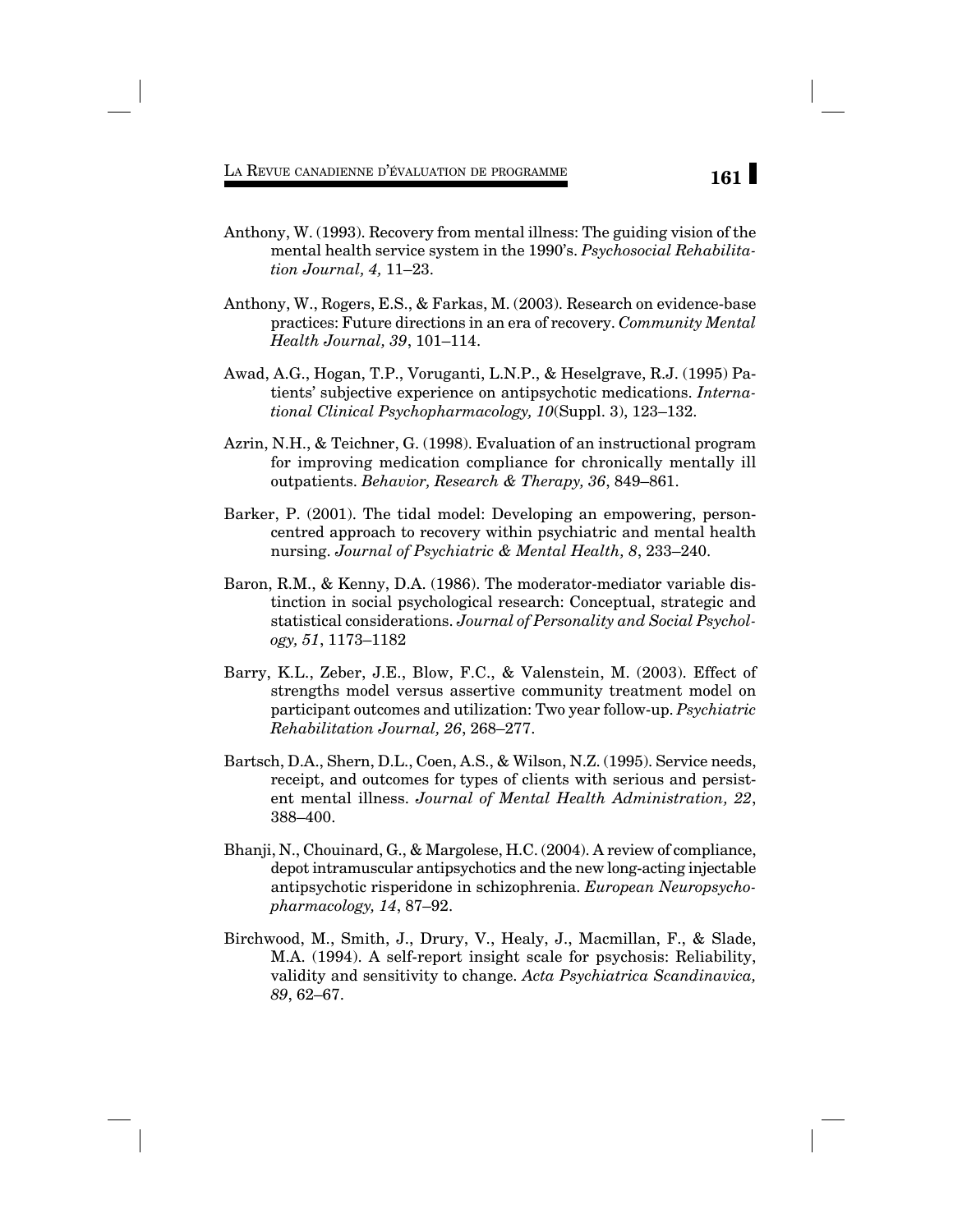- Bond, G.R. (2004). Supported employment: Evidence for an evidence-based practice. *Psychiatric Rehabilitation Journal, 27*(4), 345–359.
- Bond, G.R., Drake, R., Mueser, K.T., & Latimer, E. (2001). Assertive Community Treatment for people with severe mental illness: critical ingredients and impact on patients. *Disease Management and Health Outcomes, 9*, 141–159.
- Bond, G.R., McGrew, J.H., & Fekete, D.M. (1995). Assertive outreach for frequent users of psychiatric hospitals: A meta-analysis. *Journal of Mental Health Administration, 22*, 4–16.
- Bond, G.R., Miller, L.D., Krumwied, R.D., & Ward, R.S. (1988). Assertive case management in three CMHCs: A controlled study. *Hospital and Community Psychiatry, 39*, 418.
- Bond, G.R., Witheridge, T.F., Dincin, T., Wasmer, D., Webb, J., & DeGraaf-Kaser, R. (1990). Assertive Community Treatment for frequent users of psychiatric hospitals in a large city: A controlled study. *American Journal of Community Psychology, 18*, 865–891.
- Bordin, E.S. (1994). Theory and research on the therapeutic working alliance: new directions. In A.O. Horvath and L.S. Greenberg (Eds.), *The working alliance: Theory, research and practice* (pp. 13–37). New York: Wiley.
- Boyle, M.H., & Willms, J.D. (2001). Multilevel modelling of hierarchical data in developmental studies. *Journal of Child Psychology Psychiatry*, *42,* 141–162.
- Brekke, J.S., Long, J.D., Nesbitt, N., & Sobel, E. (1997). The impact of service characteristics on functional outcomes from community support programs for persons with schizophrenia: A growth curve analysis. *Journal of Consulting Clinical Psychology, 65*, 464–475.
- Brown, G.S., Burlingame, G., & Lambert, M. (2000). *Behavioral healthcare performance and outcomes management: A survey of best practices*. Olympia, WA: State of Washington Joint Legislative Audit and Review Committee.
- Brugha, T.S., & Lindsay, F. (1996). Quality of mental health service care: The forgotten pathway from process to outcome. *Social Psychiatry Psychiatric Epidemiology, 31*, 89–98.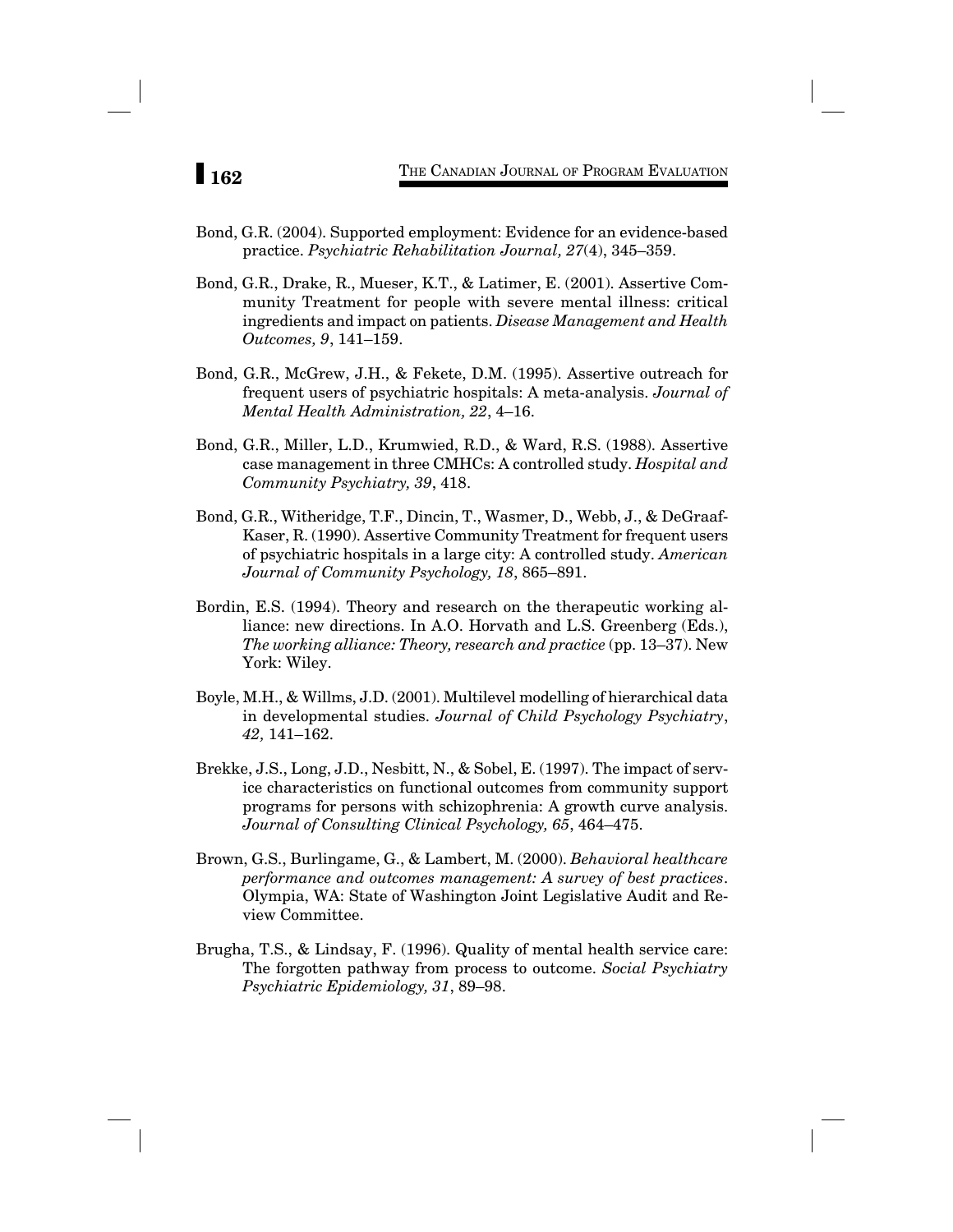- Burns, B.J., & Santos, A.B. (1995). Assertive Community Treatment: An update of randomized trials. *Psychiatric Services, 46*(7), 669–75.
- Busch, A.B., & Sederer, L.I. (2000). Assessing outcomes in psychiatric practice: Guidelines, challenges, and solutions. *Harvard Review of Psychiatry, 8*, 323–327.
- Calsyn, R.J.  $(2003)$ . A modified ESID approach to studying mental illness and homelessness. *American Journal of Community Psychology, 32*(3–4), 319–331.
- Calsyn, R.J., Morse, G.A., Klinkenberg, W.D., Yonker, R.D., & Trusty, M.L. (2002). Moderators and mediators of client satisfaction in case management programs for clients with severe mental illness. *Mental Health Services Research, 4*, 267–275.
- Calsyn, R.J., & Winter, J.P. (2002). Social support, psychiatric symptoms and housing: A causal analysis. *Journal of Community Psychology, 30*, 247–259.
- Canadian Institute for Health Information. (2006). *Ontario Mental Health Reporting System (OMHRS).* Retrieved from <http://www.cihi.ca/ cihiweb/dispPage.jsp?cw\_page=services\_omhrs\_e>.
- Chen, H.-T. (1990). *Theory-driven evaluations*. Newbury Park, CA: Sage.
- Chen, H.-T. (2005). *Practical Program Evaluation*. Thousand Oaks, CA: Sage.
- Chen, H.-T., & Rossi, P.H. (1980). The multi-goal, theory-driven approach to evaluation: A model linking basic and applied social science. *Social Forces, 59*, 106–122.
- Chen, H.-T., & Rossi, P.H. (1983). Evaluating with sense: The theory-driven approach. *Evaluation Review, 7*(3), 283–302.
- Chue, P., Tibbo, P., Wright, E., & Van Ens, J. (2004). Client and community services satisfaction with an assertive community treatment subprogram for inner-city clients in Edmonton, Alberta. *Canadian Journal of Psychiatry, 49*(9), 621–624.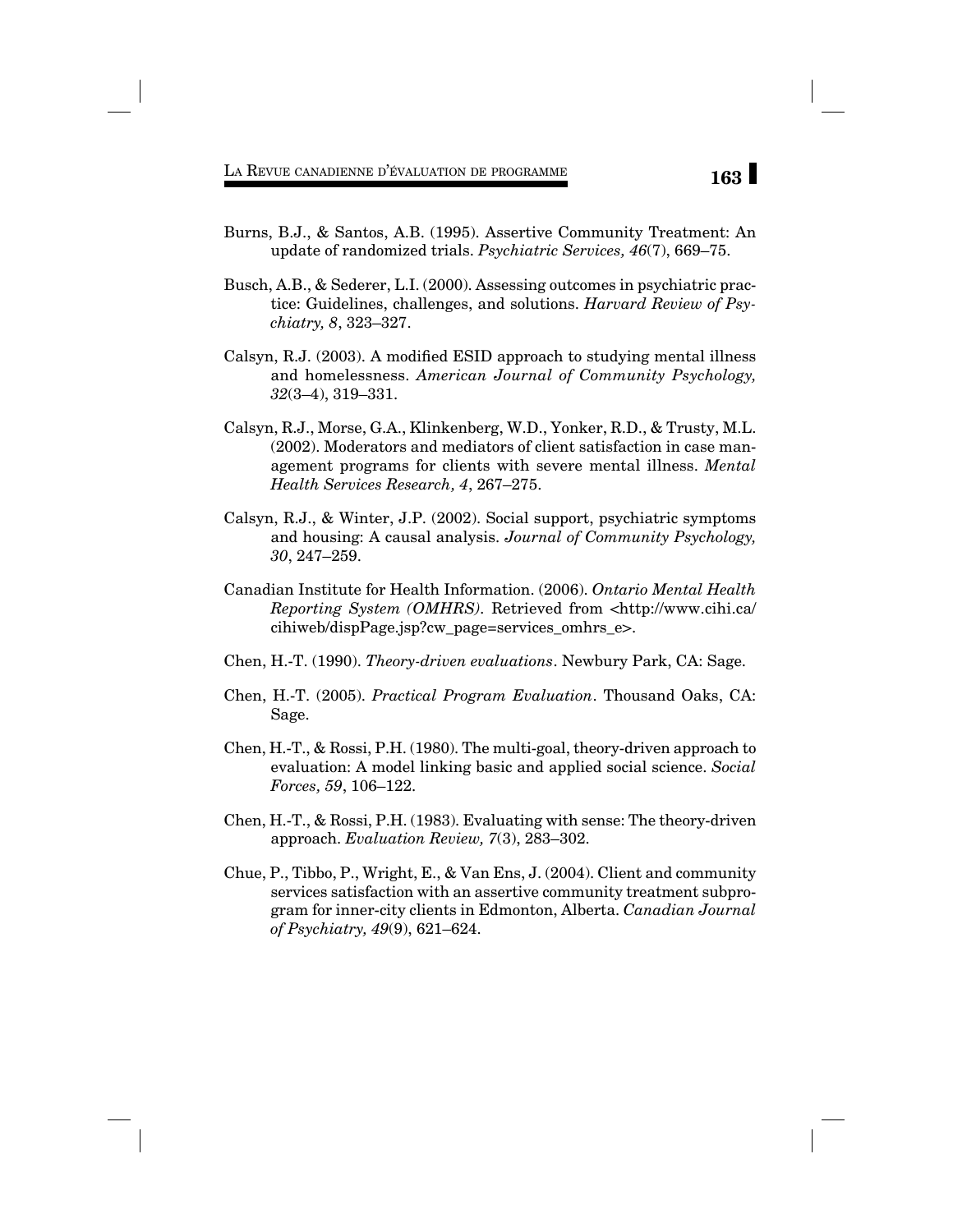- Ciarlo, J.A., Brown, T.R., Edwards, D.W., Kiresuk, T.J., & Newman, F.L. (1986). *Assessing mental health treatment outcome measurement techniques* (Rep. No. National Institutes of Mental Health FN No. 9 DHHS Publication No. [ADM]86-1301). Washington, DC: U.S. Government Printing Office, Superintendent of Documents.
- Clarke, G.N., Herinckx, H.A., Kinney, R.F., Paulson, R.I., Cutler, D.L., Lewis, K., et al. (2000). Psychiatric hospitalizations, arrests, emergency room visits, and homelessness of clients with serious and persistent mental illness: Findings from a randomized trial of two ACT programs vs. usual care. *Mental Health Services Research, 2*, 155–164.
- Cook, J.A., Leff, S., Blyler, C.R., Gold, P.B., Goldberg, R.W., Mueser, K.T., et al. (2005). Results of a multi-site randomized trial of supported employment interventions for individuals with severe mental illness. *Archives of General Psychiatry, 62*, 505–512.
- Cook, T.D., & Campbell, D.T. (1979). *Quasi-experimentation: Design and analysis issues for field settings.* Chicago: Rand McNally.
- Cordray, D.S. (1989). Optimizing validity in program research: An elaboration of Chen and Rossi's theory-driven approach. *Evaluation and Program Planning, 12*, 379–385.
- Corrigan, P.W. (2002a). Adherence to anti-psychotic medications and health behaviour theories. *Journal of Mental Health, 11*, 243–254.
- Corrigan, P.W. (2002b). Empowerment and serious mental illness: Treatment partnerships and community opportunities. *Psychiatric Quarterly, 73*, 217–228.
- Corrigan, P.W., Faber, D., Rashid, F., & Leary, M. (1999). The construct validity of empowerment among consumers of mental health services. *Schizophrenia Research, 38*, 77–84.
- Corrigan, P.W., Liberman, R.P., & Engel, J.D. (1990). From noncompliance to collaboration in the treatment of schizophrenia. *Hospital and Community Psychiatry, 41*, 1203–1211.
- Cramer, J.A., & Rosenheck, R. (1999). Enhancing medication compliance for people with serious mental illness. *Journal of Nervous and Mental Diseases, 187*, 53–55.
- David, A.S. (1990). Insight and psychosis. *British Journal of Psychiatry, 156*, 798–808.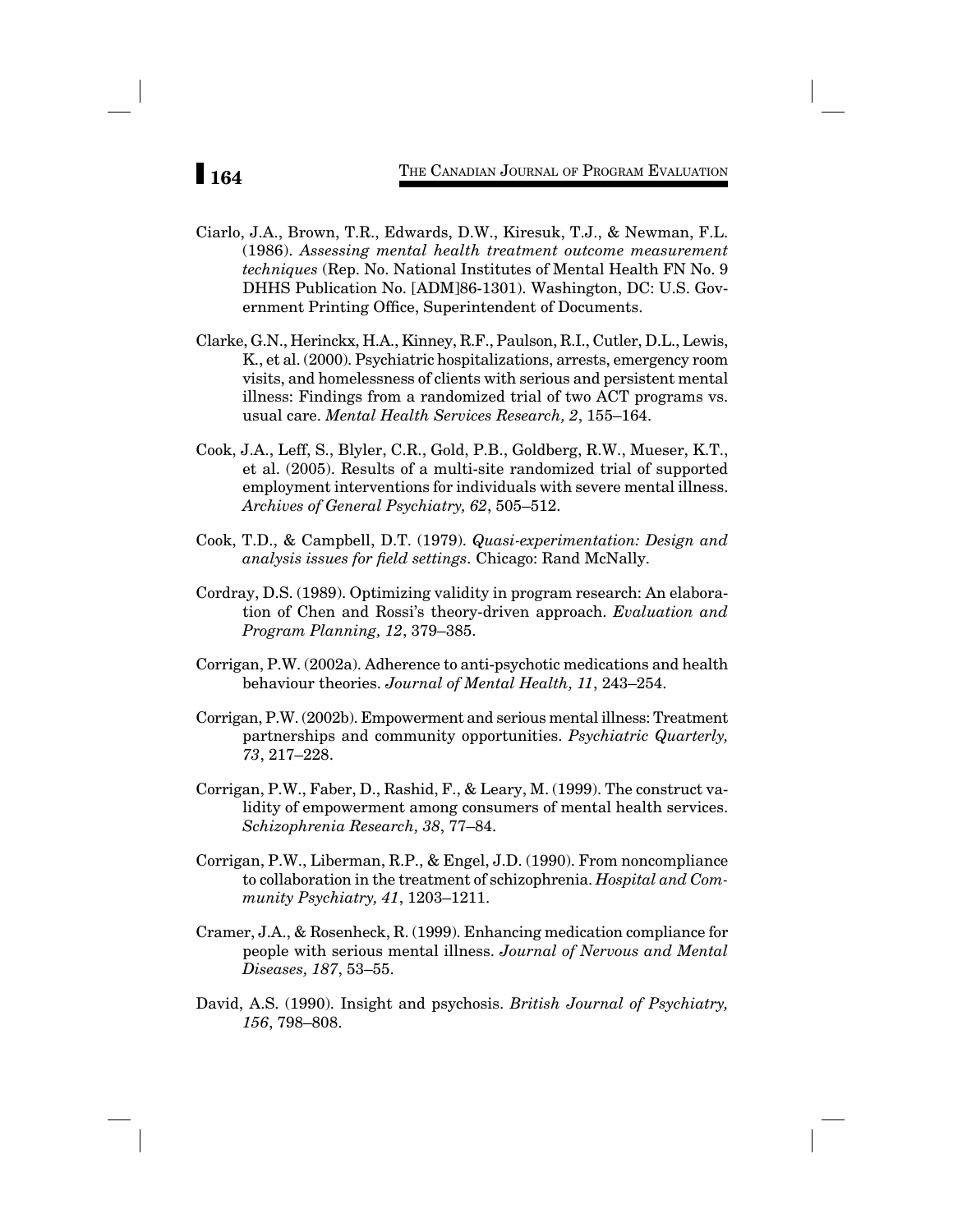- Davidson, L., & Strauss, J. (1995). Beyond the biopsychosocial model: Integrating disorder, health and recovery. *Psychiatry, 58*, 44–55.
- Dickey, B. (2001). Measuring quality: An overview. In B. Dickey & L.I. Sederer (Eds.), *Improving mental health care: Commitment to quality* (pp. 77–88). Washington, DC: American Psychiatric Publishing.
- Dolder, C.R., Lacro, J.P., Dunn, L.B., & Jeste, D.V. (2002). Antipsychotic medication adherence: Is there a difference between typical and atypical agents? *American Journal of Psychiatry, 159*, 103–108.
- Donabedian, A. (1980). *Explorations in quality assessment and monitoring* (Vol. I, 1980; Vol. II, 1982; Vol. III, 1985). Ann Arbor, MI: Health Administration Press.
- Donenberg, G.R., Lyons, J.S., & Howard, K.I. (1999). Clinical trials versus mental health services research: Contributions and connections. *Journal of Clinical Psychology, 55*, 1135–1146.
- Drake, R.E., Becker, D.R., Bond, G., & Mueser, K.T. (2003). A process analysis of integrated and non-integrated approaches to supported employment. *Journal of Vocational Rehabilitation, 18*, 51–58.
- Drake, R.E., Mueser, K.T., Brunette, M.F., & McHugo, G.J. (2004). A review of treatments for people with severe mental illnesses and co-occurring substance abuse disorders. *Psychiatric Rehabilitation Journal, 27*(4), 360–374.
- Durbin, J., Cochrane, J., Goering, P.N., & Macfarlane, D. (2001). Needsbased planning: Evaluation of a level-of-care planning model. *Journal of Behavioural Health Services & Research, 28*, 67–80.
- Ellis, G., & King, R. (2003). Recovery focused interventions: Perceptions of mental health consumers and their case managers. A*ustralian e-Journal for the Advancement of Mental Health, 2*(2), 1–10.
- Ellis, R.H., Wackwitz, J.H., & Foster, M. (1991). Uses of an empirically derived client typology based on level of functioning: Twelve years of the CCAR. *Journal of Mental Health Administration, 18*, 88–100.
- Ellis, R.H., Wilson, N.Z., & Foster, F.M. (1984). Statewide treatment outcome assessment in Colorado: The Colorado Client Assessment Record (CCAR). *Community Mental Health Journal, 20*, 72–89.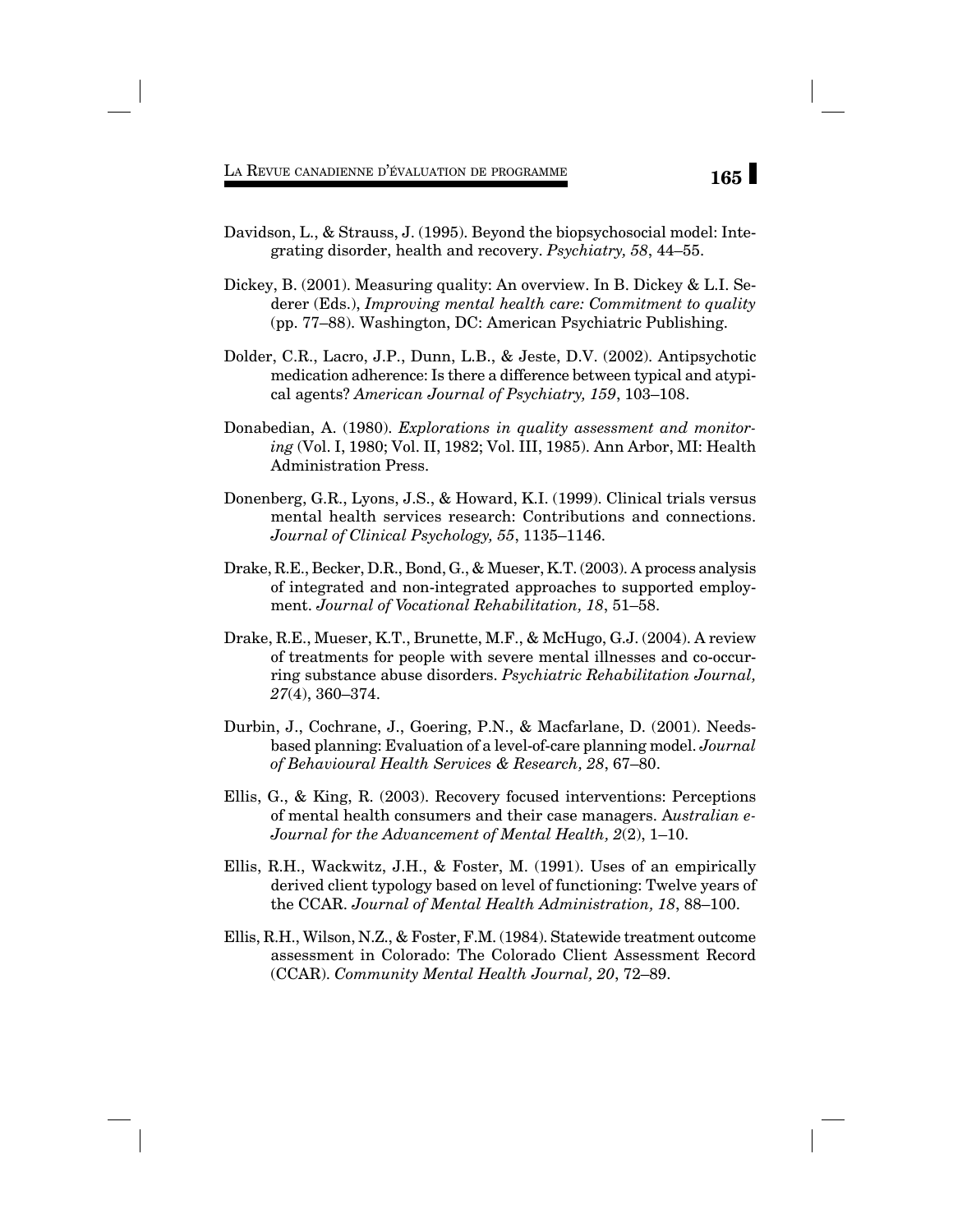# **166** THE CANADIAN JOURNAL OF PROGRAM EVALUATION

- Essock, S.M., Meuser, K.T., Drake, R.E., Covell, N.H., McHugo, G.J., Frisman, L.K., et al. (2006). Comparison of ACT and standard case management for delivering integrated treatment for co-occurring disorders. *Psychiatric Services, 57*, 185–196.
- Everett, B., Adams, B., Johnson, J., Kurzawa, G., Quigley, M., & Wright, M. (2003). *Recovery rediscovered: Implications for the Ontario mental health system*. Ontario: Canadian Mental Health Association, Ontario Division.
- Fenton, W.S., Blyler, C.R., & Heinssen, R.K. (1997). Determinants of medication compliance in schizophrenia: empirical and clinical findings. *Schizophrenia Bulletin, 23*, 637–651.
- Fernandez, R.S., Evans, V., Griffiths, R.D., & Mostacchi, M.S. (2006). Educational interventions for mental health consumers receiving psychotropic medication: A review of the evidence. *International Journal of Mental Health Nursing, 15*, 70–80.
- Fisher, D.B. (1994). Health care reform based on an empowerment model of recovery by people with psychiatric disabilities. *Hospital Community Psychiatry, 45*, 913–915.
- Flick, U. (1998). *An introduction to qualitative research*. London: Sage.
- Fogarty, J.S. (1997). Reactance theory and patient noncompliance. *Social Science and Medicine, 45*, 1277–1288.
- Franklin, J.L., Solovitz, B., Mason, M., Clemons, J.R., & Miller, G.E. (1987). An evaluation of case management. *American Journal of Public Health, 77*, 674–678.
- Frese, F.J., Stanley, J., Kress, J.D., & Vogel-Scibilia, S. (2001). Integrating evidence-based practices and the recovery model. *Psychiatric Services, 52*, 1462–1468.
- Freund, P.D. (1993). Professional role(s) in the empowerment process: "Working with" mental health consumers. *Psychosocial Rehabilitation Journal, 16*, 66–73.
- Gehrs, M., & Goering, P.N. (1994). The relationship between the working alliance and rehabilitation outcomes of schizophrenia. *Psychosocial Rehabilitation Journal, 18*, 43–54.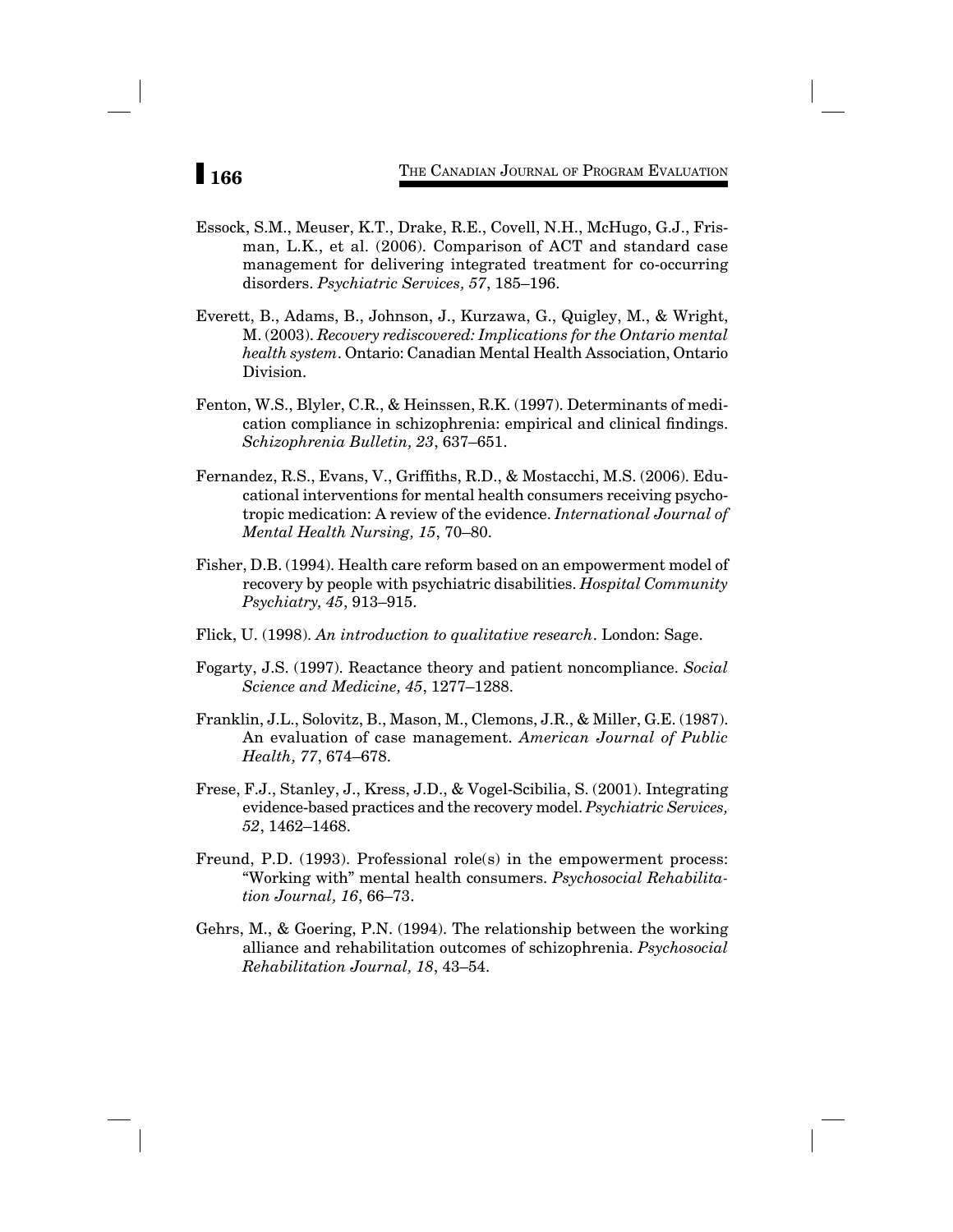- Gehrs, M., Smith Fowler, H., Rourke, S.B., Wasylenki, D., Smith, M., & Cousins, J.B. (2004). Inside the black box: Challenges in implementation evaluation of community mental health case management programs. *Canadian Journal of Program Evaluation, 19*(3), 109–133.
- Gibbons, R.D. (2000). Mixed-effects models for mental health services research. *Health Services & Outcomes Research Methodology, 1*, 91–129.
- Gilmer, T.P., Dolder, C.R., Lacro, J.P., Folsom, D.P., Lindamer, L., Garcia, P., et al. (2004). Adherence to treatment with antipsychotic medication and health care costs among Medicaid beneficiaries with schizophrenia. *American Journal of Psychiatry, 161*, 692–699.
- Goering, P.N., Wasylenki, D., Lancee, W., & Freeman, S.J.J. (1984). From hospital to community: Six-month and two-year outcomes for 505 patients. *Journal of Nervous and Mental Disease, 172*, 667–673.
- Goldman, H.H., Lehman, A.F., Morrissey, J.P., Newman, S.J., Frank, R.G., & Steinwachs, D.M. (1990). Design for the national evaluation of the Robert Wood Johnson Foundation Program on chronic mental illness. *Hospital and Community Psychiatry, 41*, 1217–1221.
- Goldman, H.H., Morrissey, J.P., & Ridgely, M.S. (1994). Evaluating the Robert Wood Johnson Foundation program on chronic mental illness. *Milbank Quarterly, 72*, 37–47.
- Goldman, H.H., Morrissey, J.P., Rosenheck, R.A., Cocozza, J., Blasinsky, M., & Randolph, F. (2002). Lessons from the evaluation of the ACCESS program. *Psychiatric Services, 53*, 967–969.
- Green, A.J., Salomon, M.S., Brenner, M.J., & Rawlins, K. (2002). Treatment of schizophrenia and comorbid substance use disorder. *CNS & Neurological Disorders, 1*, 129–139.
- Greenall, P. (2006). The barriers to patient-driven treatment in mental health: Why patients may choose to follow their own path. *Leadership in Health Services, 19*(1), xi–xxv.
- Greenberg, L.S. (1986). Change process research. *Journal of Consulting and Clinical Psychology, 54*(1), 4–9.
- Grembowski, D. (2001). *The practice of health program evaluation*. Thousand Oaks, CA: Sage.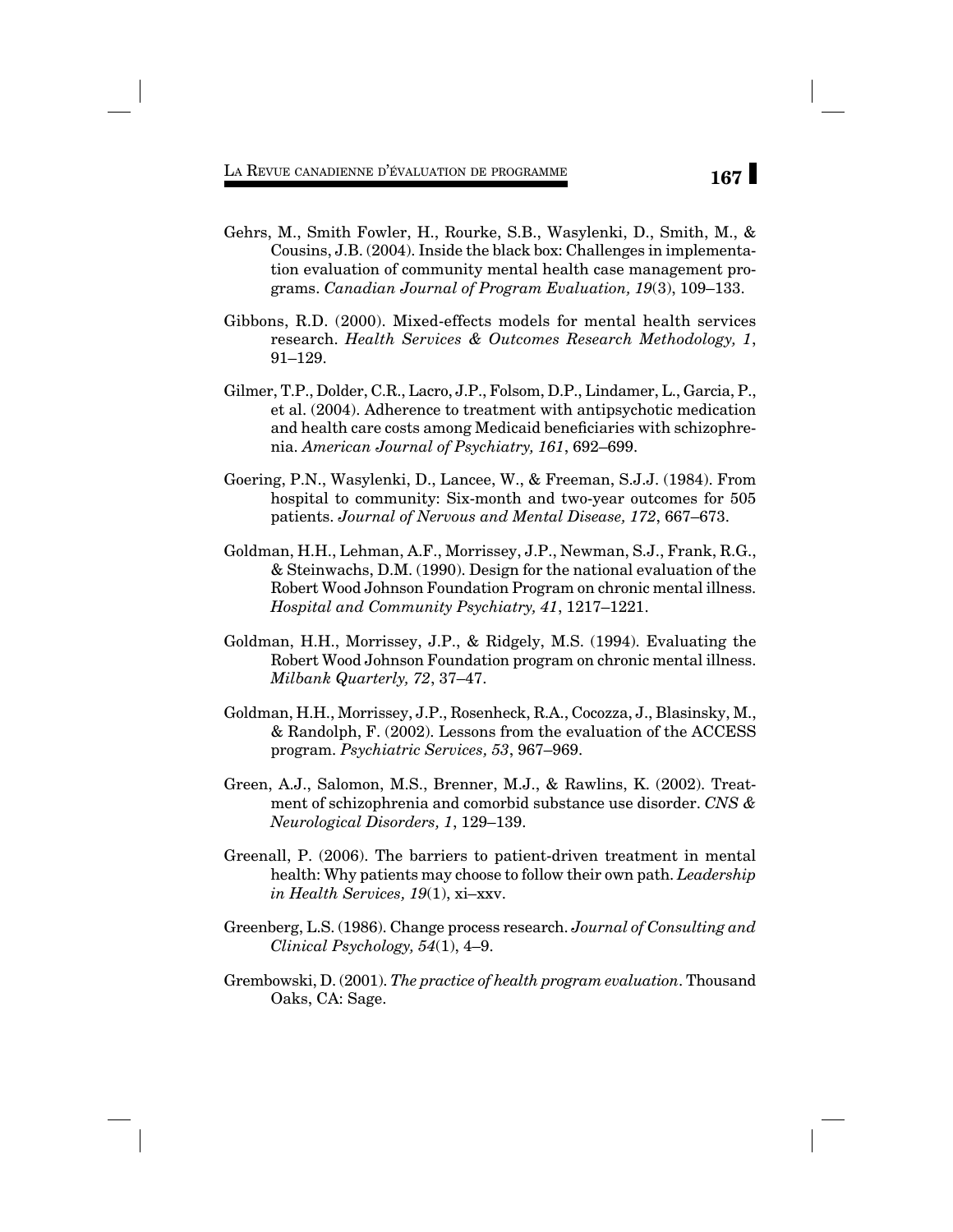- Gunn, J. (2000). Future directions for treatment in forensic psychiatry. *British Journal of Psychiatry, 176*, 332–338.
- Hafner, H., & an der Heiden, W. (1989a). Evaluation of care for the disabled mentally ill: Theoretical issues. *European Archives of Psychiatry and Clinical Neuroscience, 238*, 179–184.
- Hafner, H., & an der Heiden, W. (1989b). The evaluation of mental health care systems. *British Journal of Psychiatry: The Journal of Mental Science, 155*, 12–17.
- Hansson, L. (2001). Outcome assessment in psychiatric service evaluation. *Social Psychiatry Psychiatric Epidemiology, 36*, 244–248.
- Hartford, K., Heslop, L., Stitt, L., & Hoch, J.S. (2005). Design of an algorithm to identify mentally ill persons in a police administrative database and to track contacts and associated costs. *International Journal of Law & Psychiatry, 28*, 1–11.
- Herman, S.E., & Mowbray, C.T. (1991). Client typology based functioning level assessments: Utility for services planning and monitoring. *Journal of Mental Health Administration, 18*, 101–115.
- Hermann, R.C. (2002). Linking outcome measurement with process measurement for quality improvement. In W. IsHak, T. Burt, & L. Sederer (Eds.), *Outcome measurement in psychiatry: A critical review* (pp. 23–34). Washington, DC: American Psychiatric Publishing.
- Hernandez, M. (2000). Using logic models and program theory to build outcome accountability. *Education & Treatment of Children, 23*, 24–41.
- Hoagwood, K.E. (2005). Family-based services in children's mental health: a research review and synthesis. *Journal of Child Psychology Psychiatry, 46*(7), 690–713.
- Hogan, T.P., Awad, A.G., & Eastwood, R. (1983). A self-report scale predictive of drug compliance in schizophrenics: Reliability and discriminative validity. *Psychological Medicine, 13*, 177–183.
- Horvath, A.O., & Greenberg, L.S. (1989). Development and validation of the Working Alliance Inventory. *Journal of Counselling Psychology, 36*, 223–233.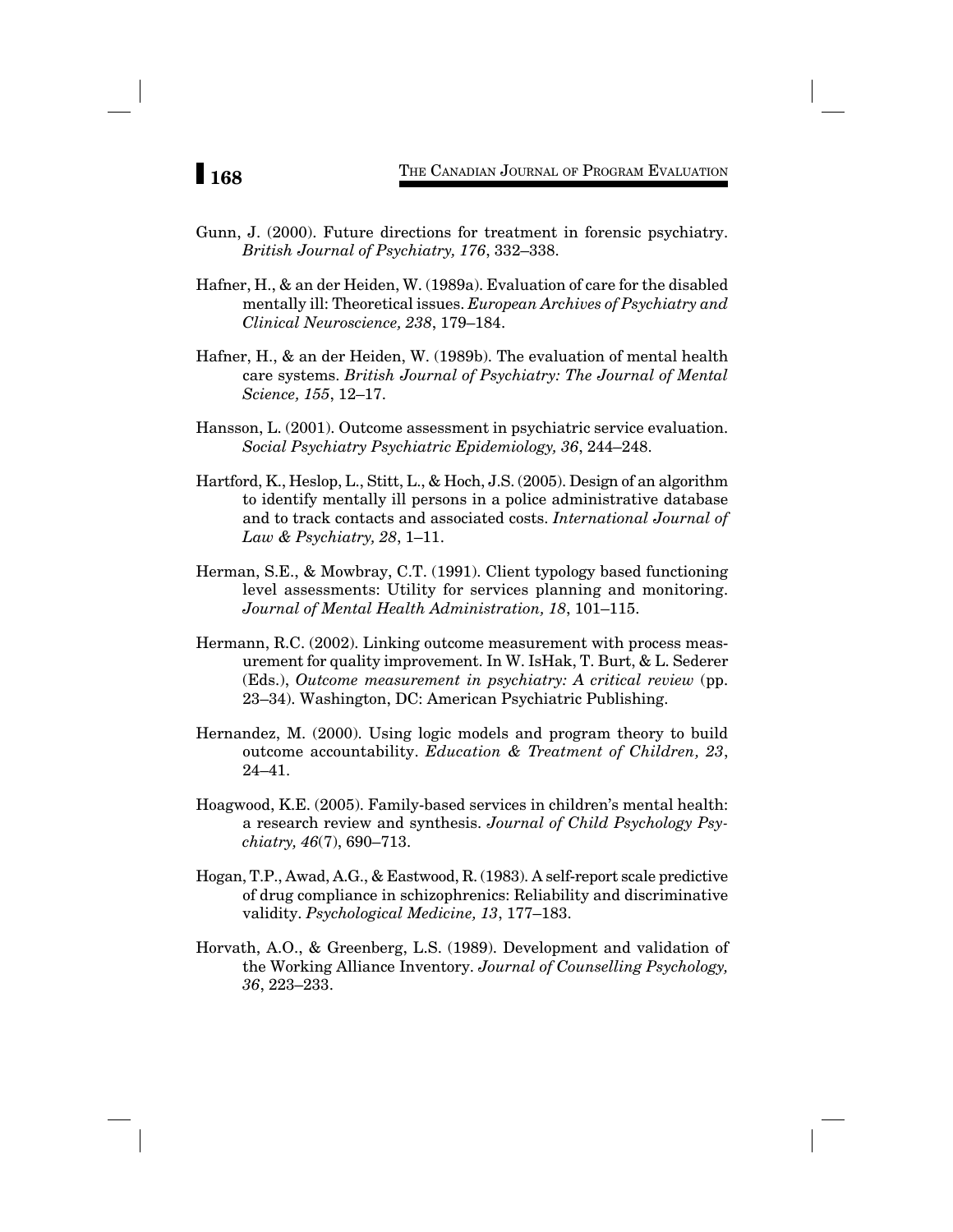- Horvath, A.O., & Luborsky, L. (1993). The role of the therapeutic alliance in psychotherapy. *Journal of Consulting and Clinical Psychology, 61*, 561–573.
- Horvath, A.O., & Symonds, B. (1991). Relation between working alliance and outcome in psychotherapy: A meta-analysis. *Journal of Counselling Psychology, 38*, 139–149.
- Howgego, I.M., Yellowlees, P., Owen, C., Meldrum, L., & Dark, F. (2003). The therapeutic alliance: the key to effective patient outcome? A descriptive review of the evidence in community mental health case management. *Australian and New Zealand Journal of Psychiatry, 37,* 169.
- Jacobsen, N. (2003). Defining recovery: An interactionist analysis of mental health outcome scale: Reliability and validity of the Global Assessment of Functioning (GAF). *Qualitative Health Research, 13*, 378–393.
- Jacobsen, N., & Greenley, D. (2001). What is recovery? A conceptual model and explication. *Psychiatric Services, 52*, 482–485.
- Jenssen, T. (1995). Methodological problems in evaluation of social reforms exemplified by deinstitutionalization of the mentally-retarded in Norway. *Psychological Record, 45*, 535–563.
- Joannette, J.A., Lawson, J.S., Eastabrook, S.J., & Krupa, T. (2005). Community tenure of people with serious mental illness in Assertive Community Treatment in Canada. *Psychiatric Services, 56*, 1387–1393.
- Judd, C.M., & Kenny, D.A. (1981). Process analysis: Estimating mediation in treatment evaluations. *Evaluation Review, 5*, 602–619.
- Kenny, D.A., Calsyn, R.J., Morse, G.A., Klinkenberg, W.D., Winter, J.P., & Trusty, M.L. (2004). Evaluation of treatment programs for persons with severe mental illness: Moderator and mediator effects. *Evaluation Review, 28*, 294–324.
- Kirsh, B., Krupa, T., Horgan, S., Kelly, D., & Carr, S. (2005). Making it better: Building evaluation capacity in community mental health. *Psychiatric Rehabilitation Journal, 28*, 234–241.
- Klinkenberg, W.D., & Calsyn, R.J. (1998). Predictors of psychiatric hospitalization: A multivariate analysis. *Administration and Policy in Mental Health, 25*, 403–410.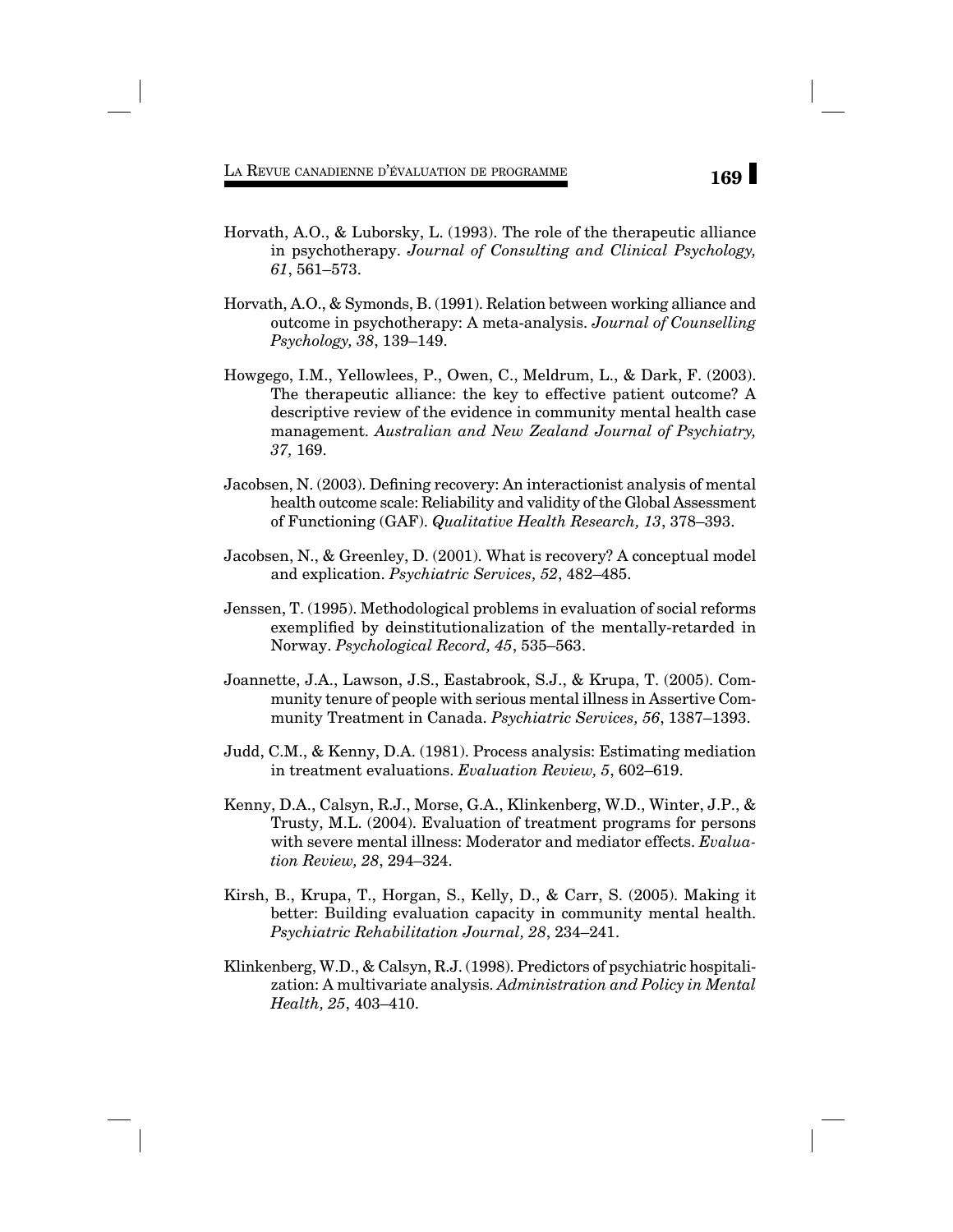- Klinkenberg, W.D., Calsyn, R.J., & Morse, G.A. (1998). The helping alliance in case management for homeless persons with severe mental illness. *Community Mental Health Journal, 34*, 569–578.
- Lamb, H.R., & Weinberger, L.E. (1998). Persons with severe mental illness in jails and prisons: A review. *Psychiatric Services, 49*, 483–492.
- Lamb, H.R., Weinberger, L.E., & DeCuir, W.J., Jr. (2002). The police and mental health. *Psychiatric Services, 53*, 1266–1271.
- Latimer, E. (1999). Economic impacts of assertive community treatment: a review of the literature. *Canadian Journal of Psychiatry, 44*, 443– 454.
- Latimer, E. (2005). Economic considerations associated with assertive community treatment and supported employment for people with severe mental illness. *Journal of Psychiatry Neuroscience, 30*. 355–359.
- Lehman, A.F., Buchanan, R.W., Dickerson, F.B., Dixon, L.B., Goldberg, R., Green-Paden, L., et al. (2003). Evidence-based treatment for schizophrenia. *Psychiatric Clinics of North America, 26*, 939–954.
- Lehman, A.F., Carpenter, W.T., Jr., Goldman, H.H., & Steinwachs, D.M. (1995). Treatment outcomes in schizophrenia: Implications for practice, policy, and research. *Schizophrenia Bulletin, 21*, 669–675.
- Lehman, A.F., Dixon, L.B., Kernan, E., DeForge, B.R., & Postrado, L.T. (1997). A randomized trial of assertive community treatment for homeless persons with severe mental illness. *Archives of General Psychiatry, 54*, 1038–1043.
- Lehman, A.F., Kreyenbuhl, J., Buchanan, R.W., Dickerson, F.B., Dixon, L.B., Goldberg, R,. et al. (2004). The Schizophrenia Patient Outcomes Research Team (PORT): Updated treatment recommendations 2003. *Schizophrenia Bulletin, 30*, 193–217.
- Lieberman, J.A., Stroup, T.S., McEvoy, J.P., Swartz, M.S., Rosenheck, R.A., Perkins, D.O., et al., for the Clinical Antipsychotic Trials of Intervention Effectiveness (CATIE) Investigators. (2005). Effectiveness of antipsychotic drugs in patients with chronic schizophrenia. *New England Journal of Medicine, 353*, 1209–1223.
- Lipsey, M.W. (1988). Practice and malpractice in evaluation research. *Evaluation Practice, 9*, 5–24.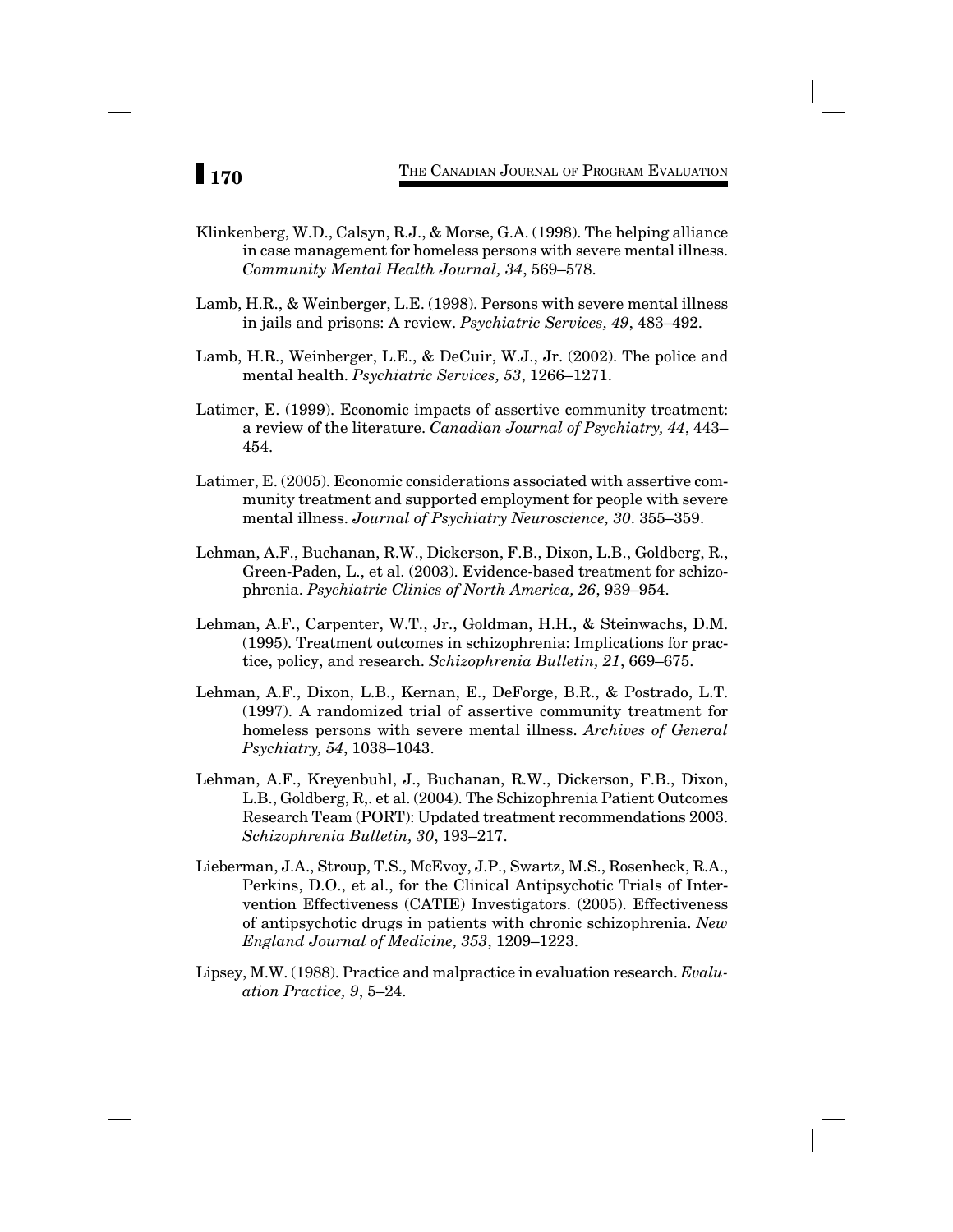- Magura, S., Laudet, A.B., Mahmood, D., Rosenblum, A., & Knight, E. (2002). Adherence to medication regimens and participation in dual-focus self-help groups. *Psychiatric Services, 53*(3), 310–316.
- Malm, U., Ivarsson, B., Allebeck, P., & Falloon, I.R.H. (2003). Integrated care in schizophrenia: A 2-year randomized controlled study of two community-based treatment programs. *Acta Psychiatrica Scandinavica, 107*, 415–423.
- Marshall, M., & Lockwood, A. (2002). Assertive Community Treatment for people with severe mental disorders [Review]. *Cochrane Database of Systematic Reviews*, Issue 1.
- Martin, D., Garske, J.P., & Davis, K. (2000). Relation to the therapeutic alliance with outcome and other variables: A meta-analytical review. *Journal of Consulting and Clinical Psychology, 68*, 438–450.
- Marx, A.J., Test, M.A., & Stein, L.I. (1973). Extrahospital management of severe mental illness: Feasibility and effects of social functioning. *Archives of General Psychiatry, 29*, 505–511.
- Mayne, J. (2001). Addressing attribution through contribution analysis: Using performance measure sensibly. *Canadian Journal of Program Evaluation, 16*(1), 1–24.
- McFarlane, W.R., Dushay, R.A., Stastny, P., Deakins, S.M., & Link, B. (1996). A comparison of two levels of family-aided assertive community treatment. *Psychiatric Services, 47*, 744–750.
- McGrew, J.H., & Bond, G.R. (1995). Critical ingredients of assertive community treatment: Judgments of the experts. *Journal of Mental Health Administration, 22*, 113–125.
- McGrew, J.H., Bond, G.R., Dietzen, L., & Salyers, M. (1994). Measuring the fidelity of implementation of a mental health program model. *Journal of Consulting and Clinical Psychology, 62*, 670–678.
- McGrew, J.H., Pescosolido, B., & Wright, E. (2003). Case managers' perspectives on critical ingredients of assertive community treatment and on its implementation. *Psychiatric Services, 54*(3), 370–6.
- McGrew, J.H., Wilson, R.G., & Bond, G.R. (1996). Client perspectives on helpful ingredients of assertive community treatment. *Psychiatric Rehabilitation Journal, 19*, 13–21.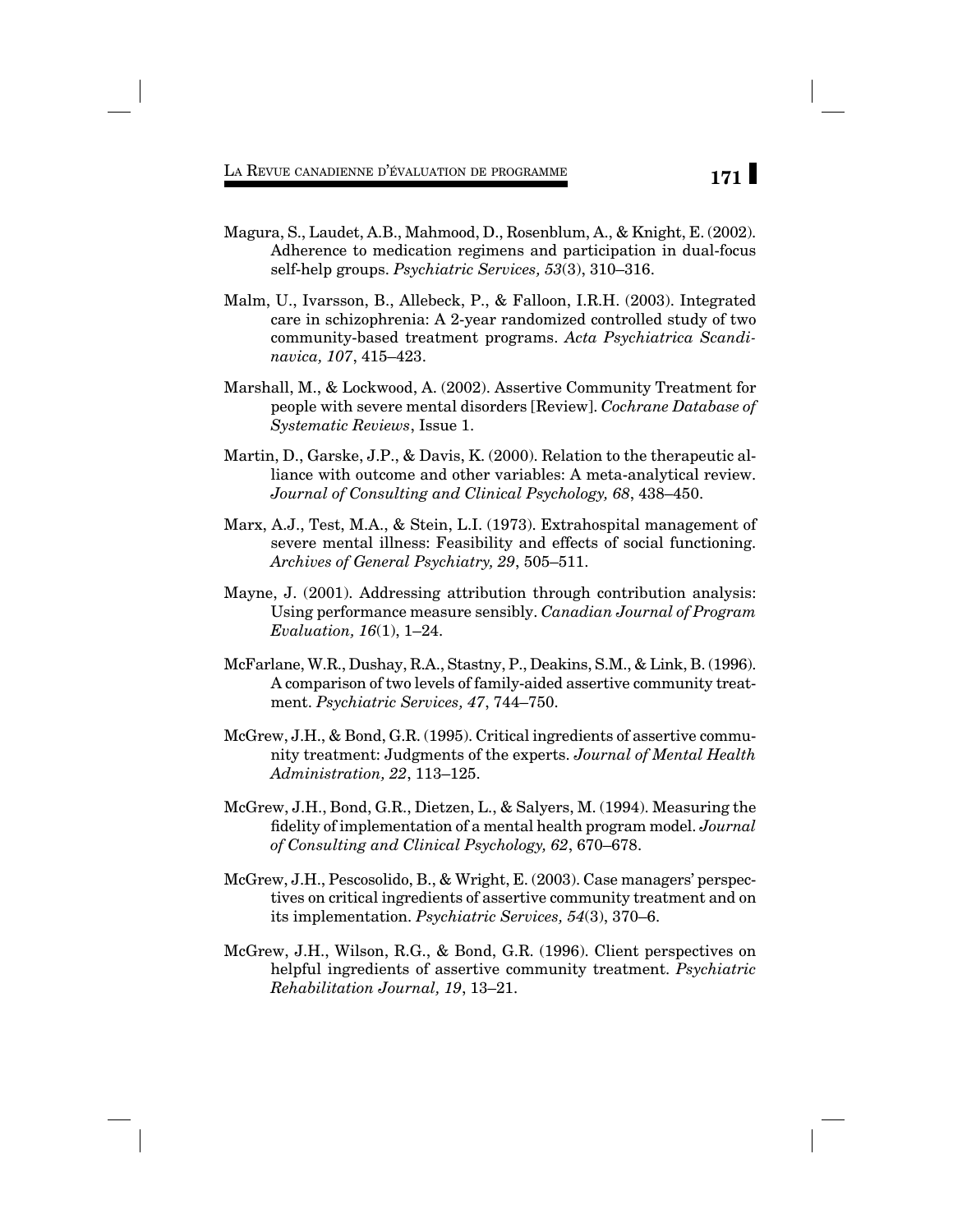- McGrew, J.H., Wilson, R.G., & Bond, G.R. (2002). An exploratory study of what clients like least about Assertive Community Treatment. *Psychiatric Services, 53*, 761–763.
- Mechanic, D. (1996). Emerging issues in international mental health services research. *Psychiatric Services, 47*, 371–375.
- Miklowitz, D.J., Goldstein, M.J., Nuechterlein, K.H., Snyder, K.S., & Doane, J.A. (1986). Expressed emotion, affective style, lithium compliance, and relapse in recent onset mania. *Psychopharmacology Bulletin, 22*, 628–632.
- Minghella, E., Guantlett, N., & Ford, R. (2002). Assertive outreach: Does it reach expectations? *Journal of Mental Health, 11*, 27–42.
- Ministry of Health. (1999). *Comprehensive Assessment Project*. Toronto: Ontario Ministry of Health and Long Term Care.
- Ministry of Health and Long-Term Care. (2005). *Ontario for ACT teams: Second October 2004*, updated January 2005. Toronto: Author.
- Morrissey, J.P., Calloway, M., Bartko, W.T., Ridgely, M.S., Goldman, H.H., & Paulson, R.I. (1994). Local mental health authorities and service system change: evidence from the Robert Wood Johnson program on chronic mental illness. *Milbank Quarterly, 72*, 49–80.
- Morrissey, J.P., Calloway, M.O., Thakur, N., Cocozza, J., Steadman, H.J., & Dennis, D. (2002). Integration of service systems for homeless persons with serious mental illness through the ACCESS program. *Psychiatric Services, 53*, 949–957.
- Morse, G.A., Calsyn, R.J., Klinkenberg, W.D., Trusty, M.L., Gerber, F., Smith, R., et al. (1997). An experimental comparison of three types of case management for homeless mentally ill persons. *Psychiatric Services, 48*, 497–503.
- Mowbray, C.T., Cohen, E., & Bybee, D. (1993). The challenge of outcome evaluation in homeless services: Engagement as an intermediate outcome measure. *Evaluation and Program Planning, 16*, 337–346.
- Mowbray, C.T., Collins, M.E., Plum, T.B., Masterton, T., & Mulder, R. (1997). Harbinger. I: The development and evaluation of the first PACT replication. *Administration and Policy in Mental Health, 25*, 105–123.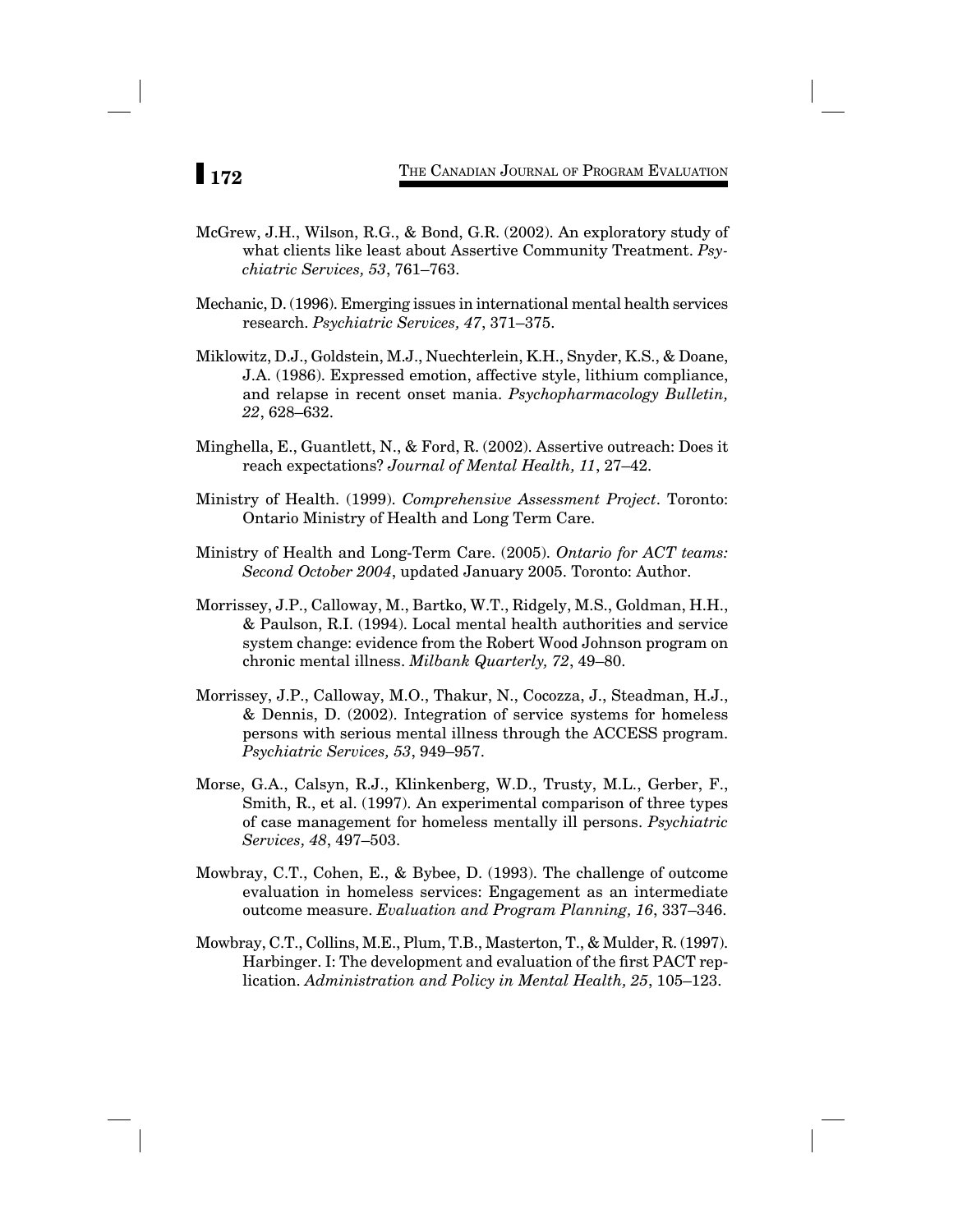- Mueser, K.T., Bond, G.R., Drake, R.E., & Resnick, S.G. (1998). Models of community care for severe mental illness: A review of research on case management. *Schizophrenia Bulletin, 24*, 37–74.
- Mueser, K.T., Corrigan, P.W., Hilton, D.W., Tanzman, B., Schaub, A., Gingerich, S., et al. (2002). Illness management and recovery: A review of the research. *Psychiatric Services, 53*, 1272–1284.
- Mueser, K.T., Torrey, W.C., Lynde, D., Singer, P., & Drake, R.E. (2003). Implementing evidence-based practices for people with severe mental illness. *Behavior Modification*, 27(3), 387-411.
- National Institutes of Health (NIH) (2003). *Theory at a glance: A guide for health promotion*. Retrieved from <www.cancer.gov/aboutnci/oc/ theory-at-a-glance>.
- National Institutes of Mental Health. (1991). *Caring for people with severe mental disorders: A national plan of research to improve services*. DHHD Publication No. [ADM]91-1762. Washington, DC: US Government Printing Office, Superintendent of Documents.
- Neale, M.S., & Rosenheck, R.A. (1995). Therapeutic alliance and outcome in a VA intensive case-management program. *Psychiatric Services, 46*, 719–721.
- Pai, S., & Kapur, R.L. (1981). The burden on the family of a psychiatric patient: Development of an interview schedule. *British Journal of Psychiatry, 138*, 332–335.
- Pai, S., & Kapur, R.L. (1982). Impact of treatment intervention on the relationship between dimensions of clinical psychopathology, social dysfunction and burden on the family of psychiatric patients. *Psychological Medicine, 12*, 651–658.
- Pandiani, J.A., Banks, S.M., & Scjacht, L.M. (1998). Using incarceration rates to measure mental health system performance. *Journal of Behavioural Health Services and Research, 25*, 300–311.
- Pekkala, E., & Merinder, L. (2003). Psychoeducation for schizophrenia [Review]. *Cochrane Database of Systemic Reviews*, Issue 1.
- Petrosino, A. (2000). Answering the why question in evaluation: The causal model approach. *Canadian Journal of Program Evaluation, 15*(1), 1–24.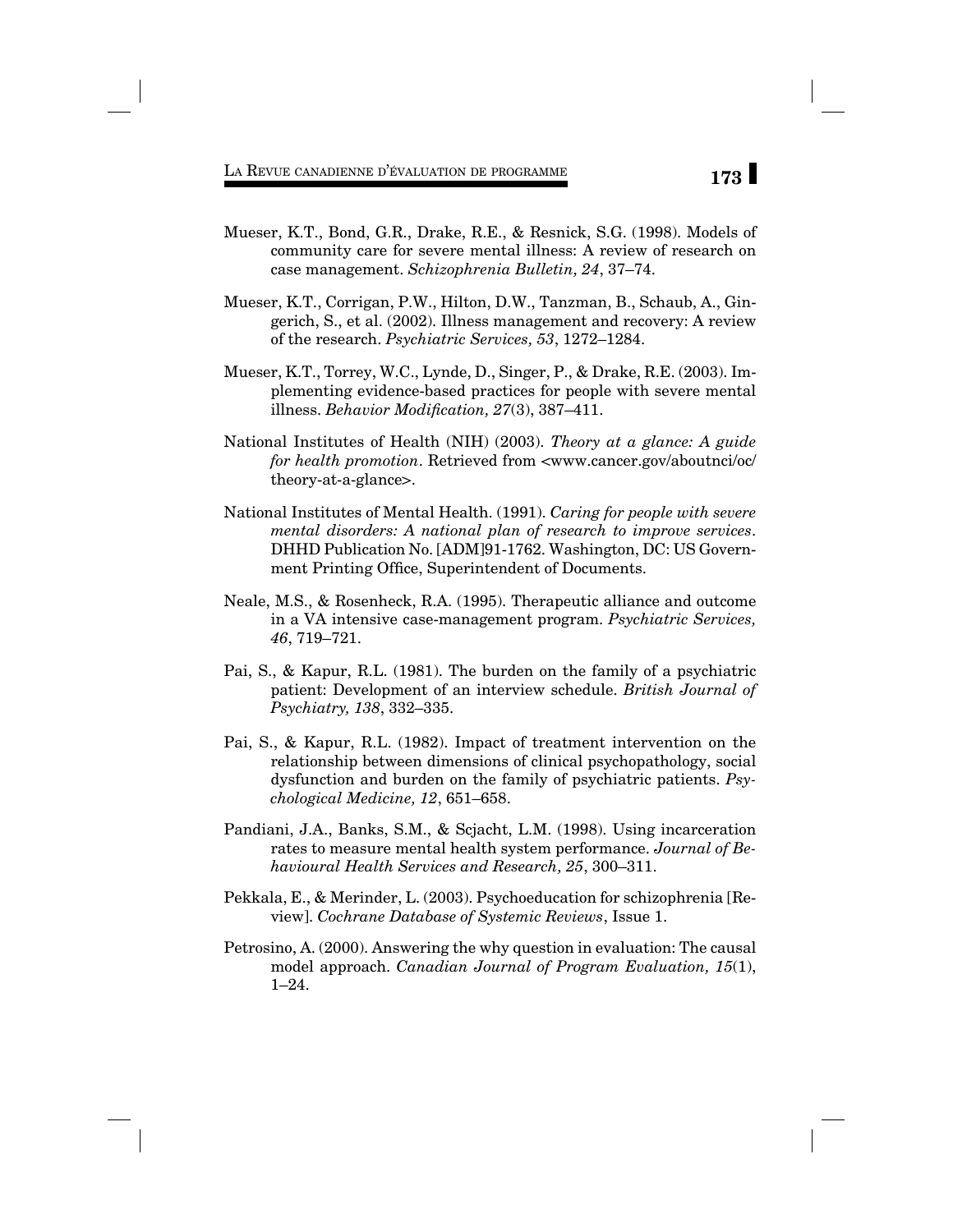- Pharoah, F.M., Rathbone, J., Mari, J.J., & Streiner, D.L. (2005). Family intervention for schizophrenia [Review]. *Cochrane Database of Systematic Reviews*, Issue 1.
- Pilling, S., Bebbington, P., Kuipers, E., Garety, P., Geddes, J., Martindale, B., et al. (2002). Psychological treatments in schizophrenia II: Metaanalysis of randomized controlled trials of social skills training and cognitive remediation. *Psychological Medicine, 32*, 783–791.
- Pilling, S., Bebbington, P., Kuipers, E., Garety, P., Geddes, J., Orbach, G., et al. (2002). Psychological treatments in schizophrenia I: Meta-analysis of family intervention and cognitive behaviour therapy. *Psychological Medicine, 32*, 763–782.
- Posavac, E.J., & Carey, R.G. (2003). *Program evaluation: Methods and case studies* (6th ed.). Upper Saddle River, NJ: Prentice Hall.
- Priebe, S., & Gruyters, T. (1993). The role of the helping alliance in psychiatric community care: A prospective study. *Journal of Nervous and Mental Diseases, 181*, 552–557.
- Randolph, F., Blasinsky, M., Morrissey, J.P., Rosenheck, R.A., Cocozza, J., & Goldman, H.H. (2002). Overview of the ACCESS program. *Psychiatric Services, 53*, 945–948.
- Rapp, C. (1998). The active ingredients of effective case management: A research synthesis. *Community Mental Health Journal, 34*, 363–380.
- Raudenbush, S.W., & Bryk, A.S. (2002). *Hierarchical linear models: Applications and data analysis methods* (2nd ed.). Thousand Oaks, CA: Sage.
- Razali, M.S., & Yahya, H. (1995). Compliance with treatment in schizophrenia: A drug intervention program in a developing country. *Acta Psychiatrica Scandinavica, 91*, 331–335.
- Redko, C., Durbin, J., Wasylenki, D., & Krupa, T. (2004). Participant perspectives on satisfaction with assertive community treatment. *Psychiatric Rehabilitation Journal, 27*(3), 283–286.
- Robertson, G., Pearson, R., & Gibb, R. (1996). The entry of mentally disordered people to the criminal justice system. *British Journal of Psychiatry, 169*, 172–180.
- Rogers, E.S., Chamberlin, J., Ellison, M.L., & Crean, T. (1997). A consumerconstructed scale to measure empowerment among users of mental health services. *Psychiatric Services, 48*, 1042–1047.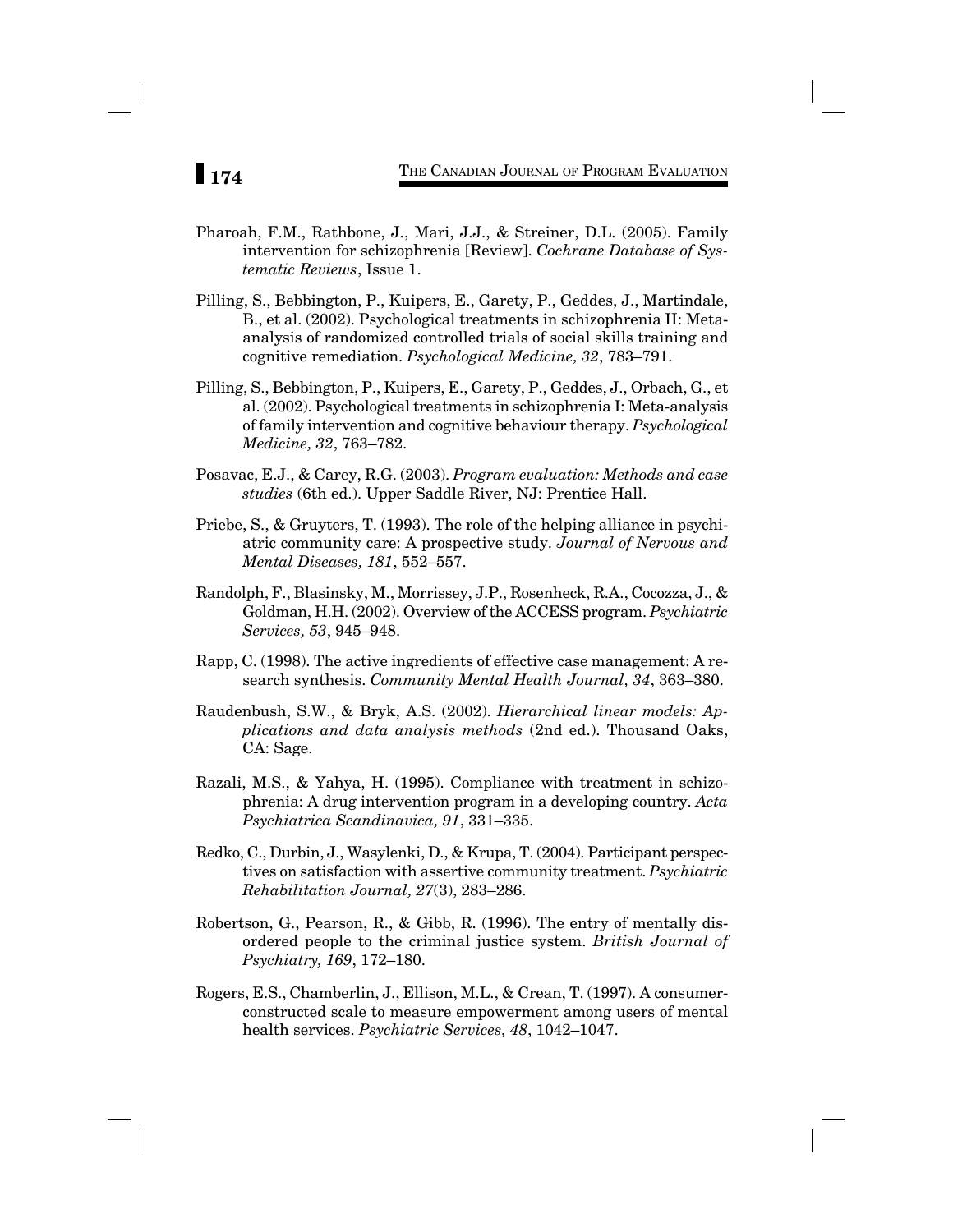- Rosen, A., & Teesson, M. (2001). Does case management work? The evidence and the abuse of evidence-based medicine. *Australian and New Zealand Journal of Psychiatry, 35*, 721–746.
- Rosenblatt, A., & Attkisson, C.C. (1993). Assessing outcomes for sufferers of severe mental disorder: A conceptual framework and review. *Evaluation and Program Planning, 16*, 347–363.
- Rosenheck, R., & Cicchetti, D. (1998). A mental health program report card: A multidimensional approach to performance monitoring in public sector programs. *Community Mental Health Journal, 34*, 85–106.
- Rosenheck, R., Cramer, J., Allan, E., Erdos, J., Frisman, L.K., Xu, W.C., et al. (1999). Cost-effectiveness of clozapine in patients with high and low levels of hospital use. *Archives of General Psychiatry, 56*, 565–572.
- Rosenheck, R.A., Lam, J., Morrissey, J.P., Calloway, M.O., Stolar, M., & Randolph, F. (2002). Service systems integration and outcomes for mentally ill homeless persons in the ACCESS program. *Psychiatric Services, 53*, 958–966.
- Rosenheck, R.A., & Neale, M.S. (1998). Cost-effectiveness of intensive psychiatric community care for high users of inpatient services. *Archives of General Psychiatry, 55*, 459–466.
- Rossi, P.H., Freeman, H.E., & Lipsey, M.W. (1999). *Evaluation: A systemic approach* (6th ed.). Newbury Park, CA: Sage.
- Ruggeri, M. (1995). Evaluating outcome in mental-health-care. *Current Opinion in Psychiatry, 8*, 116–121.
- Ruggeri, M., & Tansella, M. (1996). Individual patient outcomes. In H.C. Knudsen, G. Thornicroft, & N. Sartorius (Eds.), *Mental health service evaluation* (pp. 281–296). New York: Cambridge University Press.
- Rush, B., Norman, R., Kirsh, B., & Wild, C. (1999). *Explaining outcomes: Developing instruments to assess the critical characteristics of community support programs for people with severe mental illness*. Toronto: Canadian Mental Health Association.
- Rush, B., Tate, E., Norman, R., Kirsh, B., Prosser, M., Wild, T.C., & Lurie, S. (2004). The experience of developing a package of instruments to measure the critical characteristics of community support programs for people with a severe mental illness. *Canadian Journal of Program Evaluation, 19*(3), 159–166.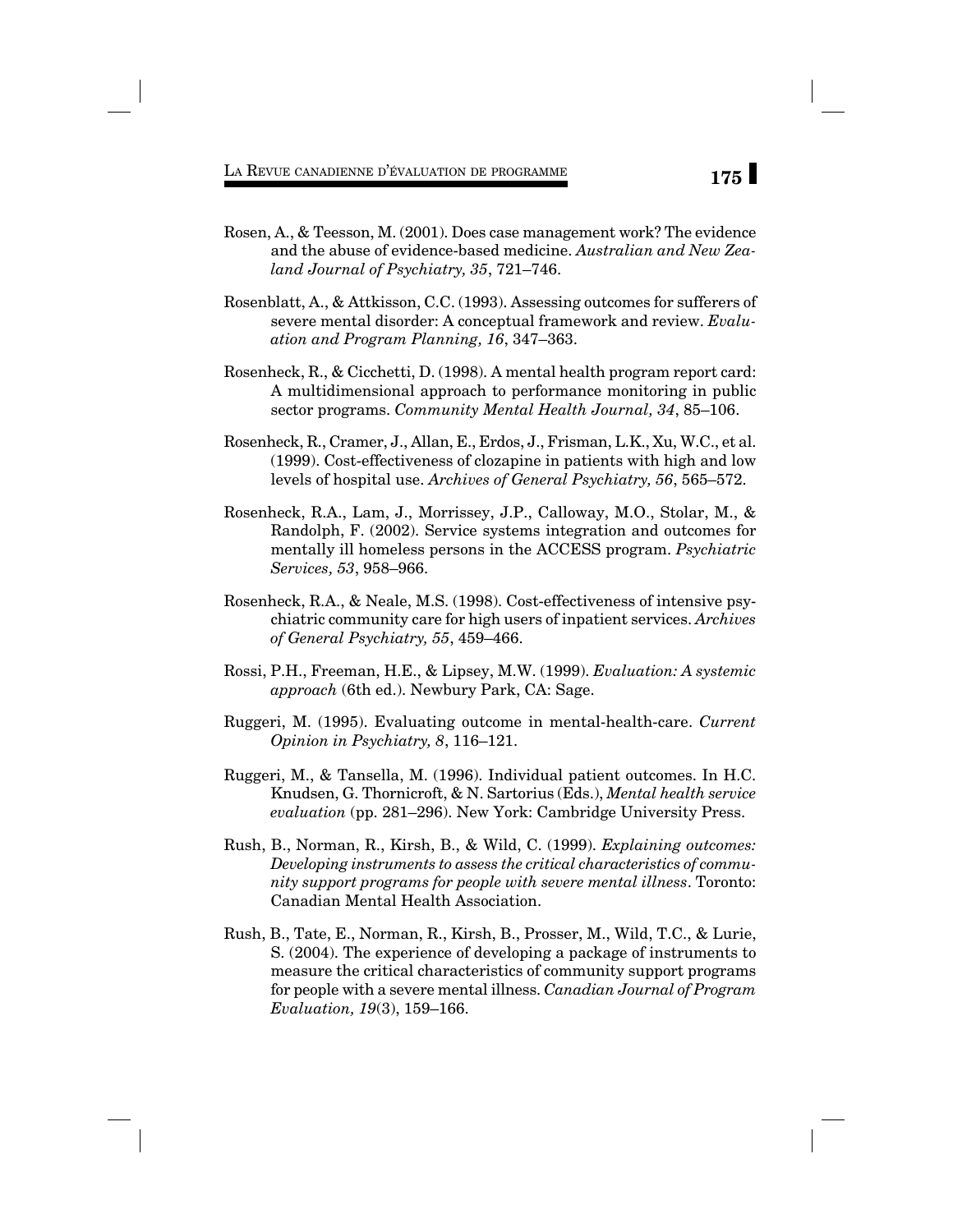- Saleebey, D. (1996). The strengths perspective in social work practice: extensions and cautions. *Social Work, 41*, 296–305.
- Salyers, M.P., Bond, G.R., Teague, G.B., Cox, J.F., Smith, M.E., Hicks, M.L., et al. (2003). Is it ACT yet? Real-world examples of evaluating the degree of implementation for assertive community treatment. *Journal of Behavioural Health Services & Research, 30*, 304–320.
- Schene, A., Tessler, R.C., & Gamache, G.M. (1994). Instruments measuring family or caregiver burden in severe mental illness. *Social Psychiatry & Psychiatric Epidemiology, 29*, 228–240.
- Schrecker, T. (1999). *Making the invisible, visible in research on psychiatric de-institutionalization* (CAREMH Report 1). Colloquium report. London, ON: Population & Community Health Unit.
- Schrecker, T. (2001). *Psychiatric de-institutionalization: Identifying the barriers to improving outcomes* (CAREMH Report 2). Colloquium report. London, ON: Population & Community Health Unit.
- Schrecker, T., Hartford, K., Heslop, L., & Brown, B. (2001, July). *'Never say never again': A troubled look at privacy protection in mental health services research*. Report presented at International Academy of Law & Mental Health, Montreal, QC.
- Scott, J.E., & Dixon, L.B. (1995). Assertive community treatment and case management for schizophrenia. *Schizophrenia Bulletin, 21*, 657–668.
- Sederer, L.I., & Dickey, B. (1996). *Outcomes assessment in clinical practice*. Baltimore: Williams and Williams.
- Snijders, T., & Bosker, R. (1999). *Multilevel analysis*. London: Sage.
- Solomon, P., Draine, J., & Delaney, M.A. (1995). The working alliance and consumer case-management. *Journal of Mental Health Administration, 22*, 126–134.
- Spaniol, L., Koehler, M., & Hutchinson, D. (1994). *The recovery workbook*. Boston: Centre for Psychiatric Rehabilitation.
- Stein, L.I., & Santos, A.B. (1998). *Assertive Community Treatment for persons with severe mental illness*. New York: Norton.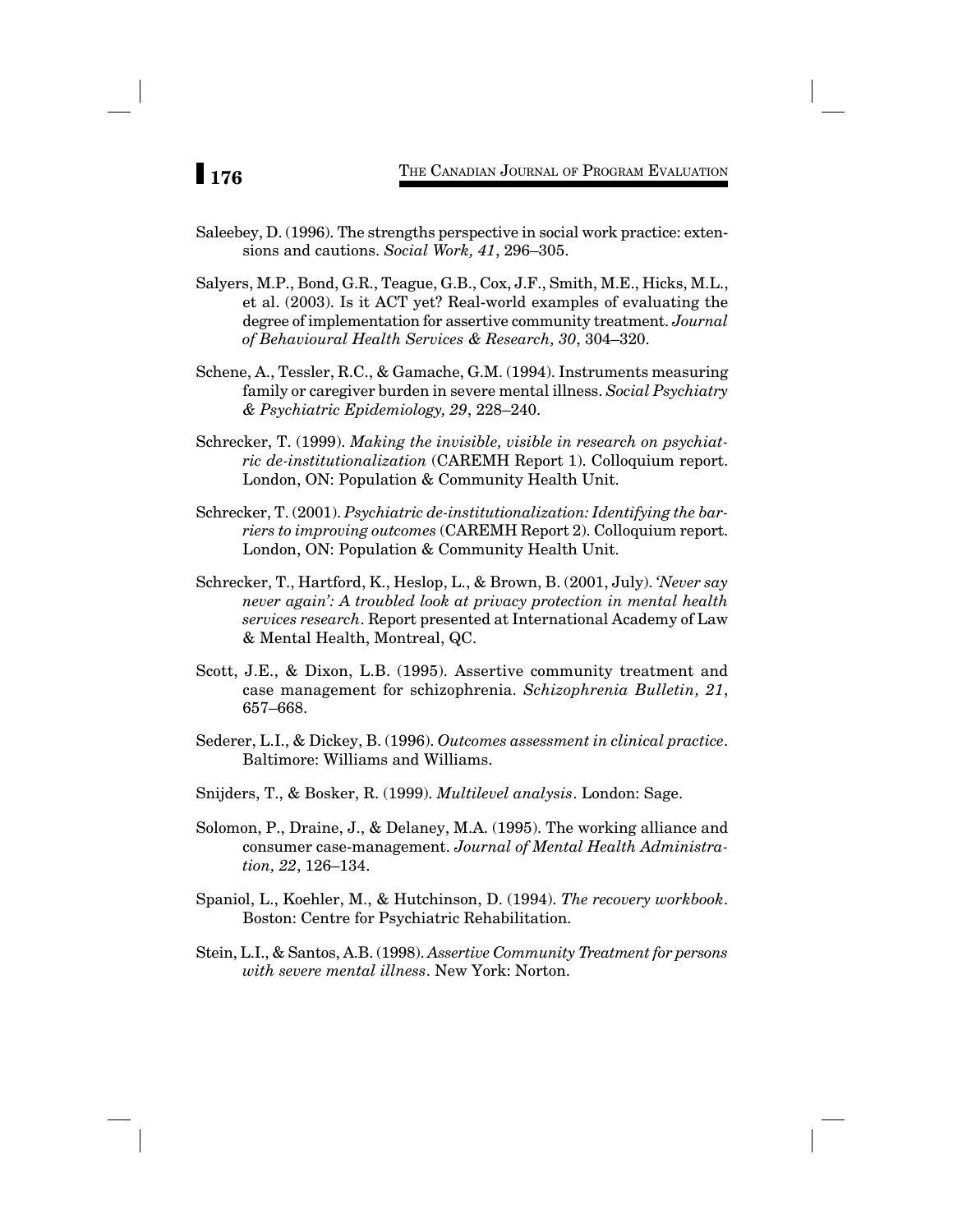- Stein, L.I., & Test, M.A. (1980). Alternative to mental hospital treatment I: Conceptual model, treatment program, and clinical evaluation. *Archives of General Psychiatry, 37*, 392–397.
- Stein, L.I., Test, M.A., & Marx, A.J. (1975). Alternatives to the hospital: A controlled study. *American Journal of Psychiatry, 132*, 517–522.
- Svedberg, B., Backenroth-Ohsako, G., & Lutzen, K. (2003). On the path to recovery: Patients' experiences of treatment with long-acting injections of antipsychotic medication. *International Journal of Mental Health Nursing, 12*, 110–118.
- Swartz, M.S., Swanson, J.W., Hiday, V.A., Borum, R., Wagner, R., & Burns, B.J. (1998). Taking the wrong drugs: The role of substance abuse and medication noncompliance in violence among severely mentally ill individuals. *Social Psychiatry Psychiatric Epidemiology, 33*, S75–S80.
- Tabor, P.A., & Lopez, D.A. (2004). Comply with us: Improving medication adherence. *Journal of Pharmacy Practice, 17*(3), 167–181.
- Tait, L., Birchwood, M., & Trower, P. (2003). Predicting engagement with services for psychosis: Insight, symptoms and recovery style. *British Journal of Psychiatry, 182*, 123–128.
- Teague, G.B., Bond, G.R., & Drake, R.E. (1998). Program fidelity in Assertive Community Treatment: Development and use of a measure. *American Journal of Orthopsychiatry, 68*, 216–232.
- Teague, G.B., Drake, R.E., & Ackerson, T.H. (1995). Evaluating use of continuous treatment teams for persons with mental illness and substance abuse. *Psychiatric Services, 46*(7), 689–695.
- Test, M.A., & Stein, L.I. (1978). Training in community living: Research design and results. In L.I. Stein and M.A. Test (Eds.), *Alternatives to mental hospital treatment*. New York: Plenum.
- Thompson, K.S., Griffith, E.E., & Leaf, P.J. (1990). A historical review of the Madison model of community care. *Hospital and Community Psychiatry, 41*, 625–634.
- Thornicroft, G., & Tansella, M. (1999). *The mental health matrix: A manual to improve services.* Cambridge: Cambridge University Press.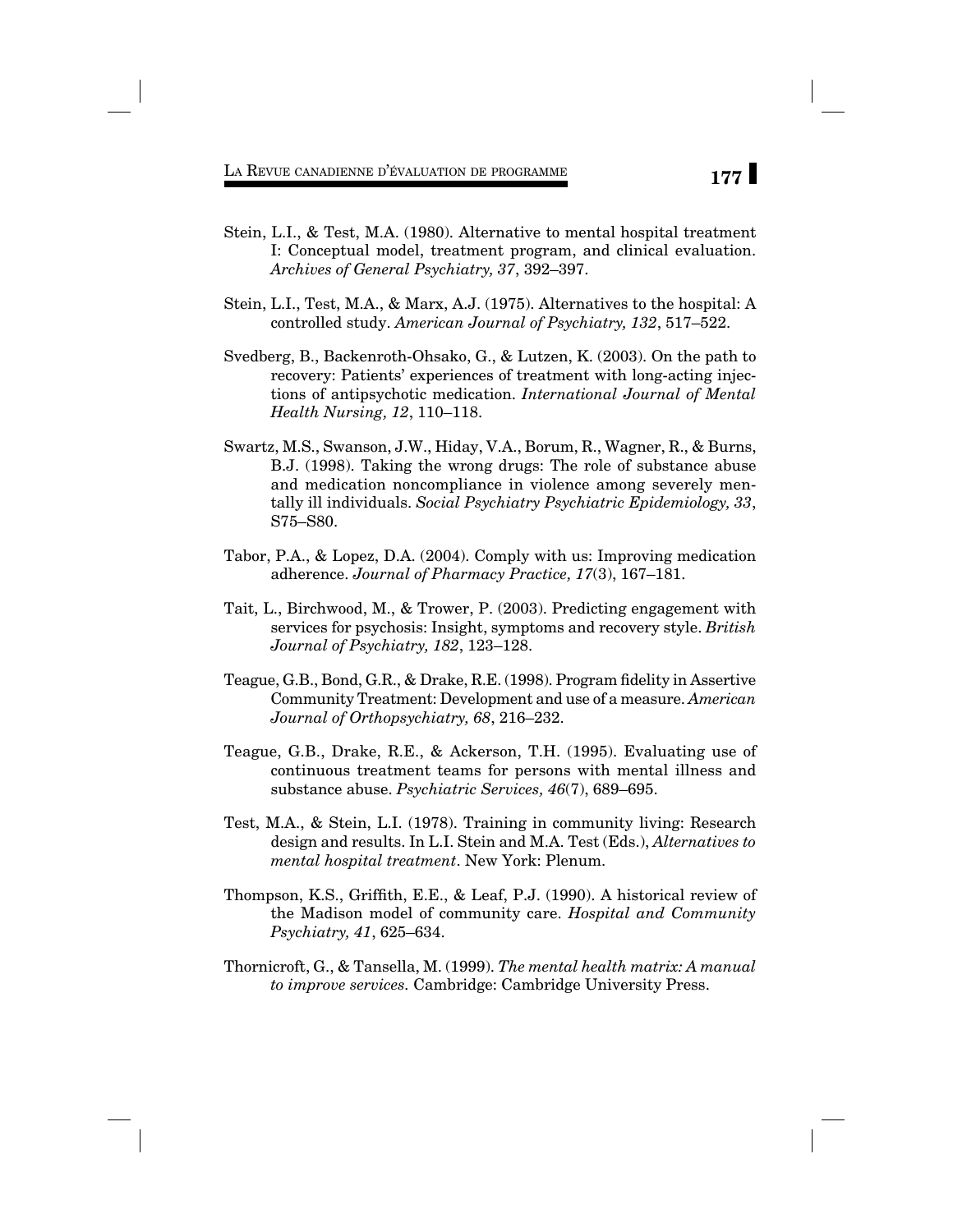- Usher, K.J., & Arthur, D. (1997). Nurses and neuroleptic medication: Applying theory to a working relationship with clients and their families. *Journal of Psychiatric & Mental Health Nursing, 4*, 117–123.
- Vingilis, E., & Burkell, J. (1996). A critique of an evaluation of the impact of hospital bed closures in Winnipeg, Canada: Lessons to be learned from evaluation research methods. *Journal of Public Health Policy, 17*, 409–425.
- Vingilis, E., Hartford, K., Schrecker, T., Mitchell, B., Lent, B., & Bishop, J. (2003). Integrating knowledge generation with knowledge diffusion and utilization: A case study analysis of the Consortium for Applied Research and Evaluation in Mental Health. *Canadian Journal of Public Health, 94*, 468–471.
- Vingilis, E., & Pederson, L. (2001). Using the right tools to answer the right questions: The importance of evaluative research techniques for health services research in the 21st century. *Canadian Journal of Program Evaluation, 18*(2), 1–26.
- Voruganti, L.N., & Awad, A.G. (2002). Personal evaluation of transitions in treatment (PETiT): A scale to measure subjective aspects of antipsychotic drug therapy in schizophrenia. *Schizophrenia Bulletin, 56*, 37–46.
- Wale, J.B., & Moon, R.R. (2005). Engaging patients and family members in patient safety: The experience of the New York City Health and Hospitals Corporation. *Psychiatric Quarterly, 76*(1), 85–95.
- Watson, J.C., & Geller, S.M. (2005). The relation among the relationship conditions, working alliance, and outcome in both process-experiential and cognitive-behavioral psychotherapy. *Psychotherapy Resaerch, 15*(1–2), 25–33.
- Weiler, M.A., Fleisher, M.H., & Arthur-Campbell, D. (2000). Insight and symptom change in schizophrenia and other disorders. *Schizophrenia Bulletin, 45*, 29–36.
- Weiss, C.H. (1998). *Evaluation: Methods for studying programs and policies*. Upper Saddle River, NJ: Prentice Hall.
- Weiss, K.A., Smith, T.E., Hull, J.W., Piper, A.C., & Huppert, J.D. (2002). Predictors of risk of nonadherence in outpatients with schizophrenia and other psychotic disorders. *Schizophrenia Bulletin, 28*, 341–349.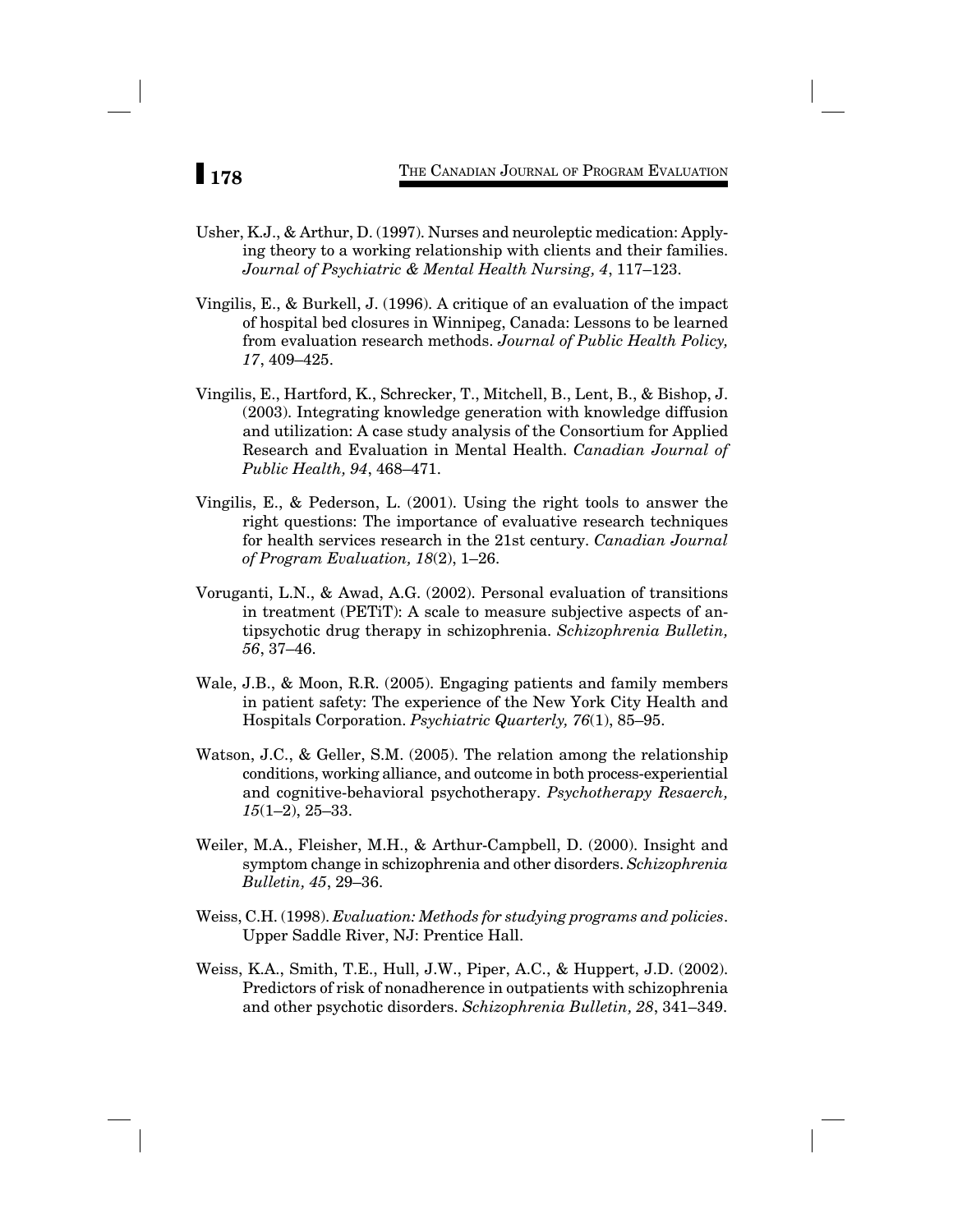- Willett, J.B., Ayoub, C.C., & Robinson, D. (1991). Using growth modeling to examine systematic differences in growth: An example of change in the functioning of families at risk of maladaptive parenting, childabuse, or neglect. *Journal of Consulting and Clinical Psychology, 59*, 38–47.
- Williams, D.D., & Garner, J. (2002). The case against "the evidence": A different perspective on evidence-based medicine. *British Journal of Psychiatry, 180*, 8–12.
- Wing, J.K., Cooper, J.E., & Sartorius, N. (1974). *Measurement and classifi cation of psychiatric symptoms: An instructional manual for the PSE and Catego program*. Cambridge: Cambridge University Press.
- W. K. Kellogg Foundation. (2001, December). *Using Logic Models to bring together planning, evaluation and action. Logic Model Development Guide.* Battle Creek, MI: Author.
- Wowra, S.A., & McCarter, R. (1999). Validation of the empowerment scale with an outpatient mental health population. *Psychiatric Services, 50*, 959–961.
- Young, A.S., Forquer, S.L., Tran, A., et al. (2000). Identifying clinical competencies that support patterns of remission from substance use disorder among persons with severe mental illness. *Journal of Behavioural Health Services and Research, 27*, 321–333.
- Zygmunt, A., Olfson, M., Boyer, C.A., & Mechanic, D. (2002). Interventions to improve medication adherence in schizophrenia. *American Journal of Psychiatry, 159*, 1653–1664.

**Joan Bishop,** M.D., M.Sc. (Epidemiology and Biostatistics), FRCPC, is a Clinical Associate Professor of Psychiatry at the University of British Columbia and a Professor Emeritus at the University of Western Ontario. She was an Assertive Community Treatment team psychiatrist for many years in Ontario and currently specializes in rehabilitation and treatment of people who have chronic, severe psychotic disorders at Riverview Hospital in BC. She is involved in mental health services research through the Provincial Health Services Authority (PHSA) in BC and the Consortium for Research and Evaluation in Mental Health (CAREMH) at UWO.